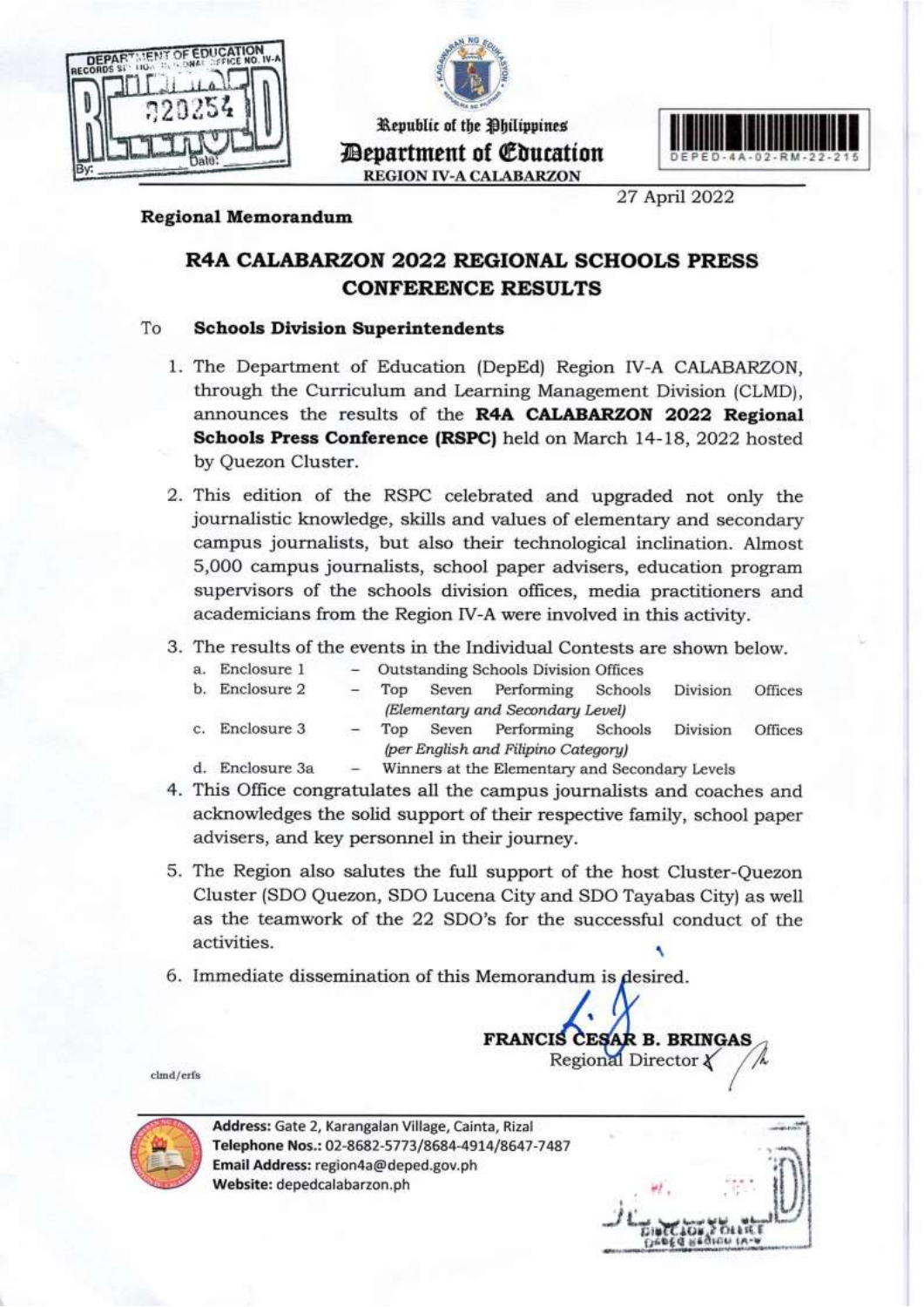

Republic of the Philippines

Department of Education

**REGION IV-A CALABARZON**

Enclosure 1

## **R4A CALABARZON 2022 REGIONAL SCHOOLS PRESS CONFERENCE**

March 14-18, 2022 | Quezon Cluster

| <b>OUTSTANDING SCHOOLS DIVISION OFFICES</b> |                           |  |  |  |
|---------------------------------------------|---------------------------|--|--|--|
| Rank                                        | <b>SDO</b>                |  |  |  |
| Champion                                    | <b>Cavite Province</b>    |  |  |  |
| 1 <sup>st</sup> Runner Up                   | <b>Imus City</b>          |  |  |  |
| $2nd$ Runner Up                             | Quezon                    |  |  |  |
| 3rd Runner Up                               | <b>General Trias City</b> |  |  |  |
| 4 <sup>th</sup> Runner Up                   | <b>Dasmariñas City</b>    |  |  |  |
| 5 <sup>th</sup> Runner Up                   | Laguna                    |  |  |  |
| 6 <sup>th</sup> Runner Up                   | <b>Bacoor City</b>        |  |  |  |

Certified True and Correct:

**EUGENE RAY F. SANTOS** Education Program Supervisor Special Program in Journalism

ZAPE, JR.

Chief Education Supervisor DepEd Region IV-A CALABARZON



**Address:** Gate 2, Karangalan Village, Cainta, Rizal **Telephone Nos.:** 02-8682-5773/8684-4914/8647-7487 **Email Address:** region4a@deped.gov.ph **Website:** depedcalabarzon.ph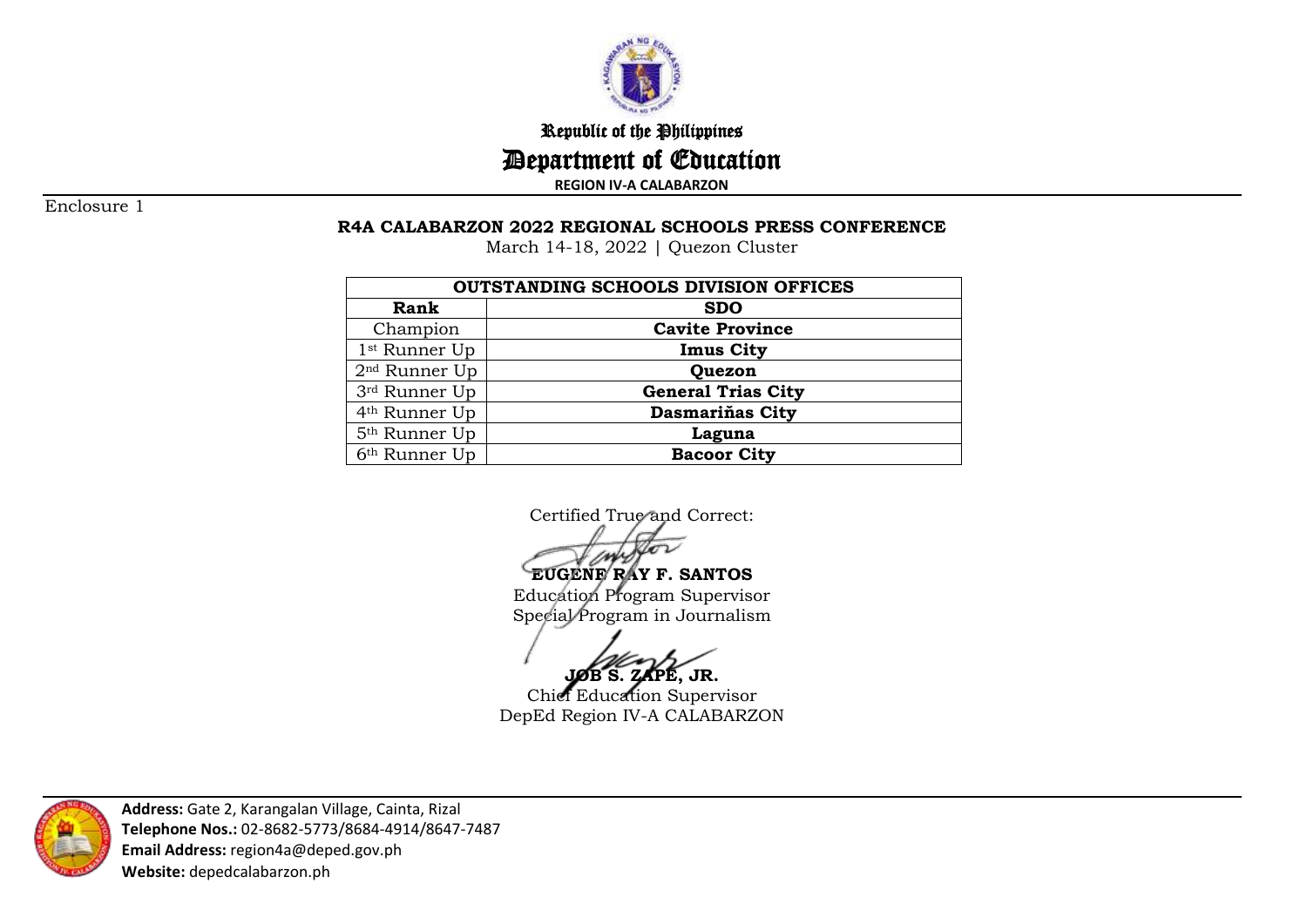## Enclosure 2

#### **R4A CALABARZON 2022 REGIONAL SCHOOLS PRESS CONFERENCE**

March 14-18, 2022 | Quezon Cluster

| With the combined scores garnered in the various events,<br>here are the TOP SEVEN PERFORMING SCHOOLS DIVISION<br><b>OFFICES</b> |                         |                        |  |  |  |
|----------------------------------------------------------------------------------------------------------------------------------|-------------------------|------------------------|--|--|--|
| Rank                                                                                                                             | <b>Elementary Level</b> | <b>Secondary Level</b> |  |  |  |
| First                                                                                                                            | Cavite Province         | Cavite Province        |  |  |  |
| Second                                                                                                                           | Imus City               | Batangas City          |  |  |  |
| Third                                                                                                                            | Lipa City               | Quezon                 |  |  |  |
| Fourth                                                                                                                           | <b>Bacoor City</b>      | Imus City              |  |  |  |
| Fifth                                                                                                                            | Calamba City            | Laguna                 |  |  |  |
| Sixth                                                                                                                            |                         | Batangas Province      |  |  |  |
|                                                                                                                                  | Dasmariñas City         | General Trias City     |  |  |  |
| Dasmariñas City<br>Seventh<br>Juezon                                                                                             |                         |                        |  |  |  |

Certified True and Correct:

**EUGENE RAY F. SANTOS** Education Program Supervisor Special Program in Journalism

**KPE, JR.** 

Chief Education Supervisor DepEd Region IV-A CALABARZON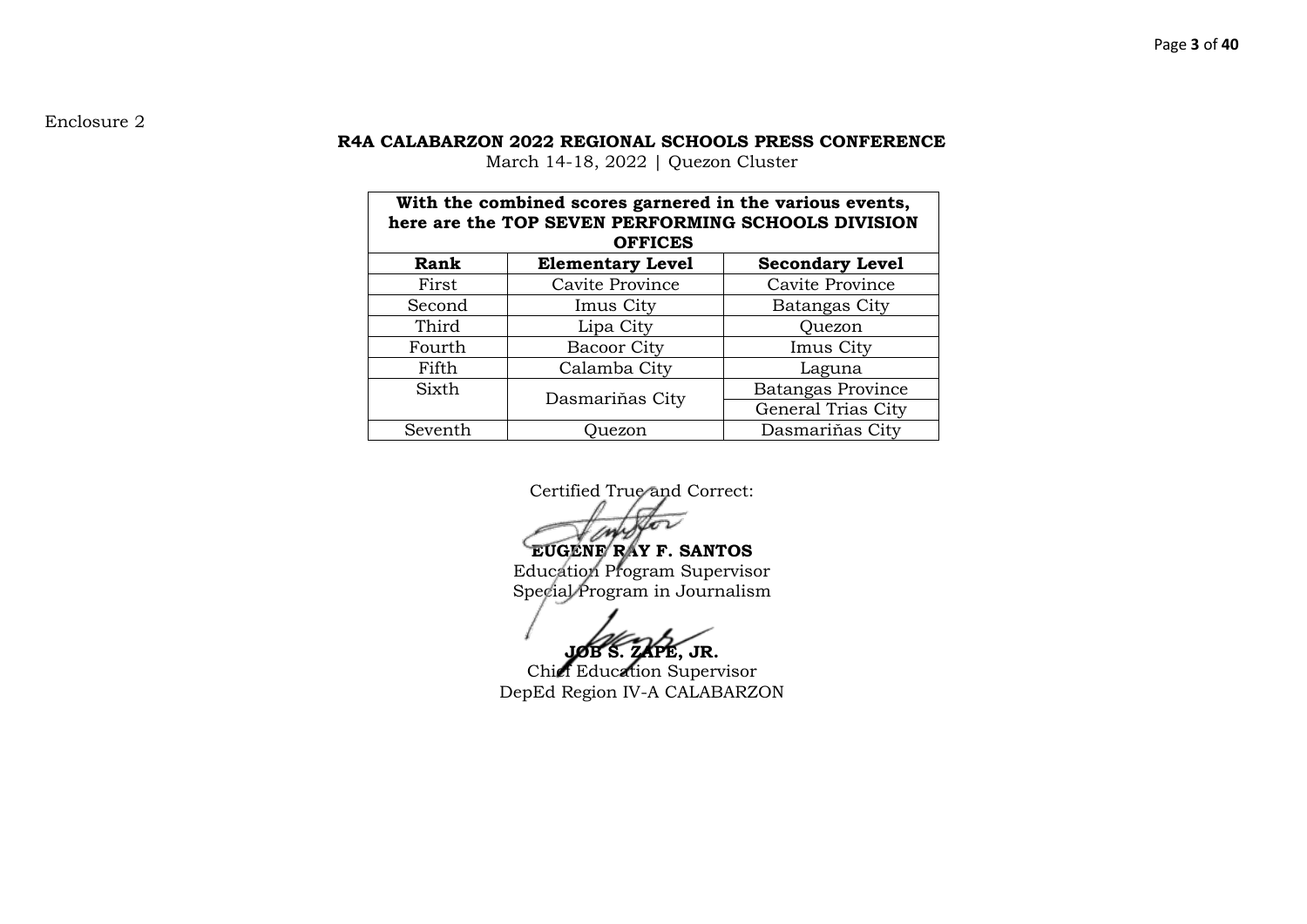# Enclosure 3

#### **R4A CALABARZON 2022 REGIONAL SCHOOLS PRESS CONFERENCE**

March 14-18, 2022 | Quezon Cluster

| With the combined scores garnered in the various events, here are the TOP SEVEN PERFORMING<br><b>SCHOOLS DIVISION OFFICES</b> |                         |                          |  |  |  |
|-------------------------------------------------------------------------------------------------------------------------------|-------------------------|--------------------------|--|--|--|
| Rank                                                                                                                          | <b>English Category</b> | <b>Filipino Category</b> |  |  |  |
| First                                                                                                                         | Cavite Province         | Imus City                |  |  |  |
| Second                                                                                                                        | Quezon                  | Cavite Province          |  |  |  |
| Third                                                                                                                         | Bacoor City             | Calamba City             |  |  |  |
| Fourth                                                                                                                        | Laguna                  | General Trias City       |  |  |  |
| Fifth                                                                                                                         |                         | Batangas City            |  |  |  |
|                                                                                                                               | Dasmariñas City         | Cabuyao City             |  |  |  |
| Sixth                                                                                                                         | Batangas Province       |                          |  |  |  |
|                                                                                                                               | General Trias City      | Dasmariñas City          |  |  |  |
| Seventh                                                                                                                       | Imus City               | Lipa City                |  |  |  |

Certified True and Correct:

**EUGENE RAY F. SANTOS** Education Program Supervisor Special Program in Journalism

**JOB S. ZAPE, JR.**

Chief Education Supervisor DepEd Region IV-A CALABARZON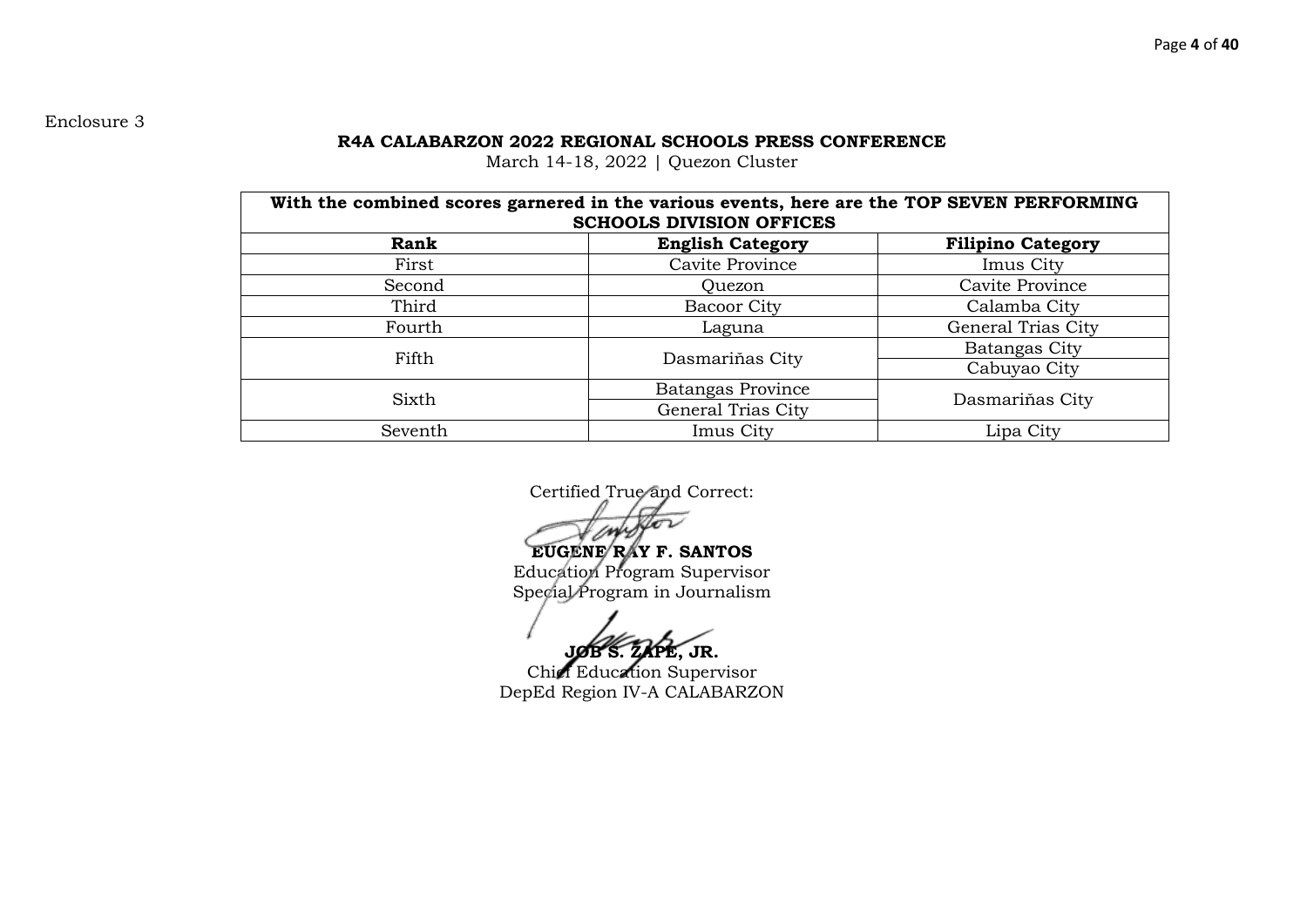Enclosure 3a

#### **R4A CALABARZON 2022 REGIONAL SCHOOLS PRESS CONFERENCE**

| <b>Event: NEWS WRITING</b> |                                     | Level: ELEMENTARY                                                  | Category: ENGLISH                   |                              |                                          |
|----------------------------|-------------------------------------|--------------------------------------------------------------------|-------------------------------------|------------------------------|------------------------------------------|
| Rank                       | <b>Name Of Campus Journalist</b>    | <b>School</b>                                                      | <b>School Paper Adviser</b>         | <b>School Paper</b>          | <b>Schools</b><br><b>Division Office</b> |
| $\mathbf{1}$               | Levardo, Kendrick John<br>Xavier G. | <b>Mabuhay Elementary School</b>                                   | Bulos, Merilyn U.                   | <b>Mabuhay</b>               | <b>Cavite Province</b>                   |
| $\boldsymbol{2}$           | Magalang, Claire Jhazmin D.         | <b>Sta. Cristina Elementary School</b>                             | Fabello, Llanely V.                 | The Starbright               | <b>Dasmarinas</b><br>City                |
| 3                          | Dumapias, Asher Ron C.              | <b>Juan Sumulong Es</b>                                            | Marcelino, Emelyn R.                | <b>The Frontier</b>          | <b>Antipolo City</b>                     |
| 4                          | Prevosa, Gwynne V.                  | Francisco E. Barzaga Memorial<br><b>School</b>                     | Postrado, Mylene F.                 | <b>Century Tree</b>          | <b>Dasmarinas</b><br>City                |
| 5                          | Luque, Francine Kaye U.             | <b>Senator Claro M. Recto</b><br><b>Memorial Integrated School</b> | Merle, Ranilo P.                    | <b>Ang Timog</b><br>Sentry   | Lipa City                                |
| 6                          | Gluda, Jerdyn Marrianne D.          | <b>Pansin Elementary School</b>                                    | Alcantara, Fay Eunice<br>D.         | The Pansinian                | <b>Cavite Province</b>                   |
| $\mathbf 7$                | Talavera, Sheena Mae M.             | <b>Tambo Elementary School</b>                                     | Eyaya, Kyle Marie F.                | Ang Irok                     | <b>Cavite Province</b>                   |
|                            |                                     |                                                                    | Marquez, Jayson                     |                              |                                          |
|                            |                                     |                                                                    |                                     |                              |                                          |
| 8                          | Carpio, Kyler Liam                  | Taytay Elementary School                                           | Guevarra                            | The Molave                   | <b>Rizal</b>                             |
| 9                          | Pillerva, Avianna Makaela F.        | Sineguelasan Elementary School                                     | Belecina, Honeyline B.              | Ang Bunga                    | <b>Bacoor City</b>                       |
| 10                         | De Guzman, Alfredo Iv C.            | Bugtongnapulo Elementary<br>School                                 | Hernandez, Ma. Hersley<br>L.        | Ang Hiraya                   | Lipa City                                |
| 11                         | Medina, Airvin James L.             | Kumintang Elementary School                                        | Oltiveros, Maria Edisa<br><b>B.</b> | Ang Prinsesa                 | Batangas City                            |
| 12                         | Buenavista, Chloe M.                | Liliw Central Elementary School                                    | Doniego, Sarah Jean A.              | The Banahaw<br><b>Breeze</b> | Laguna                                   |
| 13                         | Arenas, Alexia Louise V.            | Manggahan Es                                                       | Dollente, Rhea G.                   | Stateland                    | <b>General Trias</b><br>City             |
| 14                         | Mago, Johnna C.                     | Jose Rizal Memorial School                                         | Fidelino, Shiela E.                 | Heritage                     | Calamba City                             |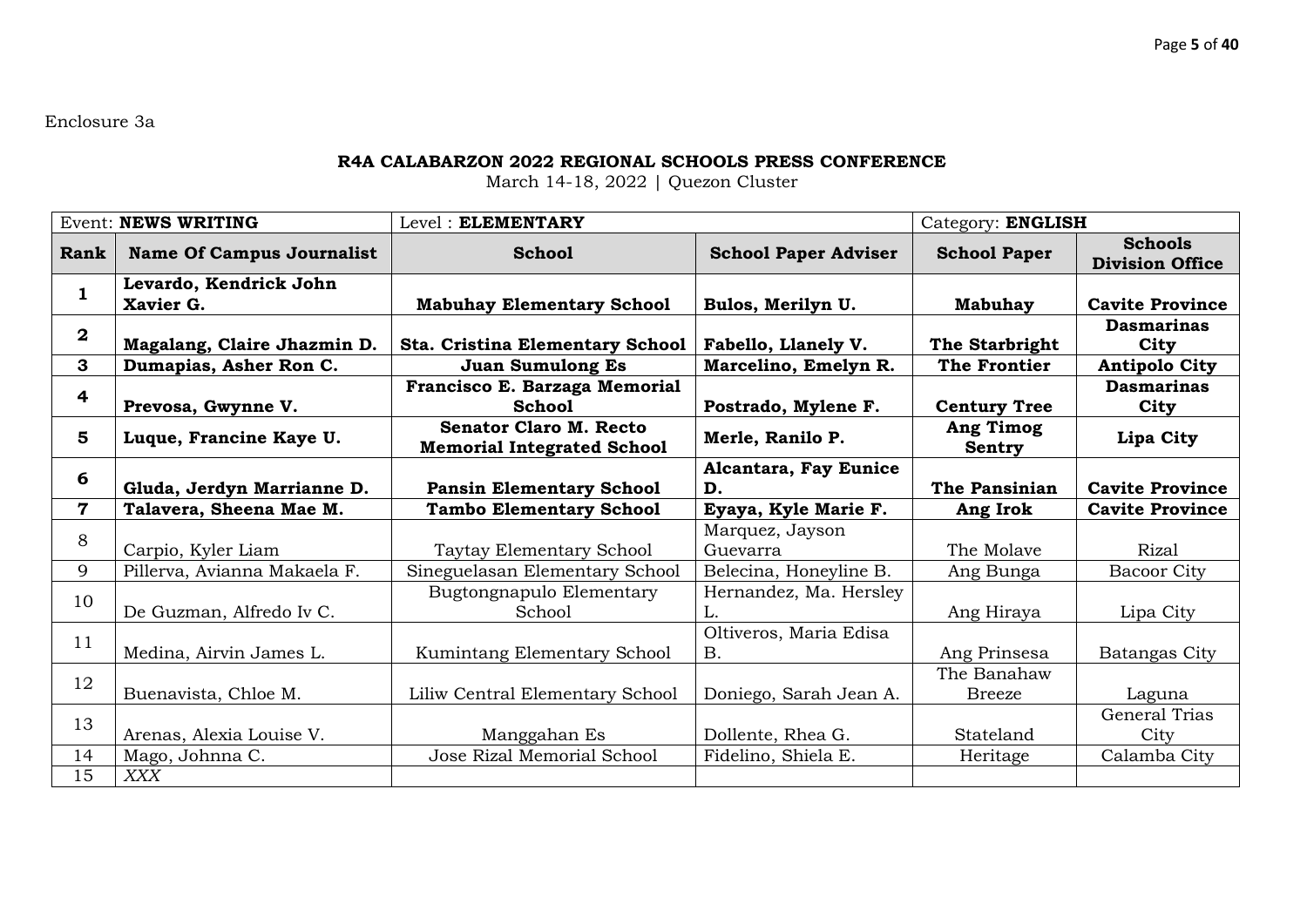|                | <b>INDIVIDUAL WRITING CONTEST</b> |                                                      |                              |                       |                                          |  |  |  |
|----------------|-----------------------------------|------------------------------------------------------|------------------------------|-----------------------|------------------------------------------|--|--|--|
|                | <b>Event: NEWS WRITING</b>        | Level: ELEMENTARY                                    |                              | Category: FILIPINO    |                                          |  |  |  |
| Rank           | <b>Name Of Campus Journalist</b>  | <b>School</b>                                        | <b>School Paper Adviser</b>  | <b>School Paper</b>   | <b>Schools</b><br><b>Division Office</b> |  |  |  |
| $\mathbf{1}$   | Ebreo, Arabelle U.                | San Isidro Elementary School                         | Aringo Victoria A.           | Anihan                | Cabuyao City                             |  |  |  |
| $\bf{2}$       | Zapata, Alynna Laurice Q.         | <b>Paliparan Elementary School</b>                   | Morales, Ryan B.             | The Sage Flight       | <b>Dasmarinas</b><br>City                |  |  |  |
| 3              | Cuevas, Raziel Janna M.           | <b>Lawa Elementary School</b>                        | Domingo, Glaiza P.           | Ang Obra              | Calamba City                             |  |  |  |
| 4              |                                   | <b>C.M. Azcarate Elementary</b>                      |                              |                       |                                          |  |  |  |
|                | Divina, Anne Margarett G.         | <b>School</b>                                        | Llagas, Rea S.               | <b>Kalatas</b>        | San Pablo City                           |  |  |  |
| 5 <sup>5</sup> | Cantos, Samantha Flor F.          | Nabangka Elementary School                           | Agno, Ma. Merla A.           | Ang Sibid             | Quezon                                   |  |  |  |
| 6              |                                   | <b>Malagasang 2 Elementary</b>                       |                              | Jeepney               |                                          |  |  |  |
|                | Pomida, Allen Rose T.             | <b>School</b>                                        | Asidella, Stephanie C.       | <b>Express</b>        | <b>Imus City</b>                         |  |  |  |
| 7              | Flores, Hanna Leriz, A.           | <b>Labas Elementary School</b>                       | Nevalga, Hazel M.            | Ang Olympus           | <b>Santa Rosa City</b>                   |  |  |  |
| 8              | Barnuevo, Mikiel Cody B.          | Bagong Nayon IV ES                                   | Cabanes, Haidee B.           | Ang Susi              | Antipolo City                            |  |  |  |
| 9              | Donato, John Axell F.             | Pansin Elementary School                             | Alcantara, Fay Eunice<br>D.  | Ang Pansinian         | Cavite Province                          |  |  |  |
| 10             | Casilagan, Sean Kent              | Bayan Luma 1 Elementary School                       | Pasilan, Genesis T           | Baylum Bulletin       | Imus City                                |  |  |  |
| 11             | Reyes, Charlotte R.               | Senator Claro M. Recto Memorial<br>Integrated School | Merle, Ranilo P.             | Ang Timog<br>Sentry   | Lipa City                                |  |  |  |
| 12             | Depalac, Keanna Rein N.           | Sunny Brooke ES                                      | Din, Helen B.                | <b>Brookelines</b>    | General Trias<br>City                    |  |  |  |
| 13             | Capunitan, Shana Louise V.        | Cabilang Baybay Elementary<br>School                 | Tapay, Katrina B.            | Ang Ningas            | Cavite Province                          |  |  |  |
| 14             | Agato, Jill Andrea A.             | Soldiers Hills Iv Elementary<br>School               | Quindara, Jhordan<br>Alex A. | The Soldiers<br>Voice | <b>Bacoor City</b>                       |  |  |  |
| 15             | Perez, Sabine M.                  | Sta. Cruz Elementary School                          | Susaya, Sebastian P.         | Ang Ekspresyon        | Dasmarinas City                          |  |  |  |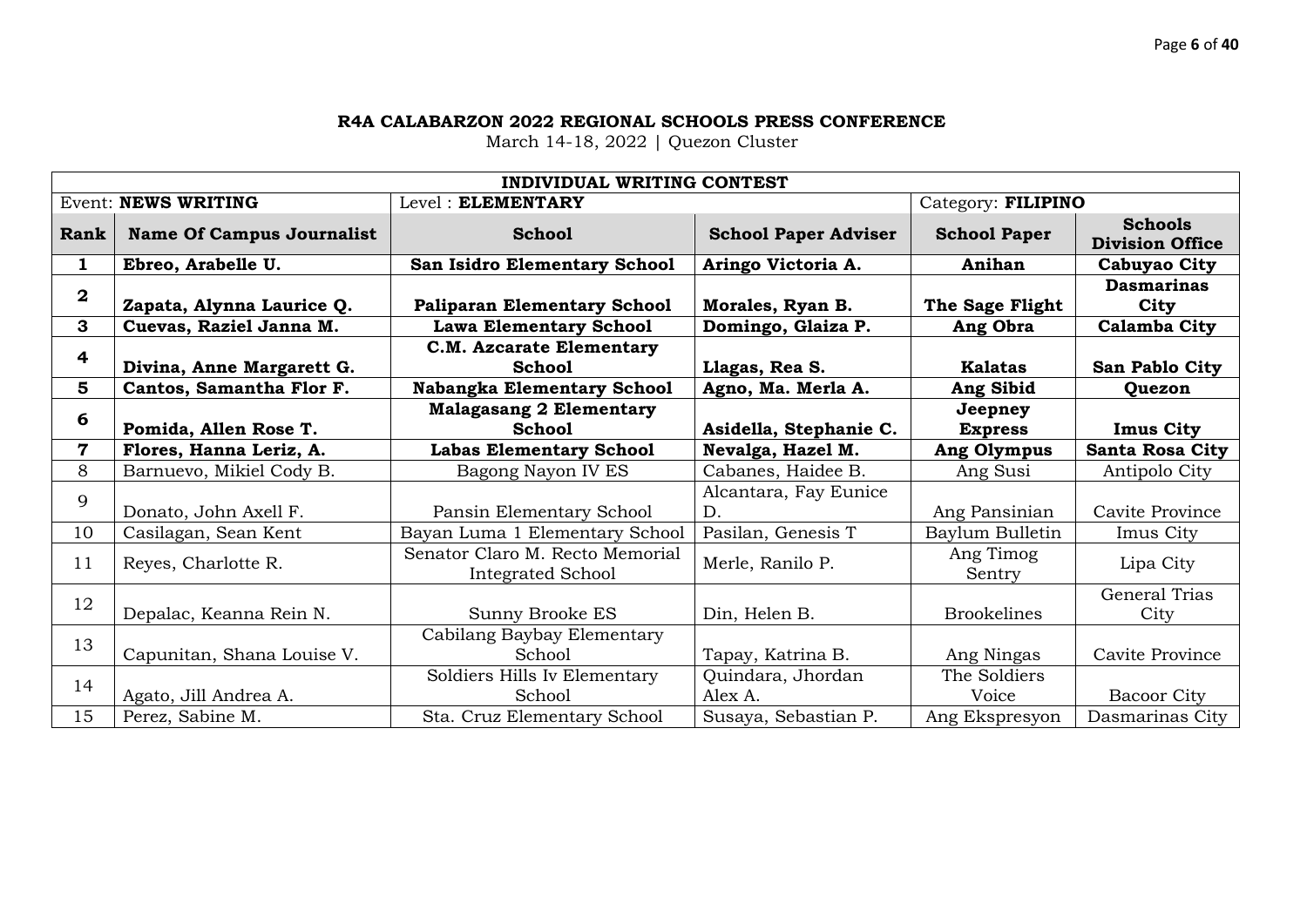|                         |                                   | <b>INDIVIDUAL WRITING CONTEST</b>  |                             |                          |                                          |
|-------------------------|-----------------------------------|------------------------------------|-----------------------------|--------------------------|------------------------------------------|
|                         | <b>Event: NEWS WRITING</b>        | Level: SECONDARY                   |                             | Category: ENGLISH        |                                          |
| Rank                    | <b>Name Of Campus Journalist</b>  | <b>School</b>                      | <b>School Paper Adviser</b> | <b>School Paper</b>      | <b>Schools</b><br><b>Division Office</b> |
| 1                       | Bermas, Ronnel Kien Miña          | <b>Del Pilar Academy</b>           | Moreno, Rodel               | The Pillar               | <b>Imus City</b>                         |
| $\bf{2}$                |                                   |                                    | De Mesa, Michael            | The Westernian           |                                          |
|                         | Gutierrez, Nhel T.                | <b>University Of Batangas</b>      | Justin C.                   | <b>Pioneer</b>           | <b>Batangas City</b>                     |
| 3                       |                                   | Dasmariñas Integrated High         | Delos Santos, Diana         |                          | <b>Dasmarinas</b>                        |
|                         | De Asis, Gester Lance C.          | <b>School</b>                      | F.                          | The Glimpse              | City                                     |
| $\overline{4}$          |                                   |                                    | Colocado, Kent Bryan        | The Lasallian            | <b>General Trias</b>                     |
|                         | Crisostomo, Lance Jerson C.       | <b>Academy Of St. John</b>         | S.                          | <b>Rheims</b>            | City                                     |
| 5                       |                                   | <b>Rizal National Science High</b> |                             |                          |                                          |
|                         | Reves, Ma. Theresa N.             | <b>School</b>                      | Paralejas, Arlene P.        | The Isotopes             | <b>Rizal</b>                             |
| 6                       | <b>Tolentino, Reighn Francine</b> | <b>Governor Ferrer Memorial</b>    |                             |                          | <b>General Trias</b>                     |
|                         | А.                                | <b>Integrated Nhs</b>              | Abuyo, Catherine B.         | The Ferrerian            | City                                     |
| $\overline{\mathbf{7}}$ | Zamora, Erin Beatrice C.          | <b>Statefields School Inc.</b>     | Logenio, Roselyn S.         | <b>SSI Linkage</b>       | <b>Bacoor City</b>                       |
| 8                       |                                   |                                    |                             |                          |                                          |
|                         | De Leon, Eilish Judhiel O.        | Gumaca National High School        | Ware, Luzviminda P.         | The Citadel              | Quezon                                   |
|                         |                                   | Philippine Science High School -   | John Vincent K.             | The Calabarzon           |                                          |
| 9                       | Magada, Maria Laurize             | Calabarzon Region Campus           | Forteza                     | Scholar                  | Batangas City                            |
|                         | Boncato, Amabelle Franchesca      | Congressional Integrated High      |                             |                          |                                          |
| 10                      | $C$ .                             | School                             | Bautista, Mark Bryan        | The Oracle               | Dasmarinas City                          |
|                         |                                   |                                    | Contreras, Mariel           |                          | Batangas                                 |
| 11                      | Mercado, Ikea Rose L.             | Sta. Teresa College                | Arianne T.                  | The Leaf                 | Province                                 |
| 12                      | Parin, Julianne Marchela          | Cavite Science Integrated School   | Delos Reyes, Rowena C.      | The Molecules            | Cavite Province                          |
|                         |                                   | Casimiro A. Ynares Sr. Memorial    |                             |                          |                                          |
| 13                      | Mercado, Yesha Mae                | National High School               | Avelino, Joy M.             | The Echoes               | <b>Rizal</b>                             |
| 14                      | Cruz, John Dhey A.                | San Jose National High School      | Ramal, Jerlyn               | The Pilot                | Antipolo City                            |
|                         |                                   | Biñan City Senior High             |                             |                          |                                          |
| 15                      | Ricardo, Meshulemet P.            | Schooluniversity Of Perpetual      | Eugenio, Wilbert Levi<br>H. | Ang Pfiat<br>Publication | Binan City                               |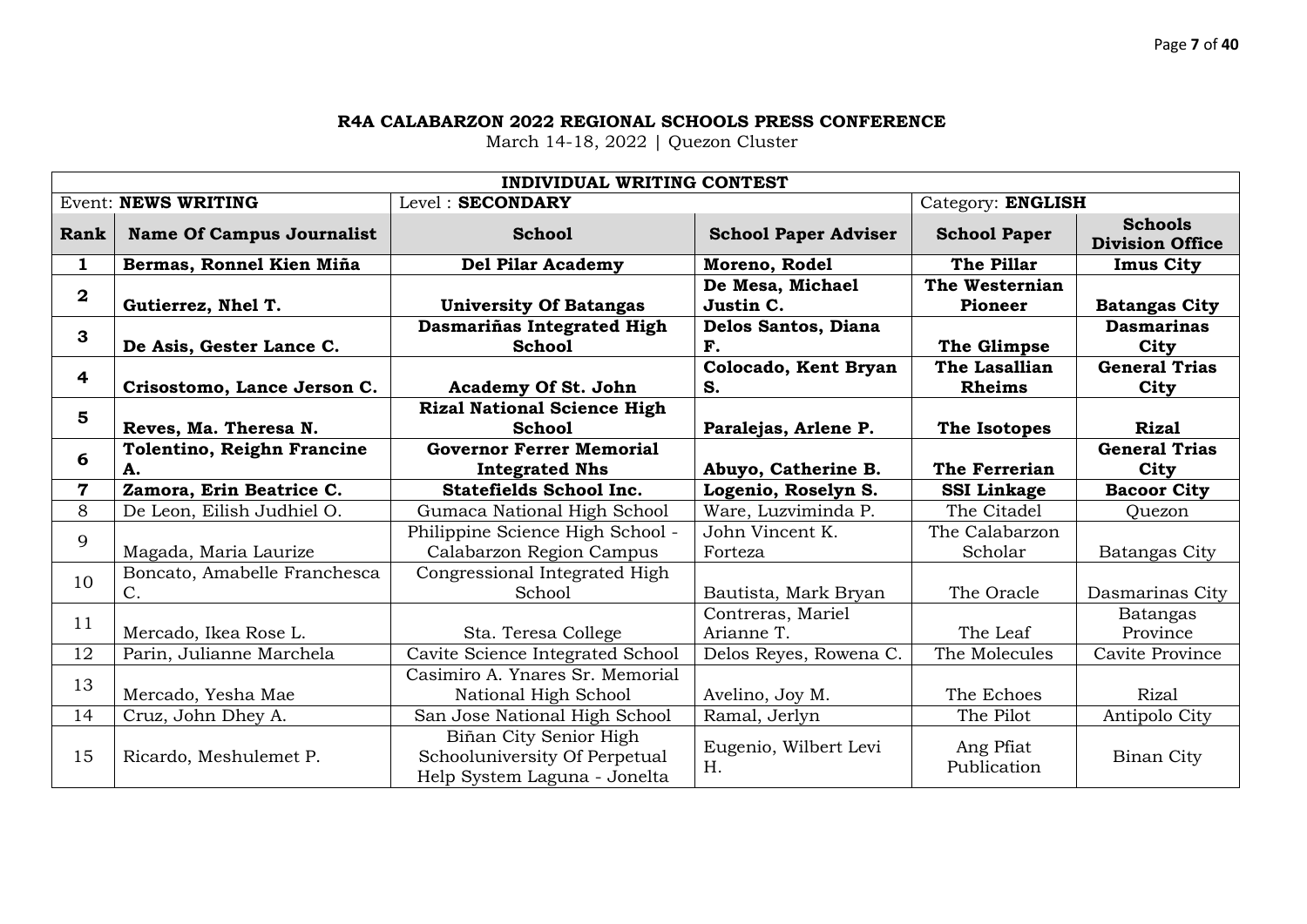|                         | <b>INDIVIDUAL WRITING CONTEST</b> |                                                                  |                                    |                       |                                          |  |  |  |
|-------------------------|-----------------------------------|------------------------------------------------------------------|------------------------------------|-----------------------|------------------------------------------|--|--|--|
|                         | <b>Event: NEWS WRITING</b>        | Level: SECONDARY                                                 |                                    | Category: FILIPINO    |                                          |  |  |  |
| Rank                    | <b>Name Of Campus Journalist</b>  | <b>School</b>                                                    | <b>School Paper Adviser</b>        | <b>School Paper</b>   | <b>Schools</b><br><b>Division Office</b> |  |  |  |
| $\mathbf{1}$            | Marasigan, Leomhar M.             | Sto. Niño National High School                                   | Troyo, Ruby Christine<br>А.        | Ang Haraya            | <b>Batangas City</b>                     |  |  |  |
| $\overline{\mathbf{2}}$ | Suallo, Martin Rafael M.          | Casimiro A. Ynares Sr.<br><b>Memorial National High School</b>   | Tutor, Richard Brian<br>В.         | Ang Sipol             | <b>Rizal</b>                             |  |  |  |
| 3                       | Estrabela, Justine Lee B.         | Dasmariñas North National<br><b>High School</b>                  | Gomez, Angela<br>Francia T.        | Aguhon                | <b>Dasmarinas</b><br>City                |  |  |  |
| $\overline{4}$          | Viloria, Jayvee Mhar O.           | Luis Y. Ferrer Jr. Shs                                           | Motas, Xaris Jemi L.               | The Southern<br>Truth | <b>General Trias</b><br>City             |  |  |  |
| $5\phantom{1}$          | Dela Cruz, Mary Angel G.          | General Flaviano Yengko Senior<br><b>High School</b>             | Alfredo G. Buhain Jr.              | The Sniper            | <b>Imus City</b>                         |  |  |  |
| 6                       | Araojo, Neil Tristan O.           | <b>City Of Bacoor National High</b><br><b>School Springville</b> | Acuna, Marilou C.                  | Ang Bukal             | <b>Bacoor City</b>                       |  |  |  |
| $\mathbf 7$             | Perez, John Vincent M.            | Santa Rosa Science And<br><b>Technology High School</b>          | <b>Tatlonghari, Mary Ann</b><br>M. | <b>Pararayos</b>      | <b>Santa Rosa City</b>                   |  |  |  |
| 8                       | Del Rosario, Trixie Mae           | General Emilio Aguinaldo<br>National High School                 | Jerico Hiel B. Astillero           | Ang Bayani            | Imus City                                |  |  |  |
| 9                       | Agtay, Teresa Claire C.           | St. Bridget College                                              | Collera, Jean Valerie S.           | Lumiere               | Batangas City                            |  |  |  |
| 10                      | Delos Reyes, Rodnick M.           | Pacita Complex Senior High<br>School                             | Manlangit, Noel Chris<br>P.        | Ang Gantimpala        | San Pedro City                           |  |  |  |
| 11                      | Quitara, Cherryl                  | Dasmariñas Integrated High<br>School                             | Baldos, Donna Maikka<br>Μ.         | Ang Silayan           | Dasmarinas City                          |  |  |  |
| 12                      | Labaguis, Chris Ivan M.           | Maryhill College                                                 | Peña, Bless M.                     | The Arcade            | Lucena City                              |  |  |  |
| 13                      | Delos Santos, Blue S.             | Pacita Complex National High<br>School                           | Hadjiyasser, Jonamie A.            | Ang Dalisay           | San Pedro City                           |  |  |  |
| 14                      | Caraan, Hans Blix N.              | San Pablo City Integrated High<br>School                         | Espinosa, Jonah C.                 | Ang Bagwis            | San Pablo City                           |  |  |  |
| 15                      | Tiron, Catherine D.               | Lumampong Integrated National<br>High School                     | Sanchez, April V.                  | Amihan                | Cavite Province                          |  |  |  |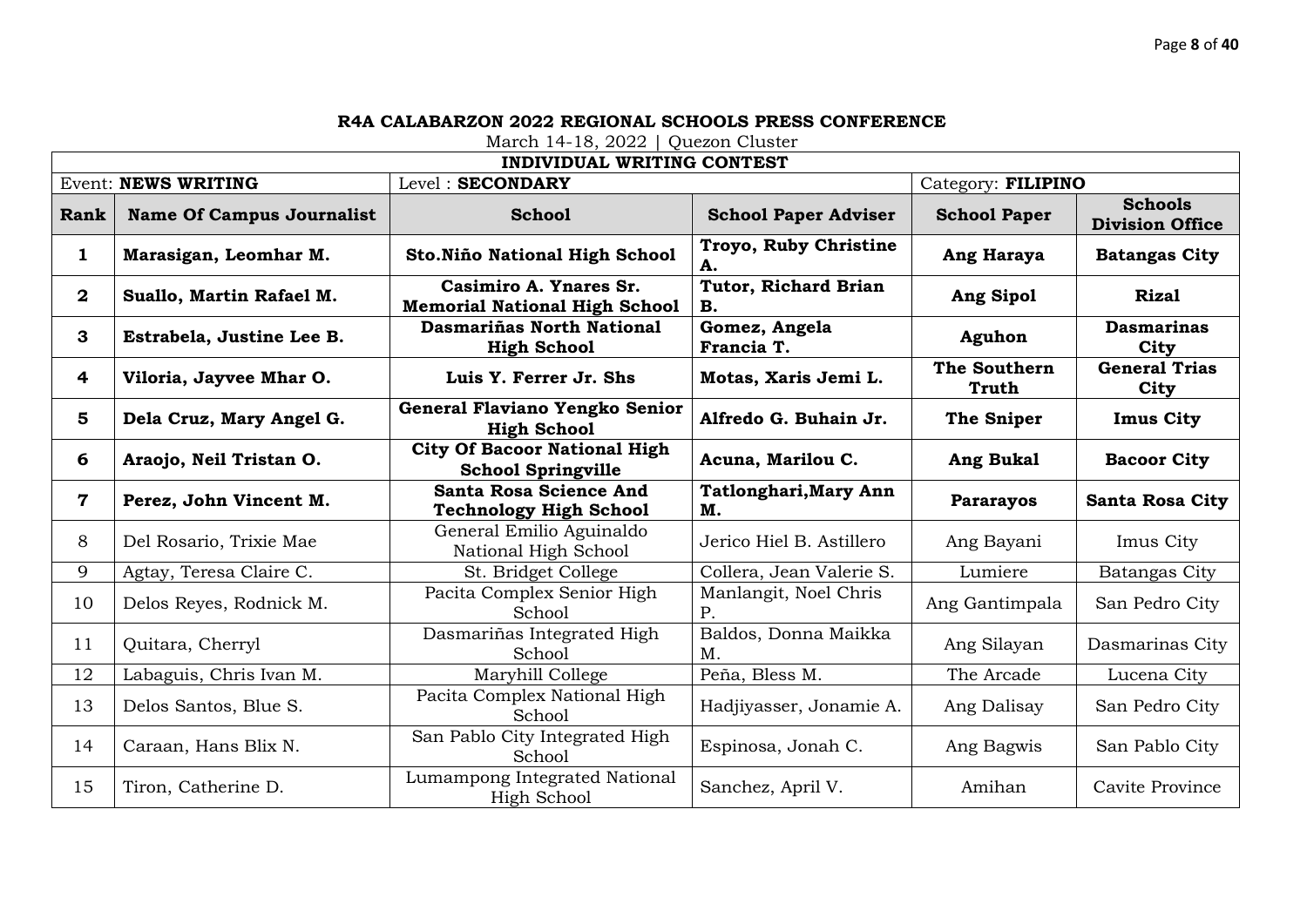|                         | <b>INDIVIDUAL WRITING CONTEST</b> |                                                      |                             |                                          |                                          |  |  |  |
|-------------------------|-----------------------------------|------------------------------------------------------|-----------------------------|------------------------------------------|------------------------------------------|--|--|--|
|                         | <b>Event: FEATURES WRITING</b>    | Level: ELEMENTARY                                    | Category: ENGLISH           |                                          |                                          |  |  |  |
| Rank                    | <b>Name Of Campus Journalist</b>  | <b>School</b>                                        | <b>School Paper Adviser</b> | <b>School Paper</b>                      | <b>Schools</b><br><b>Division Office</b> |  |  |  |
| 1                       | Bendo, Faylinn Athena P.          | <b>Burol Elementary School</b>                       | Grande, Jonnel T.           | <b>Pasong Bayog</b><br><b>Emissaries</b> | <b>Dasmarinas</b><br>City                |  |  |  |
| $\mathbf{2}$            | Oraiz, Euna P.                    | St. Dominic College Basic<br><b>Education</b>        | Acosta, Rubielyn Mae<br>T.  | Junior<br>Vanguard                       | <b>Bacoor City</b>                       |  |  |  |
| 3                       | Marquez, Ralph Mckenzie F.        | <b>Adelina I Complex Elementary</b><br><b>School</b> | Casulla, Anna Carissa<br>В. | Adelinian<br><b>Chronicles</b>           | <b>San Pedro City</b>                    |  |  |  |
| $\overline{\mathbf{4}}$ | Fajardo, Rhykz A.                 | Ladislao Diwa Elementary<br><b>School</b>            | Basijan, Dianne N.          | <b>The Balete</b>                        | <b>Cavite City</b>                       |  |  |  |
| 5                       | Pernito, Arkeen Jed Cirston       | Fr. Luigi Caburlotto School                          | Natanauan, Joseph V.        | <b>The Dialogue</b>                      | <b>Cavite Province</b>                   |  |  |  |
| 6                       | Quiachon, Lucas T.                | <b>Calamba Elementary School</b>                     | Canapit, Jingky Bola        | The Flux                                 | Calamba City                             |  |  |  |
| 7                       | Villegas, Nickai Cressae Q.       | <b>Jose Rizal Memorial School</b>                    | Dichoso, Marlyn S.          | Heritage                                 | Calamba City                             |  |  |  |
| 8                       | Loy-a, Althea Dwayne M.           | San Gabriel I Elementary School                      | Bansale, Leah V.            | The Gabrielian                           | Cavite Province                          |  |  |  |
| 9                       | Dichoso, Ma. Niña Magdalene<br>S. | Jose Rizal Memorial School                           | Dichoso, Marlyn<br>Samiano  | Heritage                                 | Calamba City                             |  |  |  |
| 10                      | Barrameda, Alexiz Ysabelle B.     | Liliw Central Elementary School                      | Arellano, Leah A.           | The Banahaw<br><b>Breeze</b>             | Laguna                                   |  |  |  |
| 11                      | Canada, Joeiana Altheaia D.       | Bayan Luma II Elementary<br>School                   | Nolasco, Kenneth F.         | BL2 The Bamboo                           | Imus City                                |  |  |  |
| 12                      | Andal, Jaide D.                   | San Jose Integrated School                           | Badiola, Erwin M.           | The Forerunner                           | Lipa City                                |  |  |  |
| 13                      | Panaligan, Gabrielle Zoe S.       | Batangas Eastern Colleges                            | Catimbang, Angela G.        | The Little<br>Beacons                    | Batangas<br>Province                     |  |  |  |
| 14                      | Ocampo, Xian Mikel O.             | Panungyanan ES                                       | Ursabia, Juliet S.          | Lapis Lazuli                             | General Trias<br>City                    |  |  |  |
| 15                      | Levantino, Blythe Ellise E.       | Holy Redeemer School of<br>Cabuyao                   | Barcoma, Roselyn B.         | Lumiere                                  | Cabuyao City                             |  |  |  |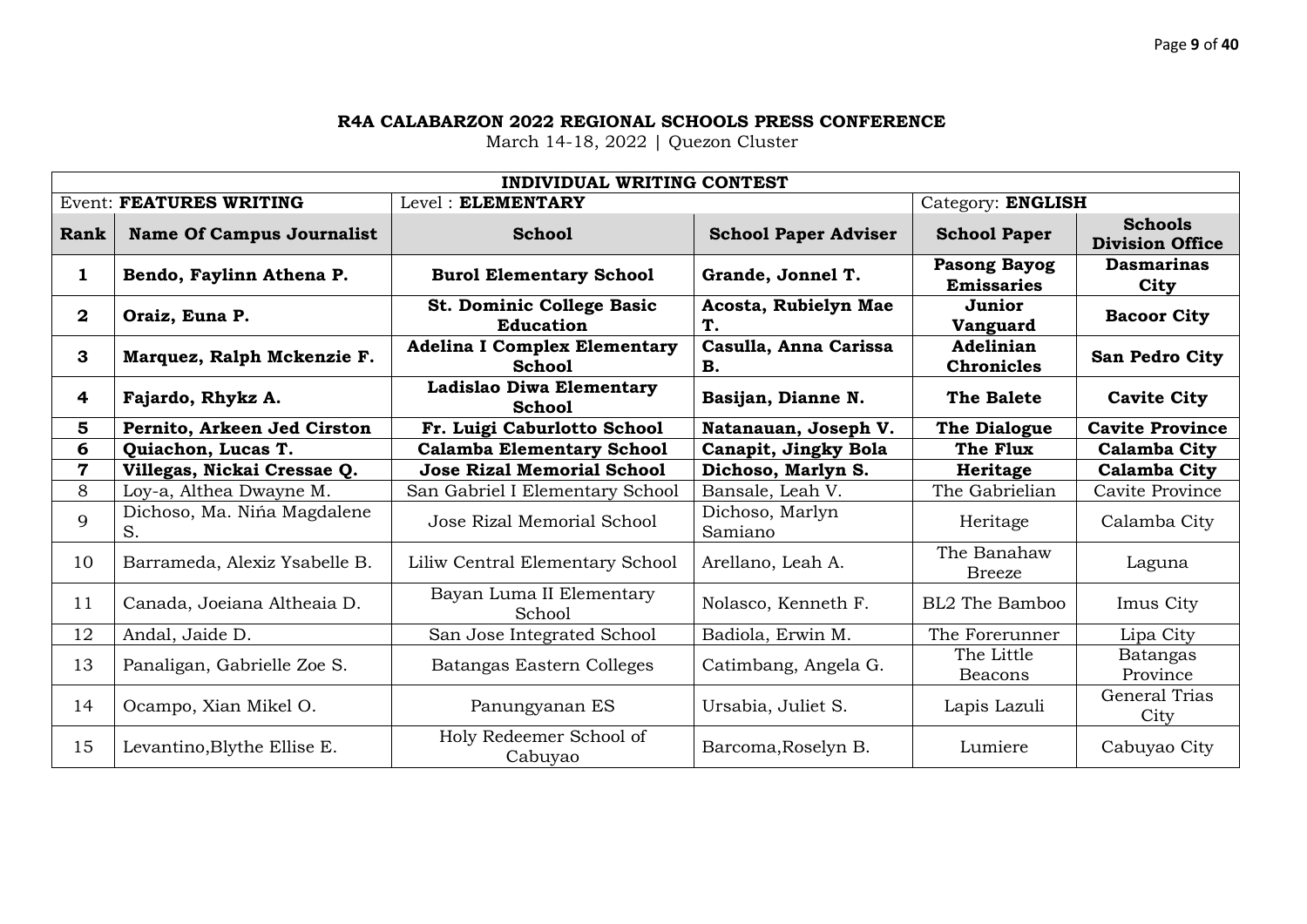|                         | <b>INDIVIDUAL WRITING CONTEST</b>   |                                                          |                                  |                                |                                          |  |  |  |
|-------------------------|-------------------------------------|----------------------------------------------------------|----------------------------------|--------------------------------|------------------------------------------|--|--|--|
|                         | <b>Event: FEATURES WRITING</b>      | Level: ELEMENTARY                                        |                                  | Category: FILIPINO             |                                          |  |  |  |
| Rank                    | <b>Name Of Campus Journalist</b>    | <b>School</b>                                            | <b>School Paper Adviser</b>      | <b>School Paper</b>            | <b>Schools</b><br><b>Division Office</b> |  |  |  |
| $\mathbf{1}$            | Gagarino, Ckristyn Jaye P.          | <b>San Francisco ES</b>                                  | Noga, Rubilyn B.                 | <b>Ang Franciscans</b>         | <b>General Trias</b><br>City             |  |  |  |
| $\overline{2}$          | Mejia, Trisha Elijah B.             | <b>Alangilan Central Elementary</b><br><b>School</b>     | John Chester C.<br>Macatangay    | <b>Ilang Ilang</b><br>World    | <b>Batangas City</b>                     |  |  |  |
| 3                       | Fernando, Lourdes Joyce T.          | Gaudencio B. Lontok Memorial<br><b>Integrated School</b> | Desuangco, Benjo B.              | Centralian<br><b>Spearhead</b> | Lipa City                                |  |  |  |
| $\overline{\mathbf{4}}$ | Sabas, Khrixia Auriette Elec        | <b>Mapagong Elementary School</b>                        | Bato, Analyn C.                  | <b>Daloy</b><br>Journalismo    | <b>Calamba City</b>                      |  |  |  |
| 5                       | Dayanghirang, Maria Sophia<br>Ι.    | St. Bridget College                                      | Angeline P. Dalisay              | Ang Binhi                      | <b>Batangas City</b>                     |  |  |  |
| 6                       | Dela Cruz, Claire Danielle D.       | <b>Statefields School Inc</b>                            | Logenio, Roselyn S.              | <b>SSI Linkage</b>             | <b>Bacoor City</b>                       |  |  |  |
| $\mathbf 7$             | Rio, Gabreilla G.                   | <b>Santa Rosa Elementary School</b><br><b>Central II</b> | Elomina, Shaila Mae<br><b>B.</b> | Ang Haligi                     | Sta. Rosa City                           |  |  |  |
| 8                       | San Juan, Elaine Joy, R.            | Roman Tantiongco Elementary<br>School                    | San Diego, Ruby, G               | Tabing Ilog                    | Rizal                                    |  |  |  |
| 9                       | Bonites, Kristina R.                | Salawag Elementary School                                | Candelaria, Paula<br>Isabel T.   | Salawag<br>Manifesto           | Dasmarinas City                          |  |  |  |
| 10                      | Perez, Kyla Divine M.               | Paaralang Elementarya ng Tipas                           | Remo, April Ann M.               | Ang Sinag                      | <b>Batangas</b><br>Province              |  |  |  |
| 11                      | Mallorca, Leanne Jazz B.            | <b>Bucal Elementary School</b>                           | Delas Alas, Ann Murrey<br>A.     | <b>Bucal</b><br>Perspektibo    | Calamba City                             |  |  |  |
| 12                      | Merilos, Aisha Micah J.             | Bayan Luma II Elementary<br>School                       | Nolasco, Kenneth F.              | BL2 Ang<br>Kawayan             | Imus City                                |  |  |  |
| 13                      | Latna, Kylene Christel C.           | Padre Valerio Malabanan<br>Memorial School               | Marasigan, Vilma L.              | The Voice                      | Lipa City                                |  |  |  |
| 14                      | Hare, Rafaela Euraiah, B.           | Alapan 1 Elementary Schoo                                | Baluyot, Melinda M.              | The Flag                       | Imus City                                |  |  |  |
| 15                      | Zorilla, Zcharene Cleo Angela<br>S. | <b>TECS</b>                                              | Ranillo, Angelica Y.             | Ang Liyab                      | Tayabas City                             |  |  |  |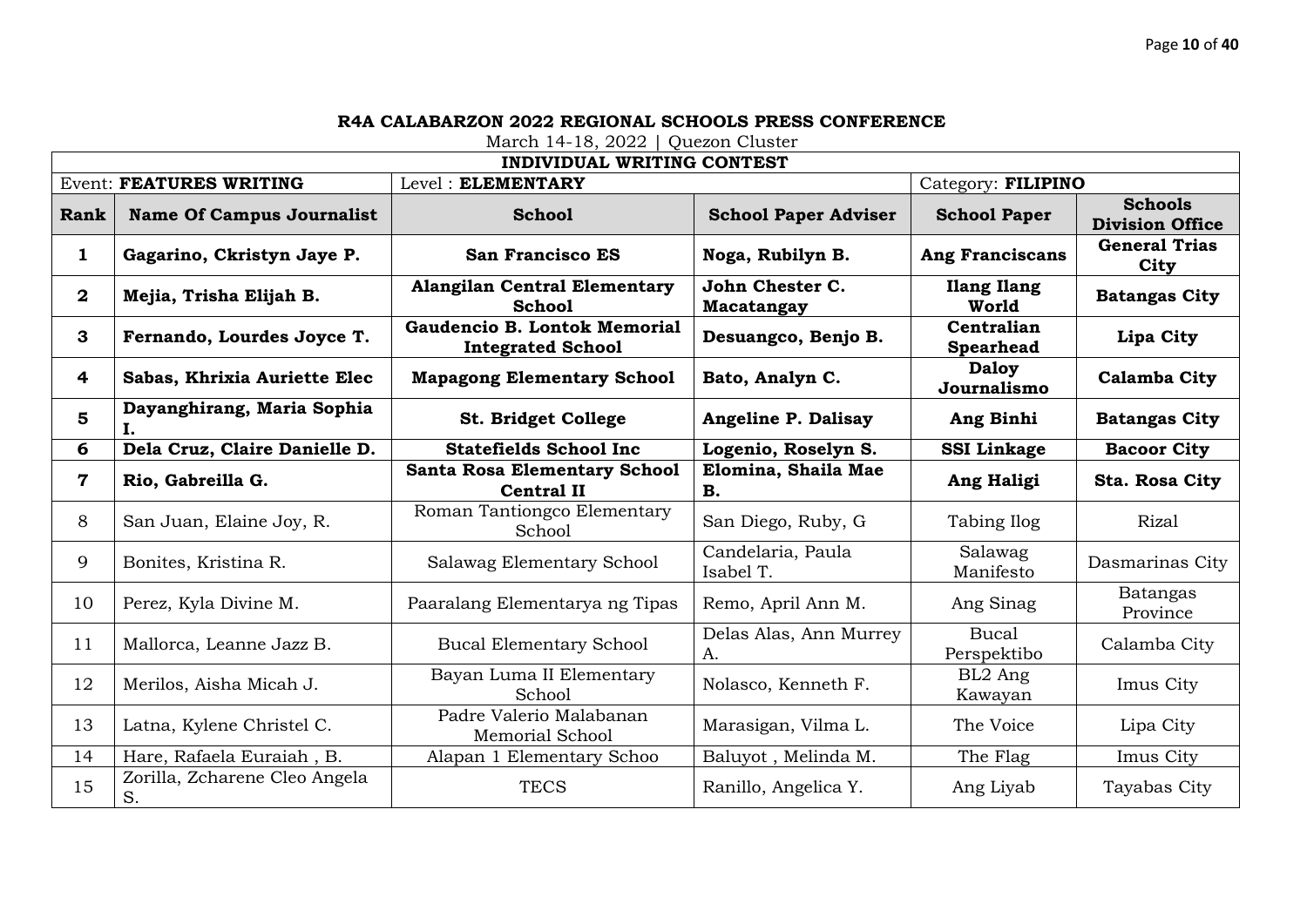|                |                                       | <b>INDIVIDUAL WRITING CONTEST</b>                                                  |                             |                             |                                          |
|----------------|---------------------------------------|------------------------------------------------------------------------------------|-----------------------------|-----------------------------|------------------------------------------|
|                | <b>Event: FEATURES WRITING</b>        | Level: SECONDARY                                                                   |                             | Category: ENGLISH           |                                          |
| Rank           | <b>Name Of Campus Journalist</b>      | <b>School</b>                                                                      | <b>School Paper Adviser</b> | <b>School Paper</b>         | <b>Schools</b><br><b>Division Office</b> |
| $\mathbf{1}$   | Castro, Paye Shimry A.                | <b>Plaridel Integrated National</b><br><b>High School</b>                          | Peñaredondo, Aida B.        | The Plaridelians            | Laguna                                   |
| $\mathbf{2}$   | Hinojosa, Althea Paula V.             | Laguna Senior High School                                                          | Sacluti, Geordel Marie L.   | The Capitol                 | Laguna                                   |
| 3              | Ibana, Rafael Marcuz                  | San Sebastian College<br><b>Recoletos De Cavite</b>                                | Del Rosario, Olivia B.      | Sebastinian<br>Echo         | <b>Cavite City</b>                       |
| 4              | Gagalac, Kianna Karyle B.             | <b>Recto Memorial National High</b><br><b>School</b>                               | Garcia, Myra A.             | <b>The Rectorian</b>        | Quezon                                   |
| 5              | Alcantara, Amihan D.                  | <b>Tagaytay City Science National High</b><br>School-Integrated Senior High School | Jona C. Pielago             | <b>The Stalk</b>            | <b>Cavite Province</b>                   |
| 6              | De Villa, Regina Coeli Elaine<br>R.   | <b>Quezon National High School</b>                                                 | Bartolo, Ethel A.           | <b>The Coconut</b>          | Quezon                                   |
| $\overline{7}$ | <b>Belarmente, Almond Marie</b><br>L. | <b>Pulo Senior High School</b>                                                     | Edos, Jensen C.             | The Central<br><b>Tower</b> | Cabuyao City                             |
| 8              | Cardenas, Miles B.                    | La Consolacion College Tanauan                                                     | Lumban, Kristhel P.         | The Olfazette               | Tanauan City                             |
| 9              | Velasquez, Stephanie D.               | Sovereign Shepherd School Of<br>Values And Learning                                | Barte, Ares D.              | Ang Ace                     | <b>Batangas City</b>                     |
| 10             | Arada, Maria Krystine Angela<br>Β     | Balayan Senior High School                                                         | Noche, Laidelen M.          | El Azucre                   | Batangas<br>Province                     |
| 11             | Marquez, John Rei M.                  | Canossa College San Pablo                                                          | Calabon, Brenda D.          | Canossian<br>Newsette       | San Pablo City                           |
| 12             | Salonga, Jane Nicole P.               | Governor Juanito Reyes Remulla<br>Senior High School                               | Pomasin, Renante V.         | The Oculus                  | Imus City                                |
| 13             | Costales, Angelica V.                 | Santa Rosa Science And<br>Technology High School                                   | Saluta, Maricel G.          | The Satellite               | Sta. Rosa City                           |
| 14             | De Castro, Mia Louise C.              | Manuel S. Enverga University                                                       | Zubieta, Kurt Howard<br>J.  | The Junior<br>Luzonian      | Lucena City                              |
| 15             | Flores, Mashael M.                    | Samuel Christian College                                                           | Capatoy, Rihay V.           | El Guardian                 | <b>General Trias</b><br>City             |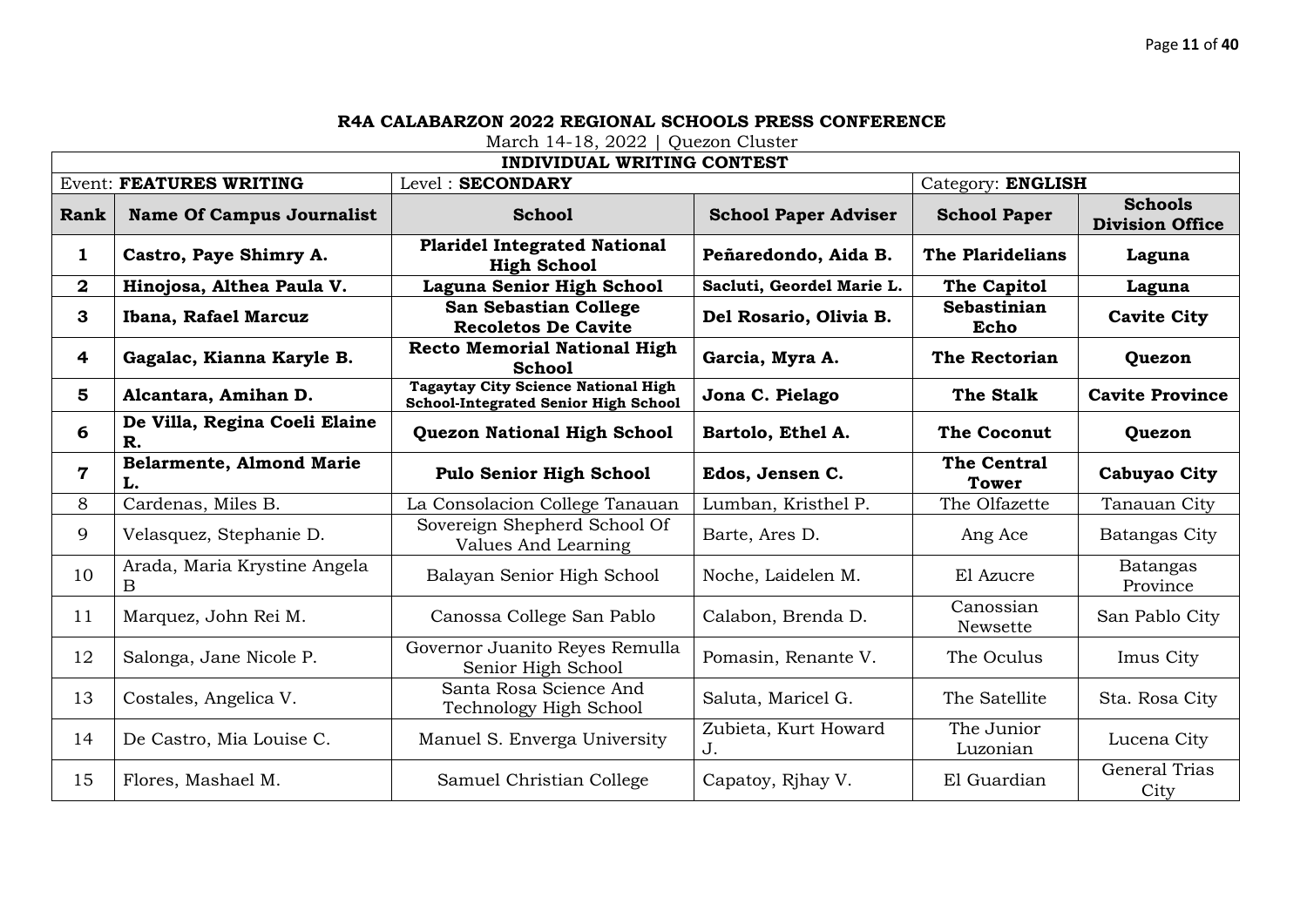|              | INDIVIDUAL WRITING CONTEST       |                                                         |                               |                                   |                                          |  |  |  |
|--------------|----------------------------------|---------------------------------------------------------|-------------------------------|-----------------------------------|------------------------------------------|--|--|--|
|              | <b>Event: FEATURES WRITING</b>   | Level: SECONDARY                                        |                               | Category: FILIPINO                |                                          |  |  |  |
| Rank         | <b>Name Of Campus Journalist</b> | <b>School</b>                                           | <b>School Paper Adviser</b>   | <b>School Paper</b>               | <b>Schools</b><br><b>Division Office</b> |  |  |  |
| $\mathbf{1}$ | Mercado, Hannah P.               | <b>Faith Catholic School</b>                            | Nemes, Christine              | <b>NUNTIUM</b><br><b>FIDELIUM</b> | <b>Tanauan City</b>                      |  |  |  |
| $\mathbf{2}$ | Abat, Jan Rennie J               | <b>Rizal National Science High School</b>               | Cerda, Jecelyn C.             | <b>Ang Aghamanon</b>              | <b>Rizal</b>                             |  |  |  |
| $\mathbf{3}$ | Gumarang, Michelle E.            | Gen. Juan Castañeda Senior<br><b>High School</b>        | Logatoc, Cherie L.            | Ang Ilustrado                     | <b>Imus City</b>                         |  |  |  |
| 4            | Salvatierra, Dave V.             | <b>Pulo National High School</b>                        | De Leon, Vanessa B.           | <b>Ang Bagong</b><br>Parola       | <b>Cabuyao City</b>                      |  |  |  |
| 5            | Mitra, Raya T.                   | <b>Lumban National High School</b>                      | Licuanan, Marilyn D.          | Ang Burda                         | Laguna                                   |  |  |  |
| 6            | Romero, Jedryc I.                | Canossa College San Pablo City                          | Calabon, Brenda D.            | Canossian<br><b>Newsette</b>      | San Pablo City                           |  |  |  |
| $\mathbf 7$  | Ong, Crystel May S.              | <b>Calamba City Science</b><br><b>Integrated School</b> | Lapitan, Luisito Jr. C.       | Agsikap                           | <b>Calamba City</b>                      |  |  |  |
| 8            | Lauglaug, Jessa P.               | <b>Bristol Integrated School</b>                        | Abaricia, John Vincell<br>M.  | The Buzz                          | Lucena City                              |  |  |  |
| 9            | Racho, Crislyn A.                | Santiago Integrated Nhs                                 | Gia Mae L.<br>Rebamontan      | Ang Uhay                          | <b>General Trias</b><br>City             |  |  |  |
| 10           | Burdeos, Rhon Ermertson, G       | St. Dominic College Of Asia                             | Balderosa, Ronald<br>Allan, B | Dominican<br>Vanguard             | Bacoor City                              |  |  |  |
| 11           | De Los Reyes, Kyle Ezra M.       | University Of Batangas                                  | Mr. Carl Ivan<br>Villanueva   | Tunog<br>Pamantasan               | Batangas City                            |  |  |  |
| 12           | Gillado, Aeron Jutherny          | Sta. Catalina National High<br>School                   | Javier, Shirley P.            | Luntiang Uhay                     | Quezon                                   |  |  |  |
| 13           | Quiambao, Etihad Angelika P.     | Lucena City National High School                        | Tierra, Marilou M.            | Ang Palayan                       | Lucena City                              |  |  |  |
| 14           | Mendoza, Andrea Christine E      | Casimiro A. Ynares Sr. Memorial<br>National High School | Tutor, Richard Brian B.       | Ang Sipol                         | Rizal                                    |  |  |  |
| 15           | Castillo, Rhyan B.               | Santa Rosa Science And<br>Technology High School        | Tatlonghari, Mary Ann<br>M.   | Pararayos                         | Sta. Rosa City                           |  |  |  |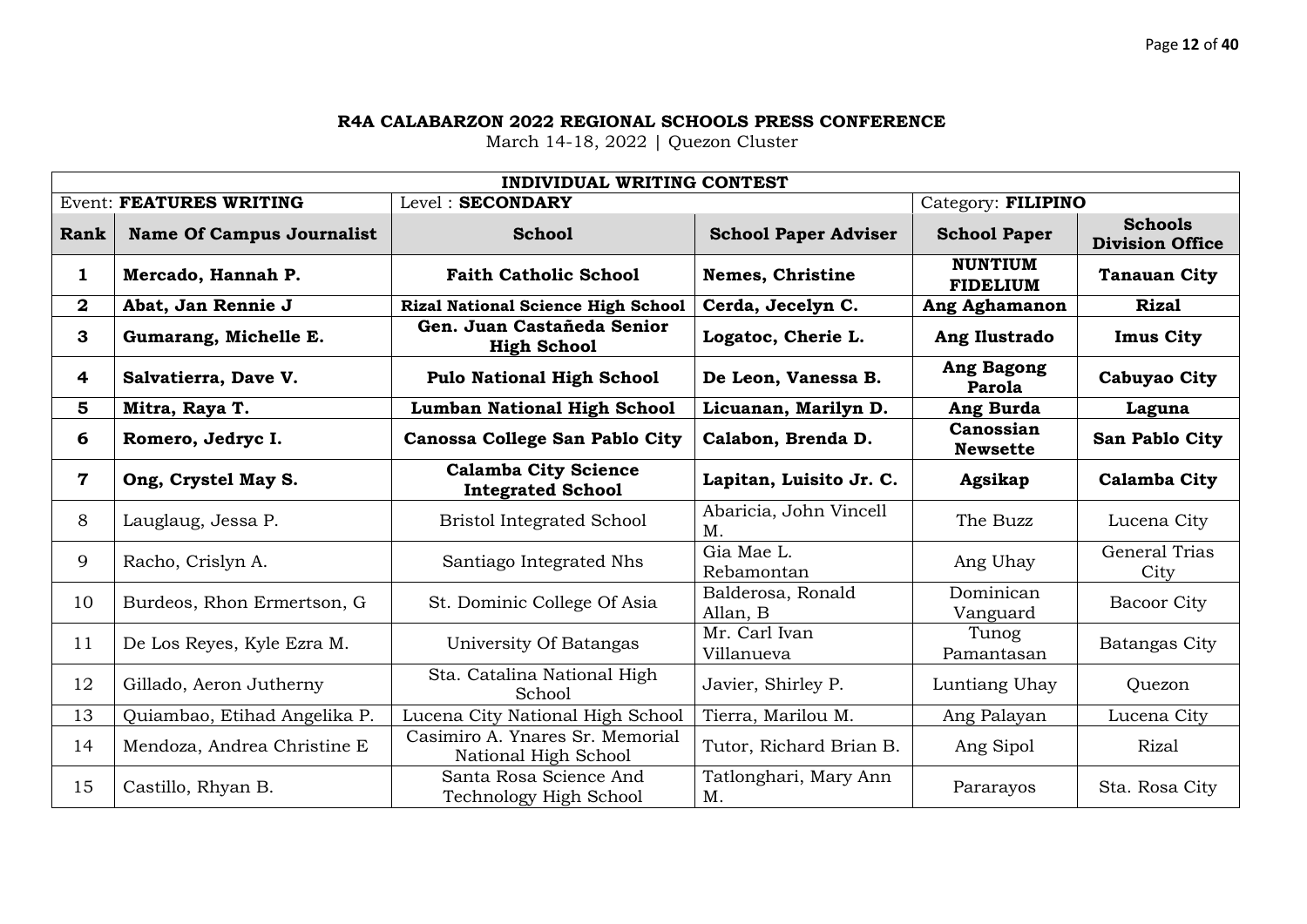|                         | <b>Event: EDITORIAL WRITING</b>   | Level: ELEMENTARY                                      |                                  | Category: ENGLISH            |                                          |
|-------------------------|-----------------------------------|--------------------------------------------------------|----------------------------------|------------------------------|------------------------------------------|
| Rank                    | <b>Name Of Campus Journalist</b>  | <b>School</b>                                          | <b>School Paper Adviser</b>      | <b>School Paper</b>          | <b>Schools</b><br><b>Division Office</b> |
| 1                       | Dela Cruz, Laureanna Joelle<br>М. | General Gregorio S. Aloña Sr.<br><b>MES</b>            | Gomez, Sarah Sheryl<br><b>P.</b> | The Flow                     | <b>General Trias</b><br>City             |
| $\bf{2}$                | Lopez, Ethan Jacob D.             | <b>Bailen Elementary School</b>                        | Lengson, Maribel B.              | <b>The Torch</b>             | <b>Cavite Province</b>                   |
| 3                       | Baay, Reign Meryl L.              | <b>Lily Rose Educational</b><br><b>Foundation Inc.</b> | Martinez, Giessel L.             | <b>LS Viewpoints</b>         | <b>Tanauan City</b>                      |
| 4                       | Manzanero, Angel Mae T.           | <b>Malagasang II ES</b>                                | Camposano, Ma. Carla<br>А.       | Jeepney<br><b>Express</b>    | <b>Imus City</b>                         |
| 5                       | Nobleza, Noshka Adelaide C.       | Ladislao Diwa Elementary<br><b>School</b>              | Jariolne, Maria Elvie<br>Τ.      | <b>The Balete</b>            | <b>Cavite City</b>                       |
| 6                       | Matsubara, Masie D.               | <b>Carmona Elementary School</b>                       | Torrible, Heidee L.              | <b>The Central</b><br>Point  | <b>Cavite Province</b>                   |
| $\overline{\mathbf{7}}$ | Monforte, Nehemiah James<br>S.    | <b>Navarro ES</b>                                      | Carpina, Jay Ann P.              | The Navarrian                | <b>General Trias</b><br>City             |
|                         |                                   |                                                        |                                  |                              |                                          |
| 8                       | Mistica, Andrei Joseph M.         | Liliw Central E, ementary Central<br>Elementary School | Buenavista, Jaylene B.           | The Banahaw<br><b>Breeze</b> | Laguna                                   |
| 9                       | Ignacio, Xandria T.               | Gumaca West Central School                             | Ignacio, April Lyn S.            | Radiance In the<br>West      | Quezon                                   |
| 10                      | Bancual, Samantha Vien S.         | Molino Elementary School                               | Ballesteros John G.              | Ang Salami9n                 | <b>Bacoor City</b>                       |
| 11                      | Capuno, Ava Sabella E.            | Del Remedio Elementary School                          | Melgarejo, Nancy C.              | Ang Tulay                    | San Pablo City                           |
| 12                      | Manibug, Yuan G.                  | Pulo Elementary School                                 | Abelarde, Gary A.                | The Verdant<br>Island        | Cabuyao City                             |
| 13                      | Salibay, Sebastian U.             | Dasmarinas II Central School                           | Cabutaje, Glenda S.              | The Innovators               | Dasmarinas City                          |
| 14                      | Miñoza, Cylah Angela Shine V.     | Karangalan Elementary School                           | Pelisigas, Leilani DG.           | The Honor                    | Rizal                                    |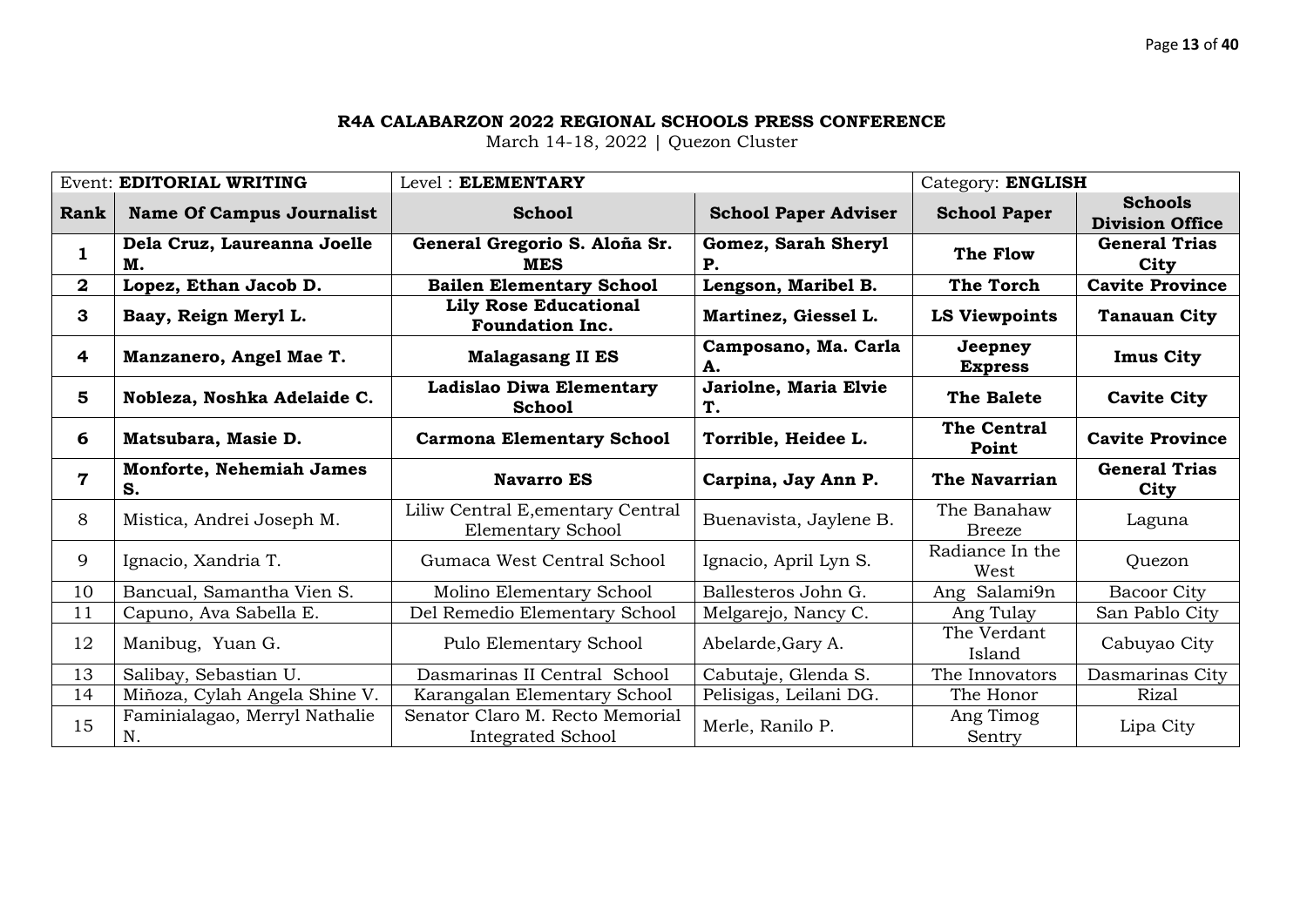|              | Event: EDITORIAL WRITING         | Level: ELEMENTARY                                                  |                                     | Category: FILIPINO        |                                          |
|--------------|----------------------------------|--------------------------------------------------------------------|-------------------------------------|---------------------------|------------------------------------------|
| Rank         | <b>Name Of Campus Journalist</b> | <b>School</b>                                                      | <b>School Paper Adviser</b>         | <b>School Paper</b>       | <b>Schools</b><br><b>Division Office</b> |
| 1            | Park, Ty-Reez Jane C.            | <b>Imus Pilot Elementary School</b>                                | De Leon, Czarina T.                 | <b>Ang Kaimito</b>        | <b>Imus City</b>                         |
| $\mathbf{2}$ | Bautista, Princess Meggan B.     | General Gregorio S. Aloña Sr.<br><b>MES</b>                        | Lucero, Jobelle C.                  | Ang Agos                  | <b>General Trias</b><br>City             |
| 3            | Baes, April Joy C.               | <b>Cabuyao Central School</b>                                      | Crisologo, Rhodora B.               | <b>Balitang Tabuko</b>    | Cabuyao City                             |
| 4            | Cerez, Lyle Jyanne T.            | Lucena East 1 Elementary<br><b>School</b>                          | <b>Tolentino, Ronald</b>            | <b>Ang Tagsibol</b>       | Lucena City                              |
| 5            | Colina, Simon A.                 | <b>Pulo Elementary School</b>                                      | <b>Gary Abelarde</b>                | Ang Luntiang<br>Isla      | Cabuyao City                             |
| 6            | Ardina, Shiela Mhaye B.          | <b>Julugan Elementary School</b>                                   | <b>Granada, Anne Marielle</b><br>A. | The JES<br><b>Express</b> | <b>Cavite Province</b>                   |
|              |                                  |                                                                    |                                     |                           |                                          |
| 7            | Hernandez, Jyhelcy C.            | <b>Paete Elementary School</b>                                     | Pagalanan , Myra C.                 | Paet                      | Laguna                                   |
| 8            | Ado, Mikaela G                   | Soldiers Hills IV Elementary<br>School                             | Drio Maricel D.                     | The Soldiers<br>Voice     | <b>Bacoor City</b>                       |
| 9            | Simpelo, Mikhyla Laurene L.      | Our Lady of the Holy Rosary<br>School                              | Encarnacion, Imelda L.              | Junior<br>Magnificat      | General Trias<br>City                    |
| 10           | Capal, Joshelle A.               | <b>Bulacnin Elementary School</b>                                  | Linang, Sherna M.                   | Ang Honeycomb             | Lipa City                                |
| 11           | Magpantay, Angelo N.             | Creative Dreams School                                             | Daclizon, Maria Mylene              | Creative Quill            | Batangas<br>Province                     |
| 12           | Dela Cruz, Brent Andrian M.      | Malagasang III ES                                                  | Factor, Nida S.                     | Ang Malaguenia            | Imus City                                |
| 13           | Gopio, Earlyn Angelie A.         | <b>Tanauan North Central School</b>                                | Yedra, John Louie V.                | The Northenian            | Tanauan City                             |
| 14           | Villena, Ma. Amara Analeigh      | Manuel S. Rojas Elementary<br>School<br>Sto.NiÑo Elementary School | Delos Santos, Noemie<br>Anne L.     | Ang Dagundong             | Cavite City                              |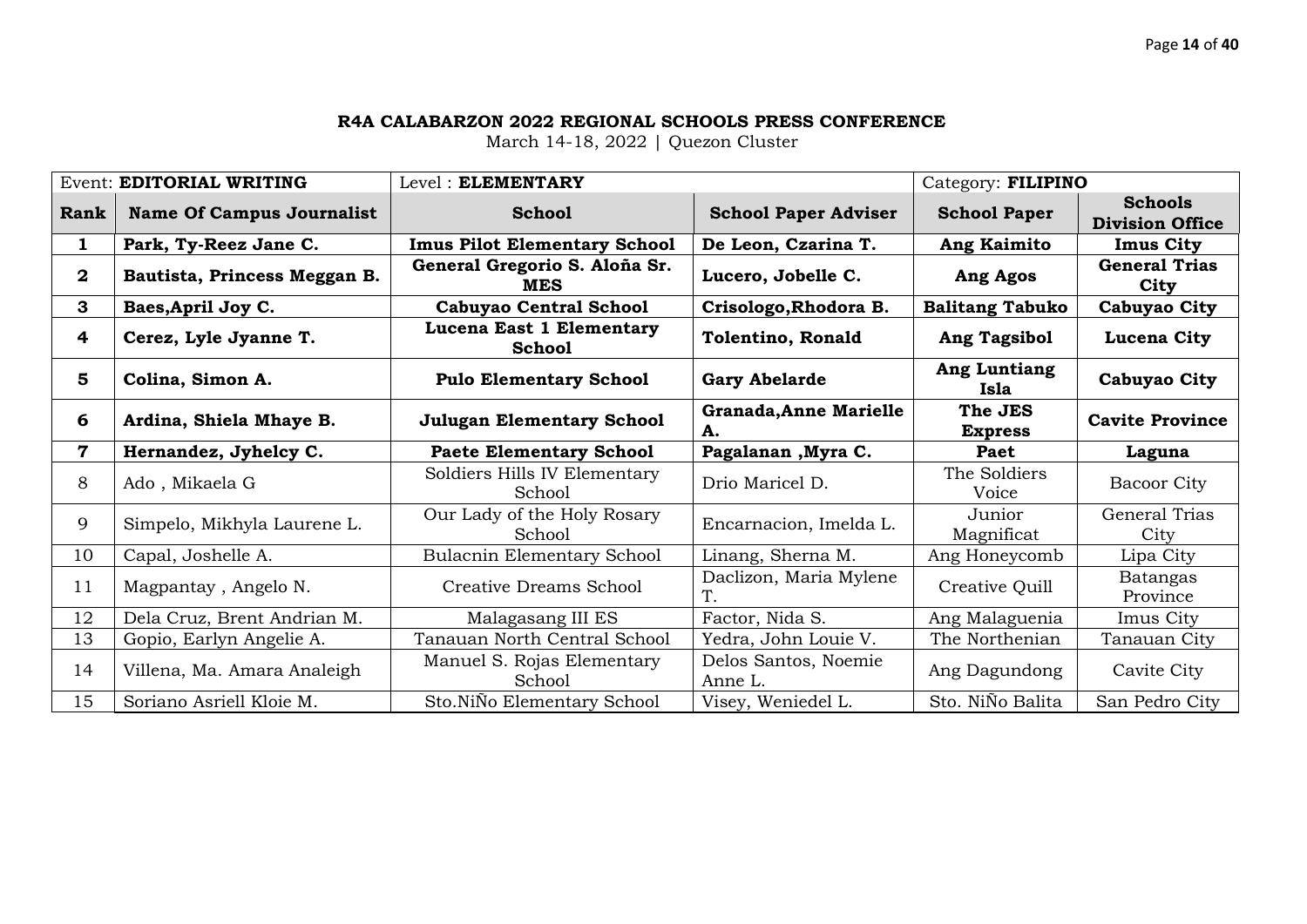|              | <b>Event: EDITORIAL WRITING</b>  | Level: SECONDARY                                                       |                                                    | Category: ENGLISH      |                                          |
|--------------|----------------------------------|------------------------------------------------------------------------|----------------------------------------------------|------------------------|------------------------------------------|
| Rank         | <b>Name Of Campus Journalist</b> | <b>School</b>                                                          | <b>School Paper Adviser</b>                        | <b>School Paper</b>    | <b>Schools</b><br><b>Division Office</b> |
| 1            | Arabiran, Carl Sebastian P.      | <b>Del Pilar Academy</b>                                               | Rodel V. Moreno                                    | The Pillar             | <b>Imus City</b>                         |
| $\mathbf{2}$ | Tapeño, Jie Ann L.               | <b>Balian Integrated National High</b><br><b>School</b>                | Laurio, Kathlyn Grace<br>I.                        | <b>The Balianese</b>   | Laguna                                   |
| 3            | Manaloto, Emmanuel C.            | <b>San Pedro Relocation Center</b><br><b>National High School-Main</b> | Bernadas, Michelle                                 | The Root               | San Pedro City                           |
| 4            | <b>Shen Mee Mamitag</b>          | <b>Mayamot National High School</b>                                    | Cruz, Prince Joser E.<br>/Torres, Dave Janno<br>М. | <b>The Sparrow</b>     | <b>Antipolo City</b>                     |
| 5            | Ceralde, Jerome Ricardo M.       | <b>Sta. Teresa College</b>                                             | Caringal, Jezza Marie<br><b>P.</b>                 | The Leaf               | <b>Batangas</b><br>Province              |
| 6            | Villaceran, Hazel S.             | <b>Santiago Integrated Nhs</b>                                         | Sibulo, Jaylanie R.                                | The Epistle            | <b>General Trias</b><br>City             |
| $\mathbf 7$  | Encina, Marl Jarred A.           | <b>Talipan National High School</b>                                    | Tierra, Jerwin S.                                  | El/Ang Talipeño        | Quezon                                   |
| 8            | Macatangay, Marc Ariston M.      | Batangas Eastern Colleges                                              | Ramos, Liezel Mae G.                               | The Pioneer            | <b>Batangas</b><br>Province              |
| 9            | Anyayahan, John Paul M.          | Lyceum Of The Philippines<br>University - Batangas                     | Hanna Katrine E.<br>Razonable                      | Flambeau-Siklab        | Batangas City                            |
| 10           | Dumale, Marco Eraño A.           | De La Salle University Integrated                                      | Dastin Tabajunda                                   | La Nouvelle            | Binan City                               |
| 11           | Zapanta, Venise A.               | Antipolo City National Science<br>And Technology High School           | Letolio, James Jr. S.                              | Pendulum<br>Chronicle  | Antipolo City                            |
| 12           | Tagulinao, John Paul M.          | Buenaventura Alandy National<br>High School                            | Ortiz, Allan Immanuel<br>U.                        | Tulay                  | Tayabas City                             |
| 13           | Alcairo, Hennessy Ashley B.      | Amadeo National High School                                            | Bedua, Eifel Angela G.                             | The Granules           | Cavite Province                          |
| 14           | Bausing, Abdurrahman             | Cavite National High School                                            | Cortez, Eunice V.                                  | The Caviteñan          | Cavite City                              |
| 15           | Vender, Dorothy Jerameel A.      | Manuel S. Enverga University<br>Foundation                             | Zubieta, Kurt Howard<br>J.                         | The Junior<br>Luzonian | Lucena City                              |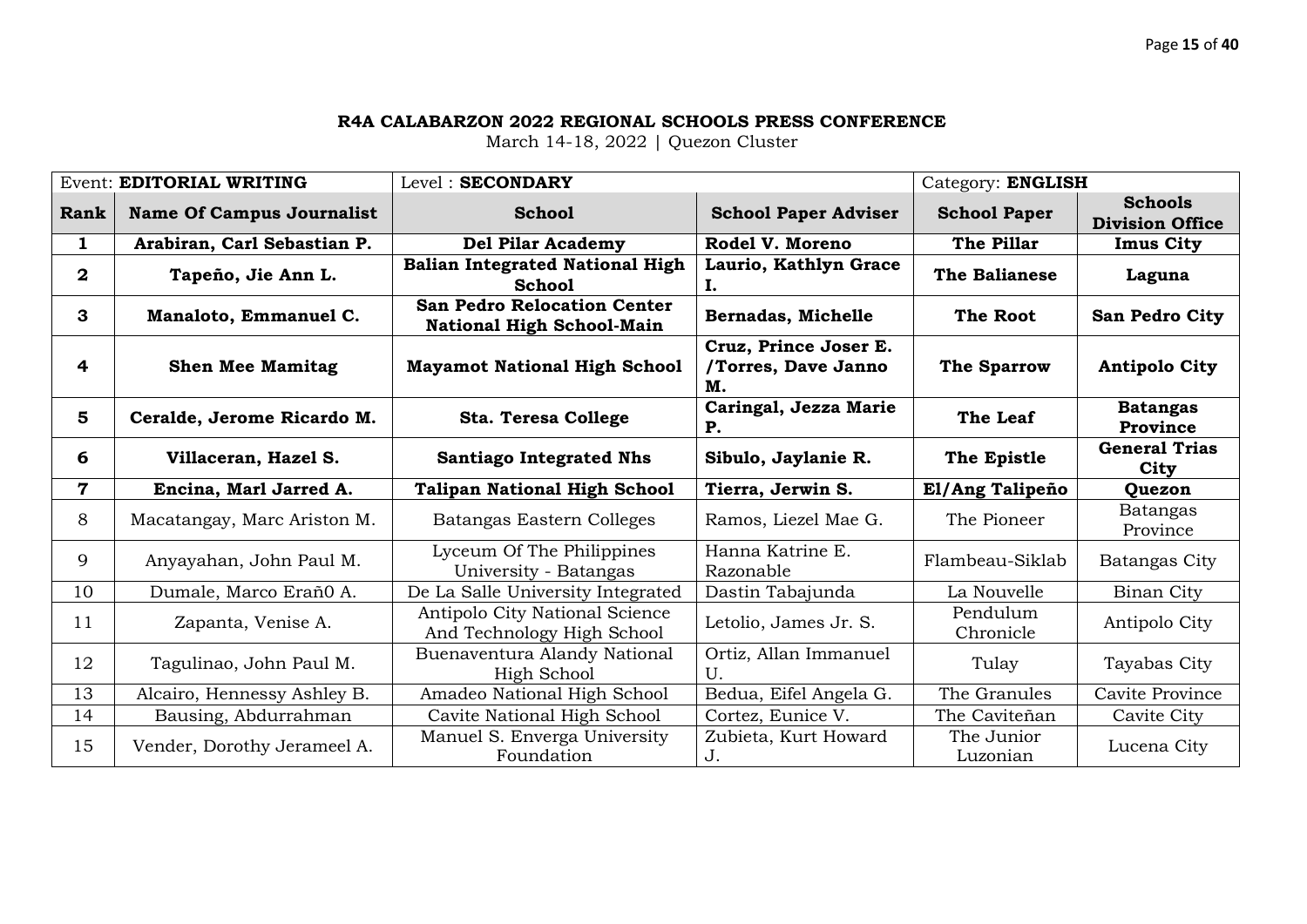|             | <b>Event: EDITORIAL WRITING</b>  | Level: SECONDARY                                        |                                                          | Category: FILIPINO          |                                          |
|-------------|----------------------------------|---------------------------------------------------------|----------------------------------------------------------|-----------------------------|------------------------------------------|
| Rank        | <b>Name Of Campus Journalist</b> | <b>School</b>                                           | <b>School Paper Adviser</b>                              | <b>School Paper</b>         | <b>Schools</b><br><b>Division Office</b> |
| 1           | Emberso, Mark David D.           | <b>Senior High School-Dulong</b><br><b>Bayan</b>        | Judit, Charlene Joyce<br>V./ Gonzales,<br>Rhemlyn Joy R. | La Verdad                   | <b>Bacoor City</b>                       |
| $\bf{2}$    | Gonzales, Princess R.            | <b>Pulo Senior High School</b>                          | Cardoza, Analiza T.                                      | <b>Ang Sentrong</b><br>Moog | Cabuyao City                             |
| 3           | Gallinero III, Rodolfo S.        | <b>Tanauan City Integrated High</b><br><b>School</b>    | Quine, Ybette P.                                         | The Cradle                  | <b>Tanauan City</b>                      |
| 4           | Nograles, Jandel Rebanal         | <b>Trimex Colleges</b>                                  | <b>Joanne Cruz</b>                                       | Sinagkawan                  | <b>Binan City</b>                        |
| 5           | Morales, Gwyneth Jemima P.       | <b>Benedictine Institute Of</b><br>Learning             | Daño, Kim Joshua G.                                      | Ora Et Labora               | <b>Imus City</b>                         |
| 6           | Dela Cruz, Ryan Edward           | Dasmariñas Integrated High<br><b>School</b>             | Baldos, Donna Maikka<br>М.                               | Ang Silayan                 | <b>Dasmarinas</b><br>City                |
|             |                                  |                                                         |                                                          |                             |                                          |
| $\mathbf 7$ | Del Rosario, Jean Kyler M.       | <b>Calamba City Science</b><br><b>Integrated School</b> | Lapitan, Luisito Jr. C.                                  | Agsikap                     | <b>Calamba City</b>                      |
| 8           | Ortiz, Rafael Lorenzo L.         | Calamba City Science Integrated<br>School               | Lapitan, Luisito Jr. C.                                  | Agsikap                     | Calamba City                             |
| 9           | Malimban, Jimuel Clarence Z.     | Cavite Science Integrated School                        | Rowena C.Delos Reyes                                     | Ang Molekyuls               | Cavite Province                          |
| 10          | Bautista, Yesha Lovinia T.       | Calamba City Science Integrated<br>School               | Lapitan, Luisito Jr. C.                                  | Agsikap                     | Calamba City                             |
| 11          | Miranda, Antoine Clarence A.     | University Of Batangas                                  | Mr. Carl Ivan<br>Villanueva                              | Tunog<br>Pamantasan         | Batangas City                            |
| 12          | Aldovino, Sofiah Shelimae J.     | <b>International School For Better</b><br>Beginnings    | Cañones, John Lloyd<br>O.                                | The Escutcheon              | Lucena City                              |
| 13          | Bondoc, Christalie D.            | Our Lady Of The Holy Rosary<br>School                   | Soriño, Diana C.                                         | The Magnificat              | Cavite Province                          |
| 14<br>15    | Saguinsin, Mark Lester S.        | Infanta National High School                            | Postor, Rommel O.                                        | Ang Bunsol                  | Ouezon                                   |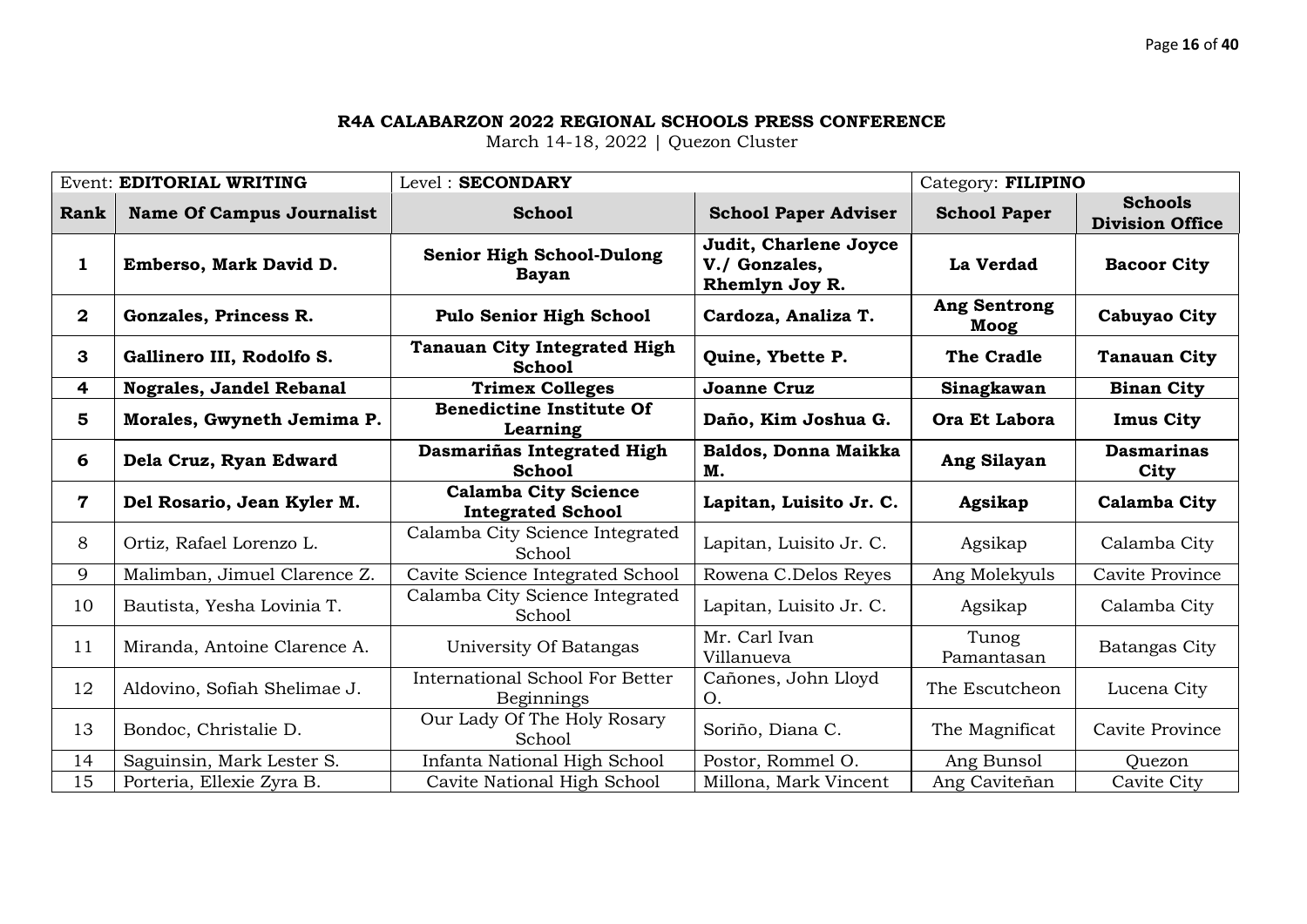# Page **17** of **40**

#### **R4A CALABARZON 2022 REGIONAL SCHOOLS PRESS CONFERENCE**

|              | Event: COLUMN WRITING              | Level: ELEMENTARY                                |                                         | Category: ENGLISH               |                                          |
|--------------|------------------------------------|--------------------------------------------------|-----------------------------------------|---------------------------------|------------------------------------------|
| Rank         | <b>Name Of Campus Journalist</b>   | <b>School</b>                                    | <b>School Paper Adviser</b>             | <b>School Paper</b>             | <b>Schools</b><br><b>Division Office</b> |
| 1            | Coronel, Karlisle Matthew T.       | <b>Infanta Central School</b>                    | <b>Annabelle P.Asis</b>                 | Ang Agos                        | Quezon                                   |
| $\mathbf{2}$ | Santelices, James Nelzen D.        | <b>Liliw Central Elementary</b><br><b>School</b> | Buenavista, Jaylene<br>В.               | The Banahaw<br><b>Breeze</b>    | Laguna                                   |
| 3            | Bayani, Princess Jezalou B.        | <b>Pingkian Elementary School</b>                | Calaguan, Sharmine<br>C.                | The Pingkian                    | <b>Batangas</b><br>Province              |
| 4            | Tabernilla, Justine Rhiene P.      | <b>Plaridel Elementary School</b>                | Umali, Maria Crisanta<br><b>P.</b>      | Heritage                        | Lipa City                                |
| 5            | Talavera, Clauie Xofia             | <b>Jose Rizal Memorial School</b>                | Pineda, Zairene V.                      | Ang Narra                       | Calamba City                             |
| 6            | Arabit, Kiara Franchesca C.        | <b>Salinas Elementary School</b>                 | <b>Casco, Rochelle May</b><br><b>B.</b> | <b>Ang Queenzette</b>           | <b>Bacoor City</b>                       |
| $\mathbf 7$  | Osea, Rhianna Jane E.              | <b>Queens Row Elementary School</b>              | Viceda, Pia<br><b>Bernadette V.</b>     | The Westernian<br><b>Herald</b> | <b>Bacoor City</b>                       |
| 8            | De Guzman, Carice Antoinette<br>D. | University Of Batangas                           | Gacusan, Michelle Rose<br>D.            | Ang LIYAB                       | Batangas City                            |
| 9            | Caalaman, Rence David R.           | <b>Tecs</b>                                      | Pandapatan, Marie Jo<br>Antonnette O.   | The Watermark                   | Tayabas City                             |
| 10           | Natividad, Ysabella Faye A.        | San Isidro Es                                    | Alejandro, Odessa L.                    | THE NEW<br><b>TORCH</b>         | Antipolo City                            |
| 11           | Mane, Mark Johan C.                | Bagumbayan Elementary School                     | Eguaras, Anjanette D.                   | Sibat                           | Laguna                                   |
| 12           | Abrogina, Yuan Kyle T.             | San Sebastian Elementary School                  | Lalunio, Johnna F.                      | THE FOREST<br><b>BLITZ</b>      | Lipa City                                |
| 13           | Cao, Dylan Mae E.                  | Pintong Gubat Elementary School                  | Zaragoza, Joel D.                       | The Jamesian                    | Dasmarinas City                          |
| 14           | Pana, Cassandra Alyana P.          | Ibaan Saint Academy, Inc.                        | Espina, Melanie B.                      | The Streamline                  | Batangas<br>Province                     |
| 15           | Naredo, Seanna Adrielle            | <b>Bucal Elementary School</b>                   | Pambago, Reysielyn J.                   |                                 | Calamba City                             |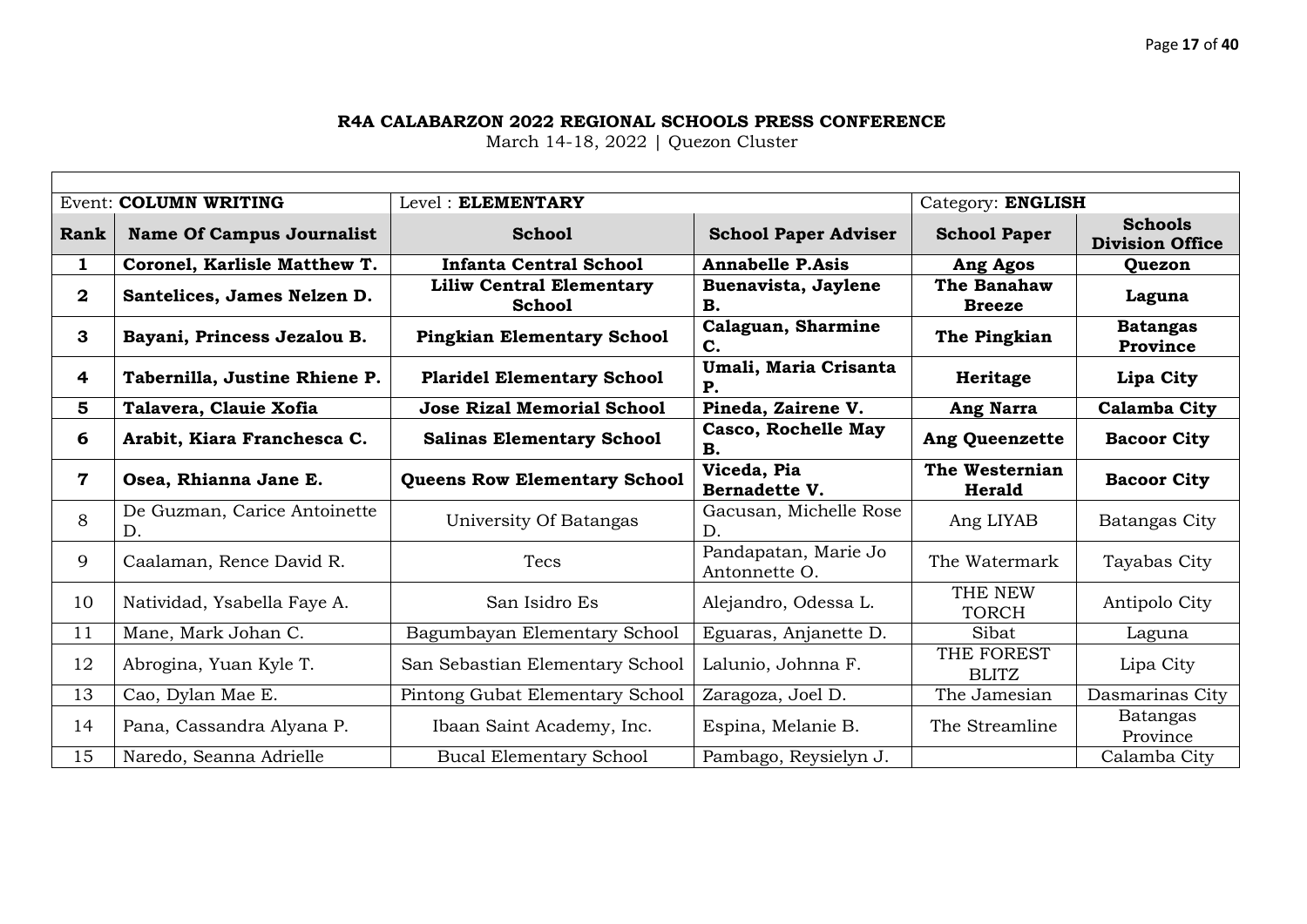|                         |                                         | INDIVIDUAL WRITING CONTEST                             |                                       |                                     |                                          |
|-------------------------|-----------------------------------------|--------------------------------------------------------|---------------------------------------|-------------------------------------|------------------------------------------|
|                         | <b>Event: COLUMN WRITING</b>            | Level: ELEMENTARY                                      |                                       | Category: FILIPINO                  |                                          |
| Rank                    | <b>Name Of Campus Journalist</b>        | <b>School</b>                                          | <b>School Paper Adviser</b>           | <b>School Paper</b>                 | <b>Schools</b><br><b>Division Office</b> |
| $\mathbf{1}$            | Jarlego, Cyrus Josh G.                  | Diego Mojica Ms                                        | Mary Joy R. Perello                   | <b>Ang Mojicans</b>                 | <b>General Trias</b><br>City             |
| $\overline{2}$          | Umila, Gwyn Astrid V.                   | Crisanto Guysayko Memorial<br><b>Elementary School</b> | Aruejo, Glenda M.                     | <b>Dyaryo</b><br>Guysayko           | Laguna                                   |
| 3                       | Lipata, Leicyreen M.                    | <b>Gahak-Marulas Elementary</b><br><b>School</b>       | Prado, Jozelina P.                    | <b>Bagwis</b>                       | <b>Cavite Province</b>                   |
| $\overline{\mathbf{4}}$ | Ladines, Sheena Angela A.               | <b>Sampaloc Elementary School-</b><br>Main             | <b>Enriquez, Charisse</b><br>Joyce D. | <b>Tinig At Panitik</b>             | Quezon                                   |
| 5                       | Sangalang, Ysa Lai M.                   | <b>Altura Elementary School</b>                        | Panganiban, Leores B                  | Ang<br>Muntigaseta                  | <b>Tanauan City</b>                      |
| 6                       | Poblete Alyza Rina B.                   | <b>Real Elementary School</b>                          | <b>Menez, Aurora Clare</b><br>L.      | <b>Ang Realayts</b>                 | Calamba City                             |
| $\overline{\mathbf{7}}$ | Alsuwaidi, Sharleez Hasan<br>Mohamed M. | <b>Balayan East Central School</b>                     | Sacdalan, Basiliza G.                 | Ang Silangang<br><b>Balayan</b>     | <b>Batangas</b><br>Province              |
| 8                       | Negrillo, Jodi Elaine A.                | Niugan Elementary School                               | Pernia, Patrick L.                    | Ang Niyugan                         | Cabuyao City                             |
| 9                       | Mandigma, Eliah Lanne R.                | Senator Claro M. Recto Memorial<br>Integrated School   | Ranilo P. Merle                       | Ang Timog Sentry                    | Lipa City                                |
| 10                      | Argoso, Sheyah Mae A.                   | Gumaca West Central School                             | Capilit, Maribel O.                   | <b>SINAG SA</b><br><b>KANLURAN</b>  | Quezon                                   |
| 11                      | Silva, Princess Bernadette A.           | Pinagkawitan Elementary School                         | Semira, Nenita M.                     | Kawil Tanaw                         | Lipa City                                |
| 12                      | Delos Reyes, Athena Miles A.            | Sta. Rita Aplaya Elementary<br>School                  | Zoila M. Perez                        | The Rainbow                         | Batangas City                            |
| 13                      | Cariño, Ashley Joy M.                   | Bayan Luma Ii Elementary School                        | Ibo, Dulce B.                         | BL2 Ang<br>Kawayan                  | Imus City                                |
| 14                      | Villalva, Cedrick Nash C.               | Pililla Elementary School -<br>Central                 | Pendon, Katleen B.                    | Ang Landas                          | Rizal                                    |
| 15                      | Sales, Janna Sigmelie Olie A.           | Bagumbayan Elementary School                           | Eguaras, Anjanette D.                 | <b>ANG BAGONG</b><br><b>TANGLAW</b> | Laguna                                   |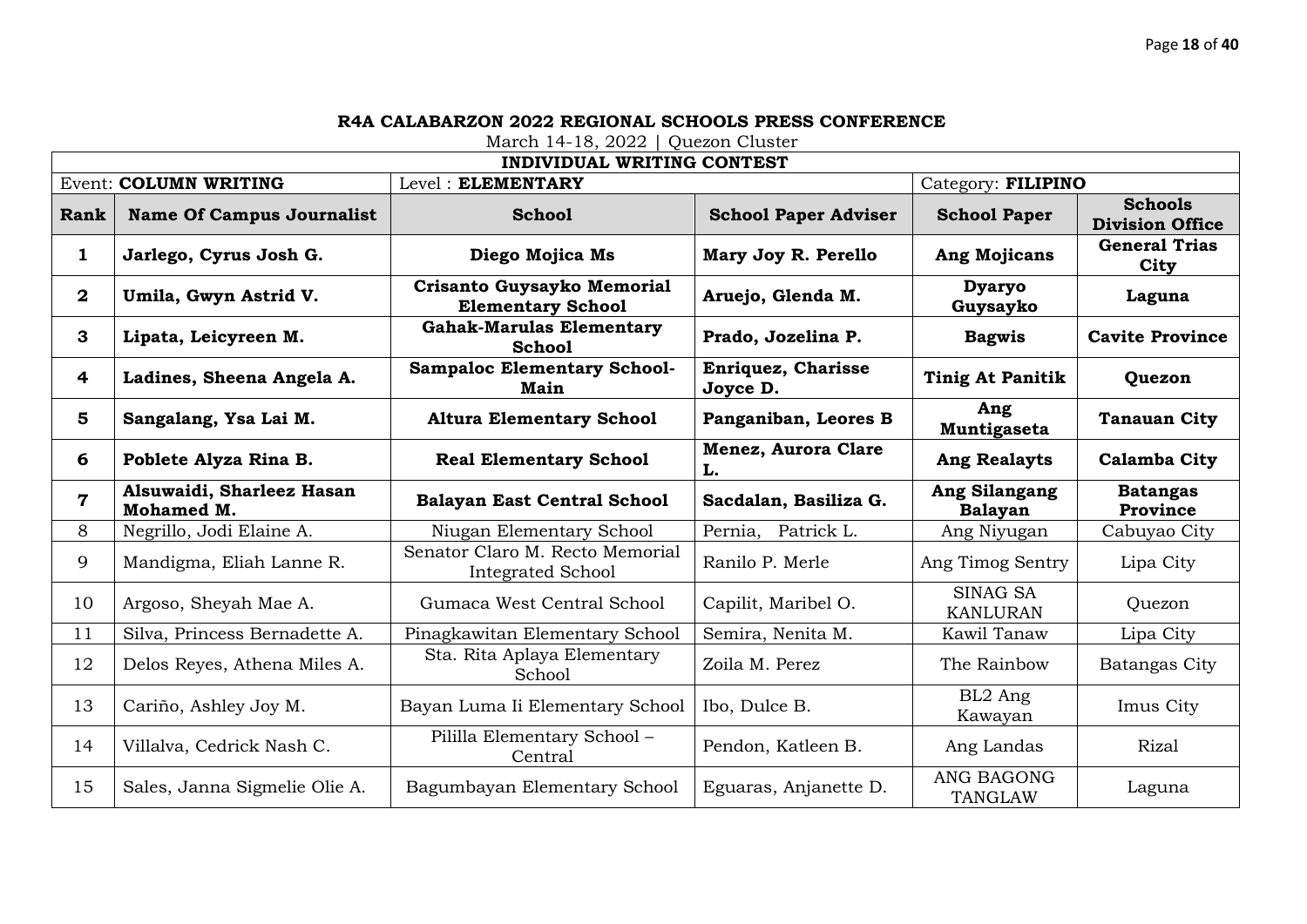|                         | <b>INDIVIDUAL WRITING CONTEST</b>               |                                                                       |                                                      |                      |                                          |
|-------------------------|-------------------------------------------------|-----------------------------------------------------------------------|------------------------------------------------------|----------------------|------------------------------------------|
|                         | <b>Event: COLUMN WRITING</b>                    | Level: SECONDARY                                                      |                                                      | Category: ENGLISH    |                                          |
| Rank                    | <b>Name Of Campus Journalist</b>                | <b>School</b>                                                         | <b>School Paper Adviser</b>                          | <b>School Paper</b>  | <b>Schools</b><br><b>Division Office</b> |
| $\mathbf{1}$            | Vinson, Neica Marie A.                          | <b>Sacred Heart College</b>                                           | De La Cruz, Sherwin<br>C.                            | The Heart beat       | Lucena City                              |
| $\overline{\mathbf{2}}$ | Catalla, Ancelmo Miguel M.                      | Quezon Science High School                                            | Banal, Mary Grace M.                                 | The Velocity         | Quezon                                   |
| $\mathbf{3}$            | Dumale, Marco Eraño A.                          | De La Salle University<br><b>Integrated School - Laguna</b><br>Campus | Dastin Tabajunda                                     | La Nouvelle          | <b>Biňan City</b>                        |
| 4                       | Flores, Mark Edriane M.                         | <b>Bolbok Integrated National</b><br><b>High School</b>               | Cortez, Celeste A.                                   | The Catalyst         | Lipa City                                |
| 5                       | <b>Francisco, Vince Luis</b><br><b>Villegas</b> | La Consolacion College Binan                                          | Aldine R. Bartolazo                                  | <b>Lcc Waves</b>     | <b>Binan City</b>                        |
| 6                       | Caya, Eurice F.                                 | <b>Sto. Rosario Academy Of</b><br><b>Alupay</b>                       | Fortus, Meriam H.                                    | The Beads            | <b>Batangas</b><br>Province              |
| $\overline{\mathbf{7}}$ | Ramos, Alexis Leigh C.                          | San Pablo City Science<br><b>Integrated High School</b>               | Casala, Charisel<br>Jeanne H.                        | <b>Genews</b>        | San Pablo City                           |
| 8                       | Baguio, Marius Vhaugn Jheol<br>А.               | <b>Immaculate Conception Academy</b><br>- West Campus                 | Coroneza, Abygail                                    | Icazette             | Dasmarinas City                          |
| 9                       | Gimena, Christian Carl A.                       | La Consolacion College Binan                                          | Aldine R. Bartolazo                                  | LCC Waves            | Binan City                               |
| 10                      | Salaysay, Claire Margarette M.                  | Santa Rosa Science And<br>Technology High School                      | Saluta, Maricel G.                                   | The Satellite        | Sta. Rosa City                           |
| 11                      | Garcia, Clark Cristian P.                       | Batangas College Of Arts And<br>Sciences, Inc.                        | Umali, Jefferson D. &<br>Cuenca, Aleli Camelle<br>L. | The Mabikas          | LIpa City                                |
| 12                      | Mauricio, Migel Umbra P.                        | Los Banos Senior High School                                          | Caganan, Rowena                                      | The Navigator        | Laguna                                   |
| 13                      | Dandan, Janna Pamela V.                         | Imus Unida Christian School, Inc.                                     | Anulao, Eufracia N.                                  | The Oasis<br>Gazette | Imus City                                |
| 14                      | Obido, John Kenneth J.                          | Inosloaban-Marawoy Integrated                                         | Samson, Aileen O.                                    | The Mariners         | Lipa City                                |
| 15                      | Calaluan, Francine Nicole A.                    | National High School<br>Alangilan Senior High School                  | Mary Rose Jamarolin                                  | The Prime            | Batangas City                            |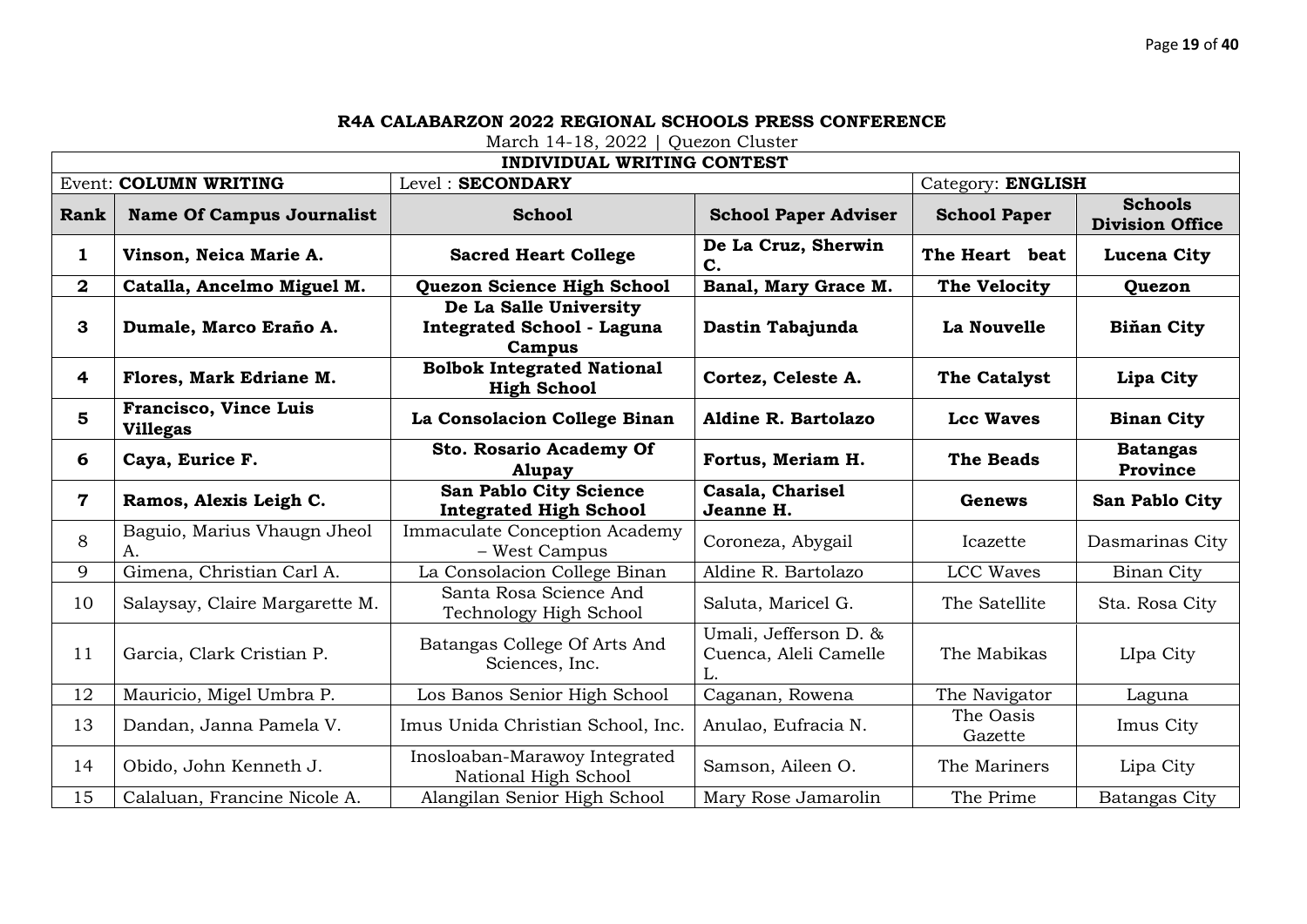|                |                                   | <b>INDIVIDUAL WRITING CONTEST</b>                                  |                                                  |                     |                                          |
|----------------|-----------------------------------|--------------------------------------------------------------------|--------------------------------------------------|---------------------|------------------------------------------|
|                | Event: COLUMN WRITING             | Level: SECONDARY                                                   |                                                  | Category: FILIPINO  |                                          |
| Rank           | <b>Name Of Campus Journalist</b>  | <b>School</b>                                                      | <b>School Paper Adviser</b>                      | <b>School Paper</b> | <b>Schools</b><br><b>Division Office</b> |
| $\mathbf{1}$   | Paspos, Cate Margaret             | <b>Del Pilar Academy</b>                                           | Moreno, Rodel V.                                 | The Pillar          | <b>Imus City</b>                         |
| $\mathbf{2}$   | Porcioncula, Earies John M.       | <b>Trece Martires City National</b><br><b>High School</b>          | Coquilla, Joylyn P.                              | <b>Ang Martires</b> | <b>Cavite Province</b>                   |
| 3              | Danganan, Christian R.            | Quezon Science High School                                         | Banal, Mary Grace M.                             | Ang Velocity        | Quezon                                   |
| 4              | De Villa, Stephanie D.            | <b>Senator Claro M. Recto</b><br><b>Memorial Integrated School</b> | Mendoza, Ross Ann A.                             | <b>Anklaro</b>      | Lipa City                                |
| 5              | Arcoirez, Cassandra Colleen<br>E. | Haligue Silangan National High<br><b>School</b>                    | Rozelle Claire S. Bay                            | Maglalapat          | <b>Batangas City</b>                     |
| 6              | Jacob, Charmelle Grace V.         | <b>Talipan National High School</b>                                | Tierra, Jerwin S.                                | El/Ang Talipeño     | Quezon                                   |
| $\overline{7}$ | Masacupan, Daniella Shaine<br>A.  | <b>Siniloan Integrated National</b><br><b>High School</b>          | De Mesa, Maidelene                               | <b>Ang Pioneer</b>  | Laguna                                   |
| 8              | Calubayan, Jeimielyn R.           | Francisco E. Barzaga Integrated<br>High School                     | Bolosan, Arnold Glenn<br>G.                      | Ang Kapitan         | Dasmarinas City                          |
| 9              | Lustado, Princess Hannah P.       | Lilyrose Educational Foundation,<br>Inc.                           | Malabanan, Jurry B.                              | Ls Viewpoints       | Tanauan City                             |
| 10             | De La Vega, Fionah Lei M.         | Governor Ferrer Minhs                                              | Buella, Hernane P.                               | Ang Ferrerian       | General Trias<br>City                    |
| 11             | Evangelista, Brent Ashley P.      | Bacoor National High School<br>Tabing Dagat                        | Padlan, Urica D.                                 | Ang Delikasis       | Bacoor City                              |
| 12             | Cosme, Even L.                    | Laguna Science Integrated High<br>School                           | Ventura, Paula T.                                | Haraya              | Laguna                                   |
| 13             | Lleva, Cazhia Reese               | Luis Palad Integrated High School                                  | Tibordo, Sigrid F.                               | Paladian            | Tayabas City                             |
| 14             | Anino, John Michael, C.           | Punta Integrated School                                            | Evangelista, Randel A.<br>& Lastrilla, Rowena V. | El Primero          | Calamba City                             |
| 15             | Bertonel, Ivy Bridgette C.        | Looc Integrated School                                             | Agnes, Maria L.                                  | Ang Bahaghari       | Calamba City                             |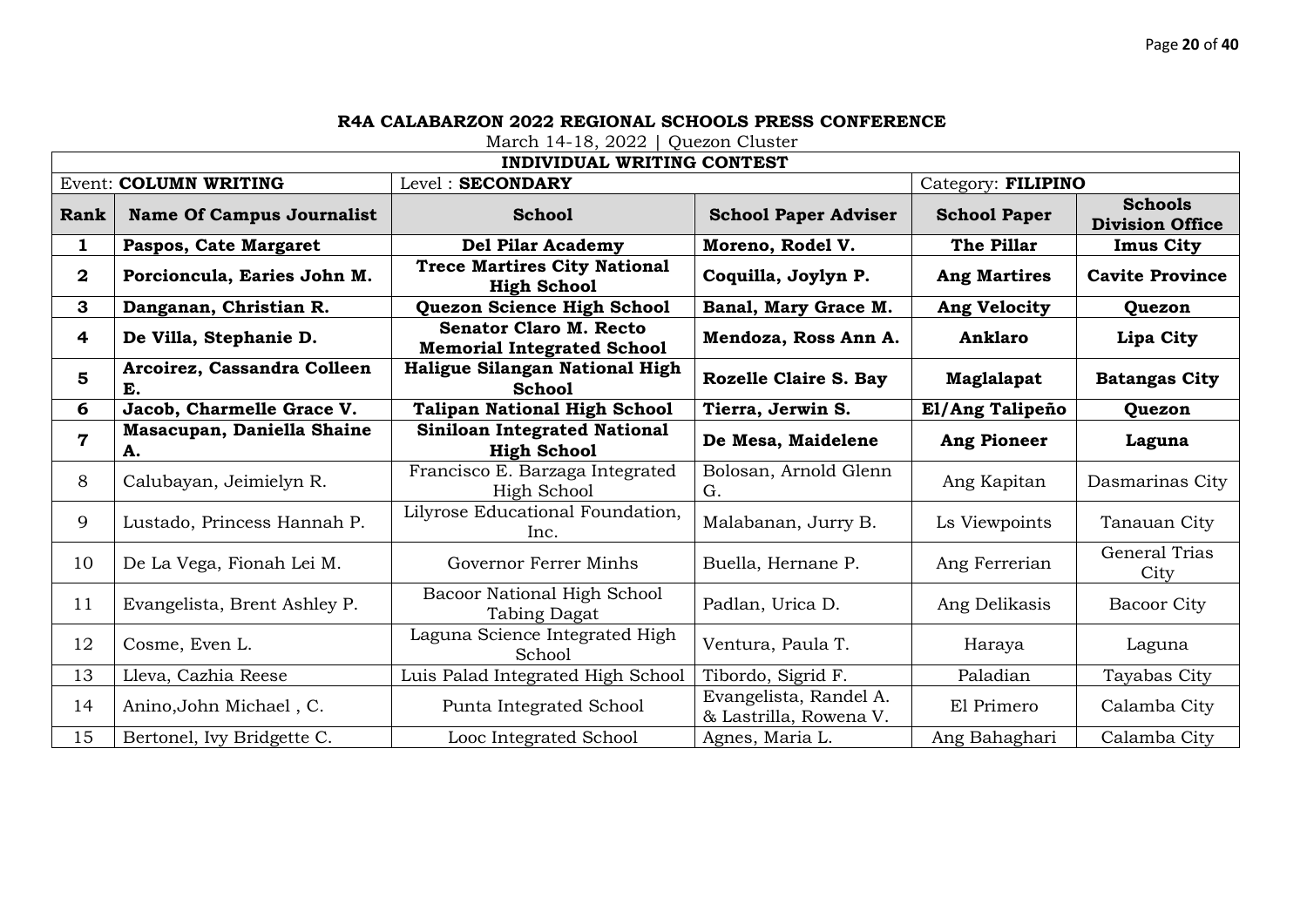|                         |                                  | <b>INDIVIDUAL WRITING CONTEST</b>                           |                                  |                        |                                          |
|-------------------------|----------------------------------|-------------------------------------------------------------|----------------------------------|------------------------|------------------------------------------|
|                         | Event: SCIENCE & TECH. WRITING   | Level: ELEMENTARY                                           |                                  | Category: ENGLISH      |                                          |
| Rank                    | <b>Name Of Campus Journalist</b> | <b>School</b>                                               | <b>School Paper Adviser</b>      | <b>School Paper</b>    | <b>Schools</b><br><b>Division Office</b> |
| 1                       | Monterola, Johne Yzryeli B.      | San Pedro Central Elementary<br><b>School</b>               | Rivamont, Joseph M.              | <b>The Core</b>        | San Pedro City                           |
| $\boldsymbol{2}$        | Rolle, Shey Angelo G.            | <b>Sta. Cruz Elementary School</b>                          | Ogena, Elena S.                  | The Expressions        | <b>Dasmarinas</b><br>City                |
| 3                       | Ilano, Janel Marice T.           | Imus Unida Christian School                                 | <b>Marivic Palomares</b>         | <b>Ang Tanglaw</b>     | <b>Imus City</b>                         |
| $\overline{\mathbf{r}}$ | Dongsal, Clarissa Louise M.      | <b>Macabling Elementary School</b>                          | Nolasco, Flordeliza D.           | <b>The Reed</b>        | Sta. Rosa City                           |
| 5                       | Solas,.Kirk Arlan Zean V.        | <b>Holy Redeemer School Of</b><br>Cabuyao                   | Barcoma, Roselyn B.              | Lumiere                | Cabuyao City                             |
| 6                       | Landicho, Caryl A.               | <b>Calamba Elementary School</b>                            | Silva, Dionelin C.               | The Flux               | Calamba City                             |
| $\mathbf 7$             | Palmes, Gia Felicity P.          | Our Lady Of The Holy Rosary<br><b>School</b>                | <b>Encarnacion, Imelda</b><br>L. | Junior<br>Magnificat   | <b>General Trias</b><br>City             |
| 8                       | Camota, Riana Ysabel J.          | Mauban North Elementary<br>School                           | Nilooban, Liezl D.               | The North              | Quezon                                   |
| 9                       | Villere, Rhein Julianne, A.      | Cainta Elementary School                                    | Buenconsejo, Maria<br>Ana D.     | The Tower              | <b>Rizal</b>                             |
| 10                      | Ocampo, Xoann Kyle G.            | Chrysanthemum Village<br>Elementary School                  | Dawa, Roselyn V.                 | The Chryzette          | San Pedro City                           |
| 11                      | Pornobi, Isabella Millicent M.   | Del Remedio Elementary School                               | Cuadrazal, Ezra M.               | Ang Tulay              | San Pablo City                           |
| 12                      | Ong, Marko Yohan R.              | Batangas College Of Arts And<br>Sciences                    | Jordan, Maria<br>Concepcion G.   | Googler                | Lipa City                                |
| 13                      | Clataro, Myka Edriane F.         | <b>Bilog Bilog Elementary School</b>                        | Maralit, Nemesia L.              | Ang Bukang<br>Liwayway | Tanauan City                             |
| 14                      | Namata, Duane Nathan M.          | Ligas Elementary School                                     | Ancheta, Ariez Mae G.            | Saligan                | <b>Bacoor City</b>                       |
| 15                      | Nieto, Favyano Rinaldo C.        | <b>International School For Better</b><br><b>Beginnings</b> | Tadiosa, Ann Rachel L.           | The Pharos             | Lucena City                              |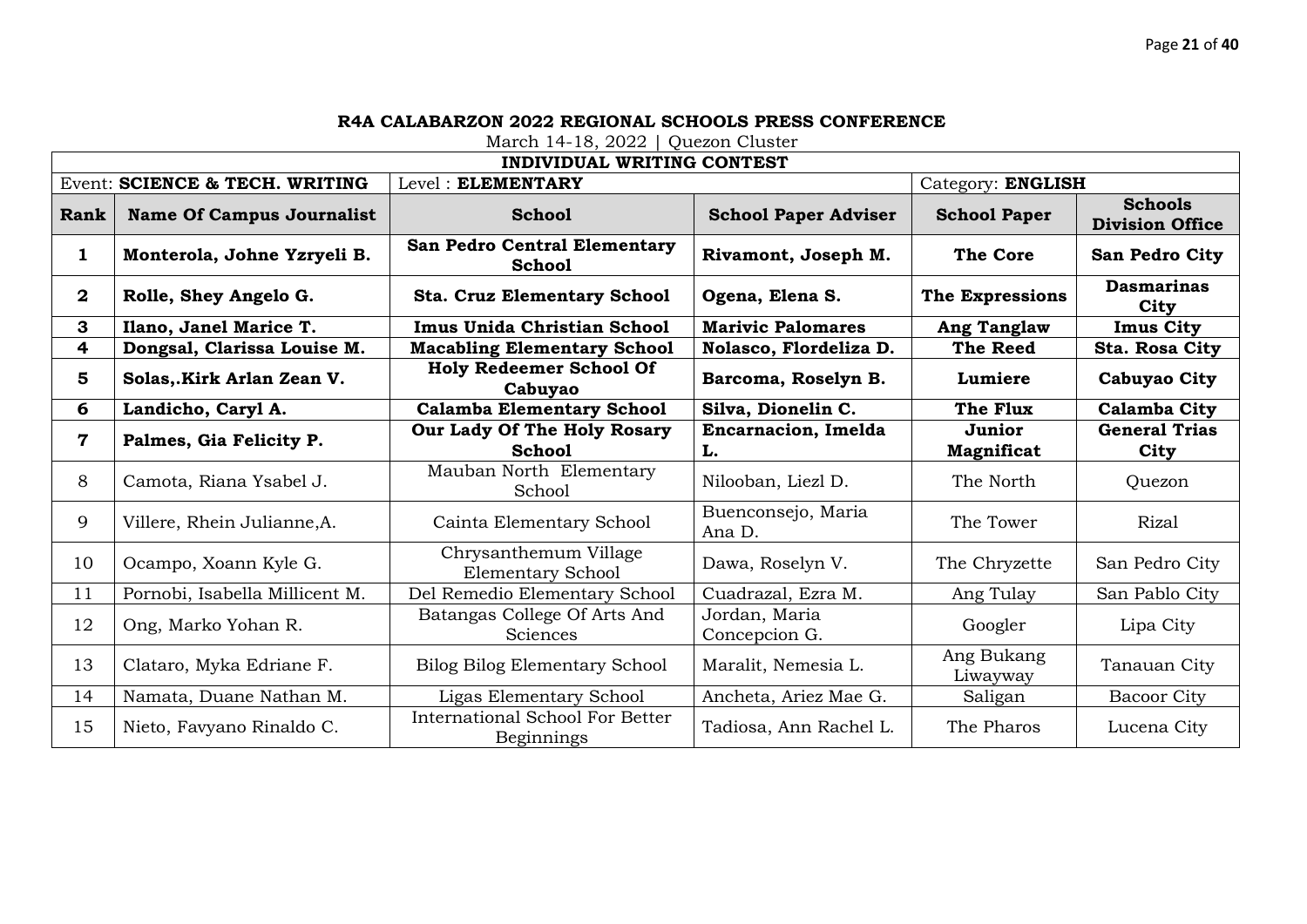|              |                                         | <b>INDIVIDUAL WRITING CONTEST</b>                    |                                       |                      |                                          |
|--------------|-----------------------------------------|------------------------------------------------------|---------------------------------------|----------------------|------------------------------------------|
|              | Event: SCIENCE & TECH. WRITING          | Level: ELEMENTARY                                    |                                       | Category: FILIPINO   |                                          |
| Rank         | <b>Name Of Campus Journalist</b>        | <b>School</b>                                        | <b>School Paper Adviser</b>           | <b>School Paper</b>  | <b>Schools</b><br><b>Division Office</b> |
| 1            | Lindo, Jaila Caxandra O.                | <b>Biñan Elementary School</b>                       | Marny Victoria F.<br><b>Bartolome</b> | <b>Sulo Ng Bes</b>   | <b>Binan City</b>                        |
| $\mathbf{2}$ | De Villa, Abegail B.                    | <b>Inosloban Marawoy Elementary</b><br><b>School</b> | Naniong, Raquel L.                    | The Northern<br>Star | Lipa City                                |
| 3            | Vicente, Dirk Kenneth B.                | <b>San Antonio Elementary School</b>                 | Luyun, Wilma B.                       | Ang<br>Tarangkahan   | San Pedro City                           |
| 4            | Andres, Kreesha Leigh T.                | <b>Tayabas East Central School</b>                   | Cesario, Mariell E.                   | Ang Liyab            | <b>Tayabas City</b>                      |
| 5            | Pesigan, Heizelle Ann V.                | Ladislao Diwa Elementary<br><b>School</b>            | Basijan, Dianne N.                    | <b>Ang Balete</b>    | <b>Cavite City</b>                       |
| 6            | <b>Collamar, Kristoffe Armand</b><br>C. | <b>Pacita Complex 1 Elementary</b><br><b>School</b>  | Mayor, Gloria C.                      | Pacita Express       | San Pedro City                           |
| 7            | Pineda, Erinn Aemery A.                 | <b>Calamba Elementary School</b>                     | Silva, Dionelin C.                    | <b>Punto Vista</b>   | Calamba City                             |
| 8            | Enriquez, Ouan Victor F.                | Twcs 1                                               | De Los Reyes, Glenda<br>S.            | Tayabense            | Tayabas City                             |
| 9            | Benitez, Enrico Miguel S.               | <b>Bukal Elementary School</b>                       | Dimailig. Imelda A.                   | The Fountain         | Batangas<br>Province                     |
| 10           | De Guzman Michelle S.                   | Labas Elementary School                              | Bernardino, Susan P.                  | Ang Olympus          | Sta. Rosa City                           |
| 11           | Inocencio, Kailey Francheska            | Canlalay Elementary School                           | Michael C. Autor                      | Ang Bagong<br>Sulyap | Binan City                               |
| 12           | Manalang, Neon Robbie                   | Gulanggulang Elementary School                       | Castillo, Patricia Nicole             | The Magic Star       | Lucena City                              |
| 13           | Mission, Shannah Denise P.              | Statefields School Inc                               | Logenio, Roselyn S.                   | Ssi Linkage          | <b>Bacoor City</b>                       |
| 14           | Balabis, Harrieth Lynne M.              | Southville 1 Elementary School                       | Remodo, Lovely L.                     | Bulig-Tahan          | Cabuyao City                             |
| 15           | Batalla, Geremayah A.                   | Parian Elementary School                             | Bautista, Angelita G.                 | Ang Sinag            | Calamba City                             |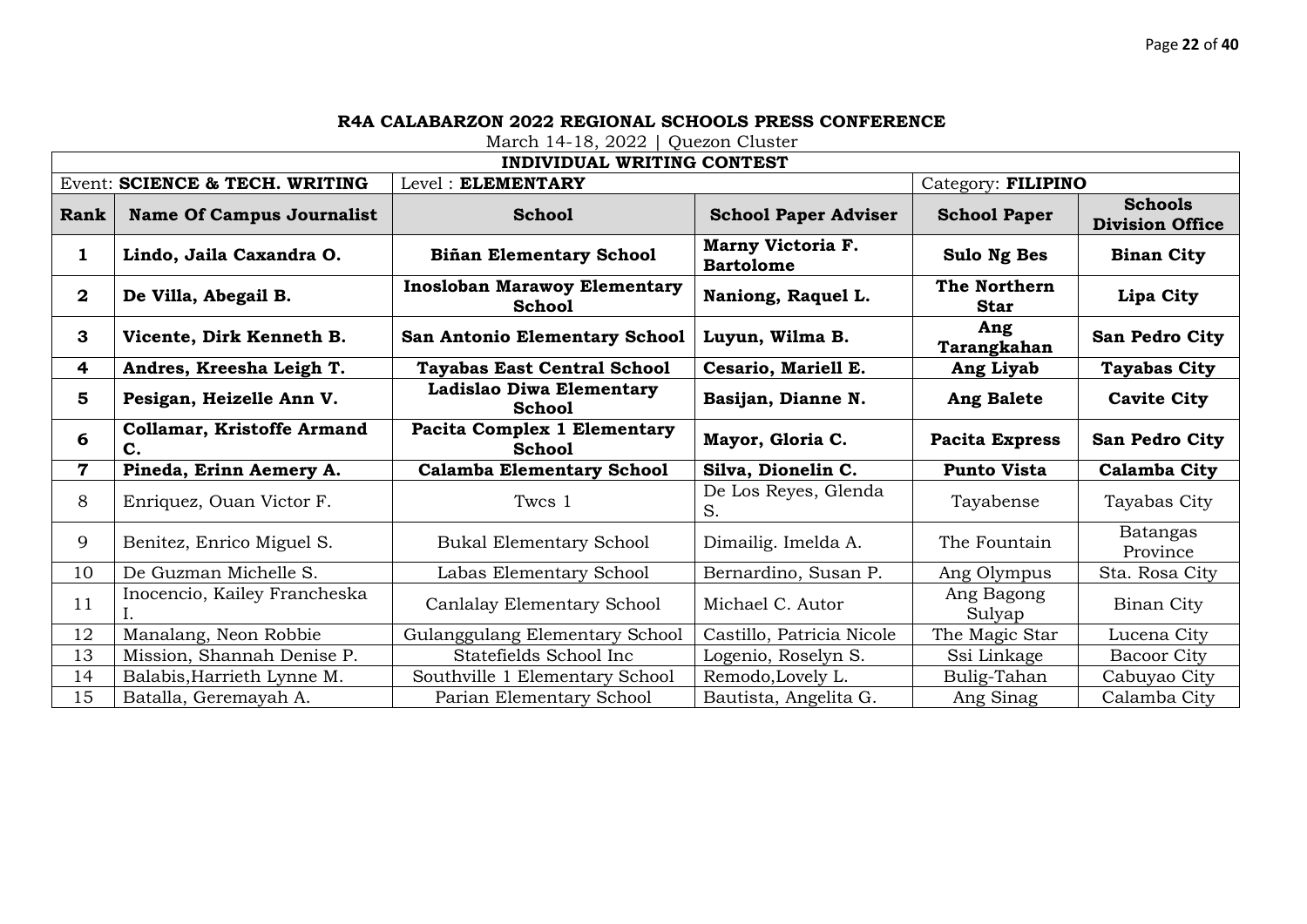|              | <b>INDIVIDUAL WRITING CONTEST</b> |                                                                                           |                                      |                                  |                                          |
|--------------|-----------------------------------|-------------------------------------------------------------------------------------------|--------------------------------------|----------------------------------|------------------------------------------|
|              | Event: SCIENCE & TECH. WRITING    | Level: SECONDARY                                                                          |                                      | Category: ENGLISH                |                                          |
| Rank         | <b>Name Of Campus Journalist</b>  | <b>School</b>                                                                             | <b>School Paper Adviser</b>          | <b>School Paper</b>              | <b>Schools</b><br><b>Division Office</b> |
| $\mathbf{1}$ | Rivero, Aron Danielle S.          | <b>Francisco P. Felix Memorial</b><br><b>National High School</b>                         | Loristo, Maria Cecilia<br>V.         | <b>The Sepoys</b>                | <b>Rizal</b>                             |
| $\mathbf{2}$ | Banaag, James Lawrence U.         | <b>St. Therese Montessori School</b><br>Of San Pablo Inc.                                 | Almario, Leonardo P.                 | <b>Scrivener's Post</b>          | San Pablo City                           |
| 3            | Alcoba, Honesto Nicolas R.        | <b>Lipa City Science Integrated</b><br><b>National High School</b>                        | Montojo, Meralona M.                 | The Scholarian<br><b>Gazette</b> | Lipa City                                |
| 4            | Garay, Princess Ranella C.        | <b>Quezon National High School</b>                                                        | Aliento, Arlene A.                   | <b>The Coconut</b>               | Quezon                                   |
| 5            | Guardiario, James D.              | <b>Santa Rosa Science And</b><br><b>Technology High School</b>                            | Saluta, Maricel G.                   | The Satellite                    | Sta. Rosa City                           |
| 6            | Cosico, Jana Ellaine P.           | <b>Tagaytay City Science National High</b><br><b>School-Integrated Senior High School</b> | Pielago, Jona C.                     | The Stalk                        | <b>Cavite Province</b>                   |
| 7            | Laco, Elmina Grace L.             | <b>Bolbok Integrated National</b><br><b>High School</b>                                   | Cortez, Celeste A.                   | <b>The Catalyst</b>              | Lipa City                                |
| 8            | Resurreccion, Aira P.             | Pacita Complex Senior High School                                                         | Manlangit, Noel Chris P.             | The Laureate                     | San Pedro City                           |
| 9            | Tobias, Neil Czarina Faith C.     | Pedro Guevara Memorial National<br>High School                                            | Napiza, Mary Jane C.                 | The Lagunian                     | Laguna                                   |
| 10           | La Rosa, Camilla Berry            | Ibabang. Talim Integrated High<br>School                                                  | Padua, Jordan B.                     | The Crossroads                   | Lucena City                              |
| 11           | Dela Cruz, Prince Daz L.          | San Pedro Relocation Center<br>National High School-Main                                  | Pisano, Edric Allan                  | The Root                         | San Pedro City                           |
| 12           | Lacsi, John Christian D.          | Our Lady Of Peace School                                                                  | Lacanienta, Hervic<br>Grace N. Ma    | The Olpsian<br>Times             | Antipolo City                            |
| 13           | De Claro, Paul John Henri, P.     | San Jose Community High School                                                            | Laureles, Honnie<br>Grace, D.        | The Josenian                     | Cavite Province                          |
| 14           | Repil, Shaira Mae C.              | San Isidro National High School                                                           | Maalindog Abigail/<br>Arante Kenneth | The Farmer<br>Times              | Antipolo City                            |
| 15           | Tanaka, Maria Kristine C.         | City Of Bacoor National High<br>School Springville                                        | Varias, Jamille G.                   | The Spring                       | <b>Bacoor City</b>                       |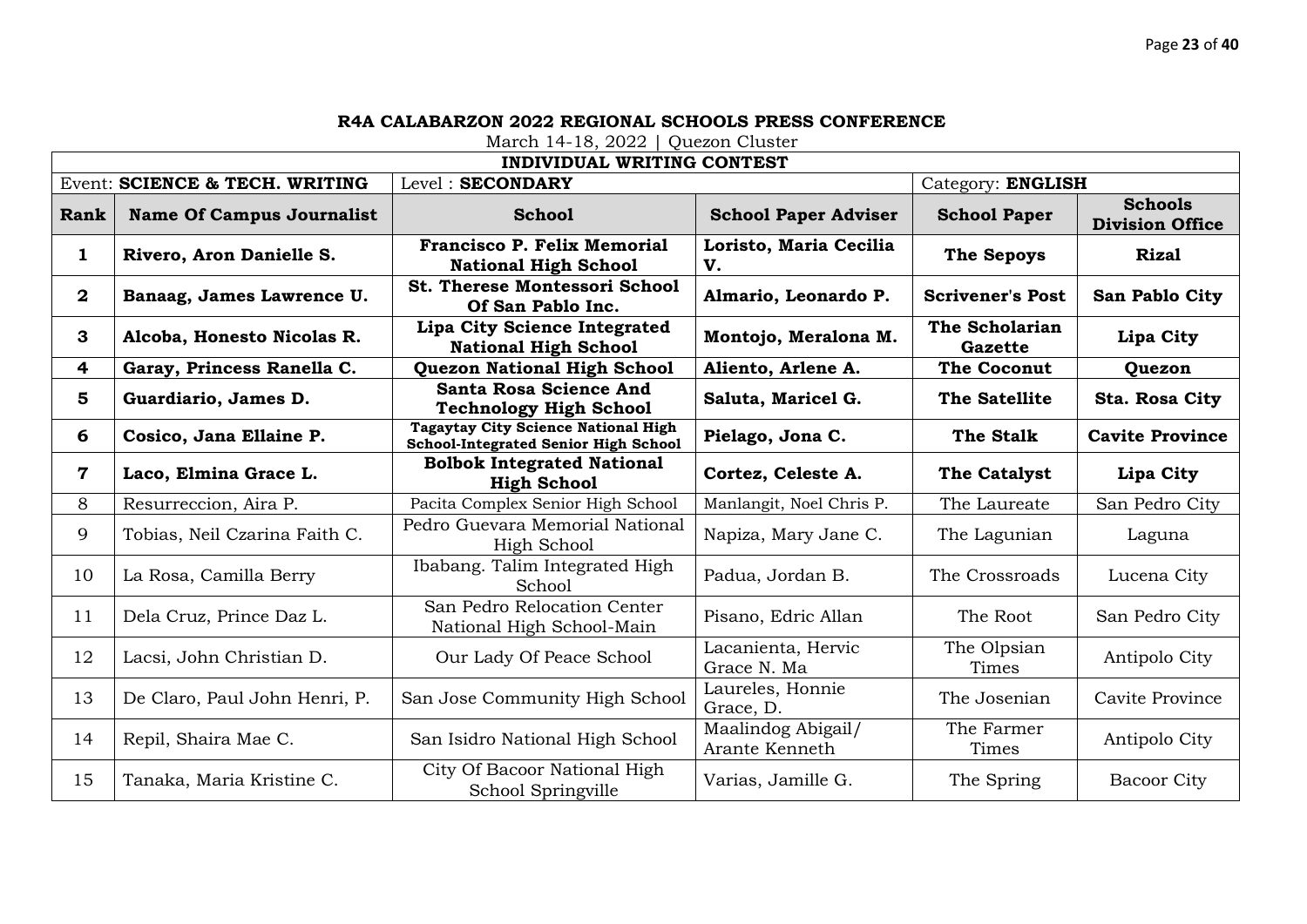|              |                                   | <b>INDIVIDUAL WRITING CONTEST</b>                                                |                                        |                                |                                          |
|--------------|-----------------------------------|----------------------------------------------------------------------------------|----------------------------------------|--------------------------------|------------------------------------------|
|              | Event: SCIENCE & TECH. WRITING    | Level: SECONDARY                                                                 |                                        | Category: FILIPINO             |                                          |
| Rank         | <b>Name Of Campus Journalist</b>  | <b>School</b>                                                                    | <b>School Paper Adviser</b>            | <b>School Paper</b>            | <b>Schools</b><br><b>Division Office</b> |
| $\mathbf{1}$ | Garces, Kurt Joseph B.            | Dasmariñas Integrated High<br><b>School</b>                                      | Baldos, Donna Maikka<br>М.             | Ang Silayan                    | <b>Dasmarinas</b><br>City                |
| $\mathbf{2}$ | Perez, Avygail B.                 | <b>Labas Senior High School</b>                                                  | Laguerta, Marion C.                    | Kampilan                       | Sta. Rosa City                           |
| 3            | Fajardo, Lea R.                   | <b>Governor Feliciano Leviste</b><br><b>Memorial National High School</b>        | Rodriguez, Ma.<br>Reyalie Sharmaine S. | <b>Ang Pansipit</b><br>Courier | <b>Batangas</b><br>Province              |
| 4            | Sta. Maria, Junico                | <b>Antipolo City Senior High</b><br><b>School</b>                                | Galvez, Ma. Teresa T.                  | Ang Tinghoy                    | <b>Antipolo City</b>                     |
| 5            | Macatangay, Carl Dominic G.       | <b>University Of Batangas</b>                                                    | Ms. Mylene C.<br>Holgado               | <b>Tunog</b><br>Pamantasan     | <b>Batangas City</b>                     |
| 6            | <b>Manimtim Francine Joyce</b>    | <b>Bacoor National High School-</b><br><b>Villa Maria Annex</b>                  | Coloma, Ederyn P.                      | Ang Banyuhay                   | <b>Bacoor City</b>                       |
|              |                                   |                                                                                  |                                        |                                |                                          |
| $\mathbf 7$  | Olarve, Marielle V.               | <b>University Of Perpetual Help</b><br>System - Biñan Campus                     | Wilbert Levi H.<br>Eugenio             | <b>Fiat Publication</b>        | <b>Binan City</b>                        |
| 8            | Elec, Esther Ruth J.              | Calamba City Science Integrated<br>School                                        | Lapitan, Luisito Jr. C.                | Agsikap                        | Calamba City                             |
| 9            | Diaz, Rowein Mary L.              | <b>Bristle Oak Academe</b>                                                       | Lacorte, Emily H.                      | The Oak Gazette                | <b>Bacoor City</b>                       |
| 10           | De Ocampo, Celestine Joezch<br>D. | Carmona National High School                                                     | Arzobal, Annaliza T.                   | Ang Limelight                  | Cavite Province                          |
| 11           | Cabiles, Jienel L.                | Luis Palad Integrated High School                                                | Ortega, Jhon Carlo C.                  | Paladian                       | Tayabas City                             |
| 12           | Ferma, Alianah Shayne H.          | Tagaytay City Science National<br>High School - Integrated Senior<br>High School | De Leon, Jandee A.                     | Isang Uhay                     | Cavite Province                          |
| 13           | Briones, Stephanie G.             | San Jose Integrated School                                                       | Saldua, Belinda M.                     | Lead Insider                   | Lipa City                                |
| 14           | Bacquian, Jewel Rose T.           | Governor Ferrer Minhs                                                            | Ledesma, Rose Ann M.                   | Ang Ferrerian                  | General Trias<br>City                    |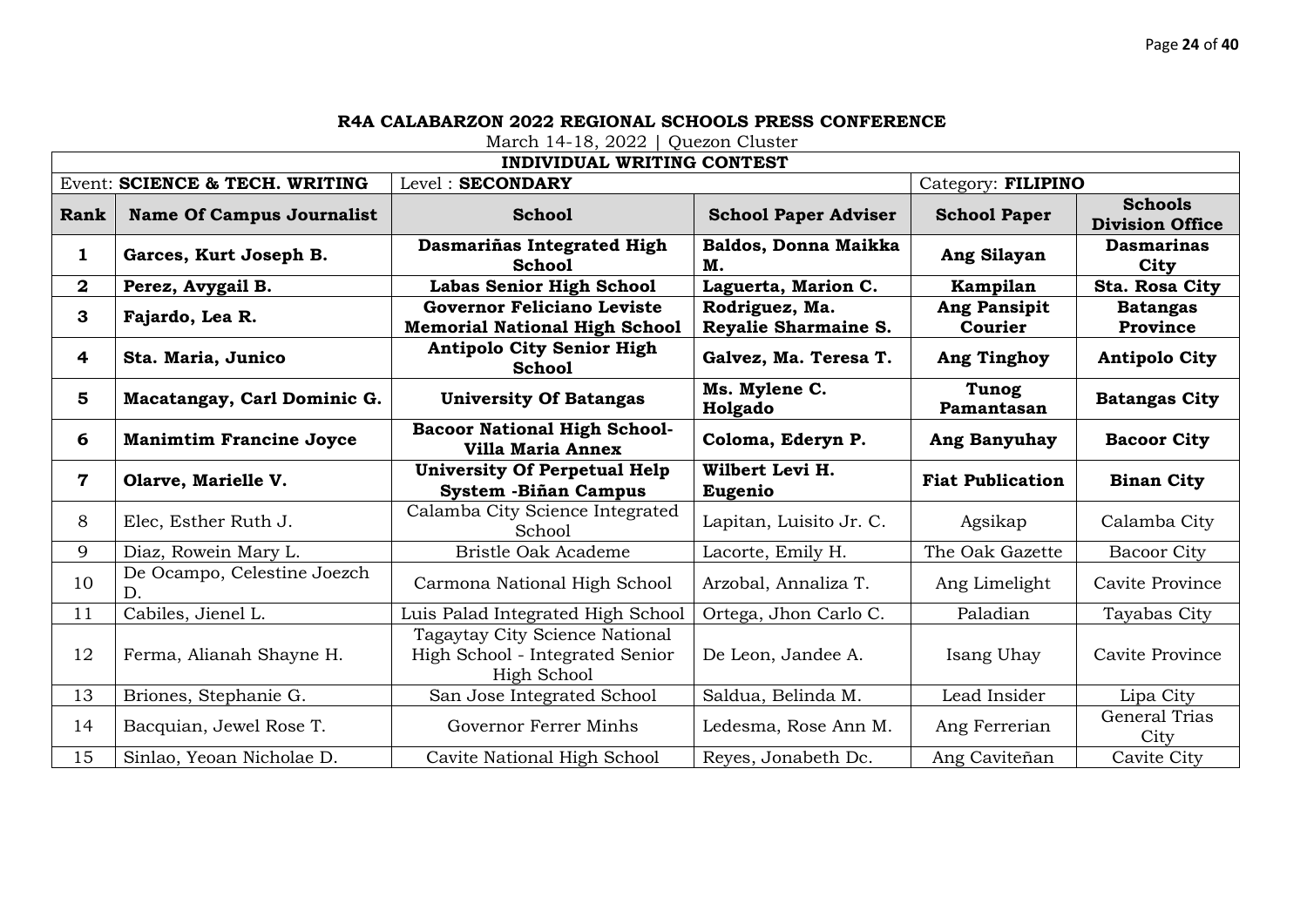| <b>INDIVIDUAL WRITING CONTEST</b>                 |                                         |                                                  |                             |                       |                                          |  |
|---------------------------------------------------|-----------------------------------------|--------------------------------------------------|-----------------------------|-----------------------|------------------------------------------|--|
| Level: ELEMENTARY<br><b>Event: SPORTS WRITING</b> |                                         | Category: ENGLISH                                |                             |                       |                                          |  |
| Rank                                              | <b>Name Of Campus Journalist</b>        | <b>School</b>                                    | <b>School Paper Adviser</b> | <b>School Paper</b>   | <b>Schools</b><br><b>Division Office</b> |  |
| $\mathbf{1}$                                      | Angeles, Arthur Benjamin Y.             | La Trinidad Academy                              | Pomarejo, Richelle P.       | The Green Air         | <b>Imus City</b>                         |  |
| $\mathbf{2}$                                      | Quiambao, Ixelle Kazandra<br>Kristin U. | <b>Tayabas East Central School</b>               | Sombrero, Ryan S.           | Ang Liyab             | <b>Tayabas City</b>                      |  |
| 3                                                 | Maputi, Bianca Collin M.                | <b>Candelaria Elementary School-</b><br>Main     | Munoz, Jennie H.            | <b>Balitanaw</b>      | Quezon                                   |  |
| 4                                                 | Jarata, Lemuel Dawson A.                | Ramona S. Tirona Memorial<br>School              | Tiatco, Ma. Christina<br>Z. | <b>Tironias Today</b> | <b>Dasmarinas</b><br>City                |  |
| 5                                                 | Cawaling, Joshli Clare M.               | <b>Navarro ES</b>                                | Samson, Lemcel S.           | The Navarrian         | <b>General Trias</b><br>City             |  |
| 6                                                 | Baniel, Fiona Angela S.                 | <b>Southville 3A Elementary</b><br><b>School</b> | Capote, Agnes B.            | Southvillegems        | <b>San Pedro City</b>                    |  |
| $\mathbf 7$                                       | Avis, Ethan Allen A.                    | <b>Amaya Elementary School</b>                   | Araracap, Rowena L.         | <b>The Shore</b>      | <b>Cavite Province</b>                   |  |
| 8                                                 | Besana, Shiana Jade S.                  | Holy Redeemer School Of<br>Cabuyao               | Galang, Cindy A.            | Lumiere               | Cabuyao City                             |  |
| 9                                                 | Cawili, Yanis M.                        | Aguinaldo Elementary School                      | Ambros, Liza H.             | Magdalo               | Cavite Province                          |  |
| 10                                                | Garcia, Princess Amor D.                | Brion-Silva Elementary School                    | Lacbay, Jocelyn C.          | <b>Bigkis</b>         | Lipa City                                |  |
| 11                                                | Reynog, Danica Lei An L.                | Mayapa Elementary School                         | De Claro, Jennifer M.       | The Catalyst          | Calamba City                             |  |
| 12                                                | Oriola, Akio Aaron S.                   | Alapan 1 Elementary School                       | Panganiban, Remedios<br>Q.  | The Flag              | Imus City                                |  |
| 13                                                | Larga, Reese Maribella R.               | St. Dominic College Basic<br>Education           | Acosta, Rubielyn Mae<br>T.  | Junior Vanguard       | <b>Bacoor City</b>                       |  |
| 14                                                | Barraga, Beatrix Eloise E.              | Santa Rosa Elementary School<br>Central II       | Taganahan, Marycho          | The Pillar            | Sta. Rosa City                           |  |
| 15                                                | Gabaleño, Rohanna Cherine<br>S.         | Ananias Laico Memorial<br>Elementary School      | Balela, Karen S.            | Sulyap                | Laguna                                   |  |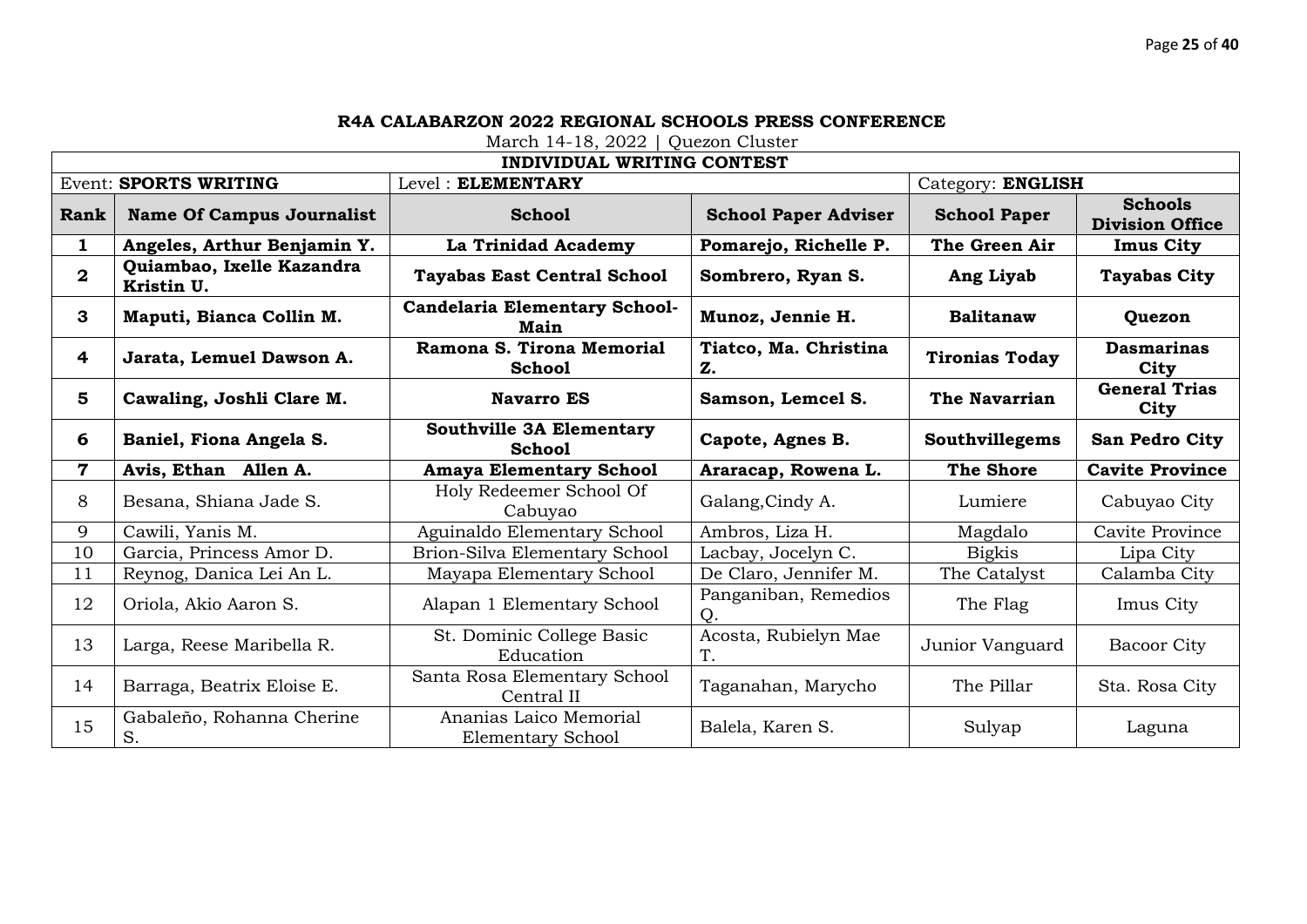|                                                   | <b>INDIVIDUAL WRITING CONTEST</b> |                                              |                                       |                           |                                          |  |  |
|---------------------------------------------------|-----------------------------------|----------------------------------------------|---------------------------------------|---------------------------|------------------------------------------|--|--|
| <b>Event: SPORTS WRITING</b><br>Level: ELEMENTARY |                                   |                                              | Category: FILIPINO                    |                           |                                          |  |  |
| Rank                                              | <b>Name Of Campus Journalist</b>  | <b>School</b>                                | <b>School Paper Adviser</b>           | <b>School Paper</b>       | <b>Schools</b><br><b>Division Office</b> |  |  |
| 1                                                 | Ero, Precious Lavinia             | <b>Tangob Elementary School</b>              | Briones, Aurelio R.                   | <b>Pulso</b>              | Lipa City                                |  |  |
| $\mathbf{2}$                                      | Coladilla, Bon Amir M.            | <b>San Antonio Elementary School</b>         | <b>Bitoon, Suzette M</b>              | Ang<br>Tarangkahan        | San Pedro City                           |  |  |
| 3                                                 | Guico, Sean Lucio Teo             | <b>Imus Pilot Elementary School</b>          | Marcos, Osonnie Kay<br>А.             | <b>Ang Kaimito</b>        | <b>Imus City</b>                         |  |  |
| 4                                                 | Yabut, Anika Gillian V.           | <b>Labas Elementary School</b>               | Nevalga, Hazel M.                     | Ang Olympus               | Sta. Rosa City                           |  |  |
| 5                                                 | De Mesa, Meilhy Lindsay S.        | <b>Candelaria Elementary School-</b><br>Main | De Mesa, Luzviminda<br>S.             | <b>Balitanaw</b>          | Quezon                                   |  |  |
| 6                                                 | Calalo, Danniella Jerlyn B.       | <b>Muzon Elementary School</b>               | Reposar, Prima G.                     | <b>Ang Tinig</b><br>Muzon | <b>Batangas</b><br><b>Province</b>       |  |  |
| $\mathbf 7$                                       | Dudas, Airwind B.                 | <b>Buhay Na Tubig ES</b>                     | Del Rosario, Lea S.                   | Ang Agos                  | <b>Imus City</b>                         |  |  |
| 8                                                 |                                   |                                              |                                       |                           |                                          |  |  |
|                                                   | Hernandez, Rich Blezy K.          | Palo Alto Elementary School                  | Dala, Ranilo B.                       | Ang Hacienda              | Calamba City                             |  |  |
| 9                                                 | Perez, Prinz Ezekiel M.           | Sta. Cruz Elementary School                  | Ogena, Elena S.                       | Ang Ekspresyon            | Dasmarinas City                          |  |  |
| 10                                                | Rabina, Kian Kennedy R.           | Bacao ES                                     | Monreal, Jeffrey N.                   | La Acacia                 | General Trias<br>City                    |  |  |
| 11                                                | Catubigan, John Ivo, L.           | Baras Elementary School                      | Remolar Iv, Martin<br>Cristy Emmanuel | Ang Organiko              | Rizal                                    |  |  |
| 12                                                | Dulatre, Jay-Jay M.               | Sirang Lupa Elementary School                | Sunio, Bryan G.                       | La Strada<br>Chronica     | Calamba City                             |  |  |
| 13                                                | Bagnas, Katrina Vanessa V.        | Potol Sta. Isabel Elementary<br>School       | Hinumla, Sherwin                      | Hiyas                     | Cavite Province                          |  |  |
| 14                                                | Agaton, Divine Arriola            | Dela Paz ES                                  | Arquiza, Patricia Lara<br>G.          | Ang Pananaw               | Antipolo City                            |  |  |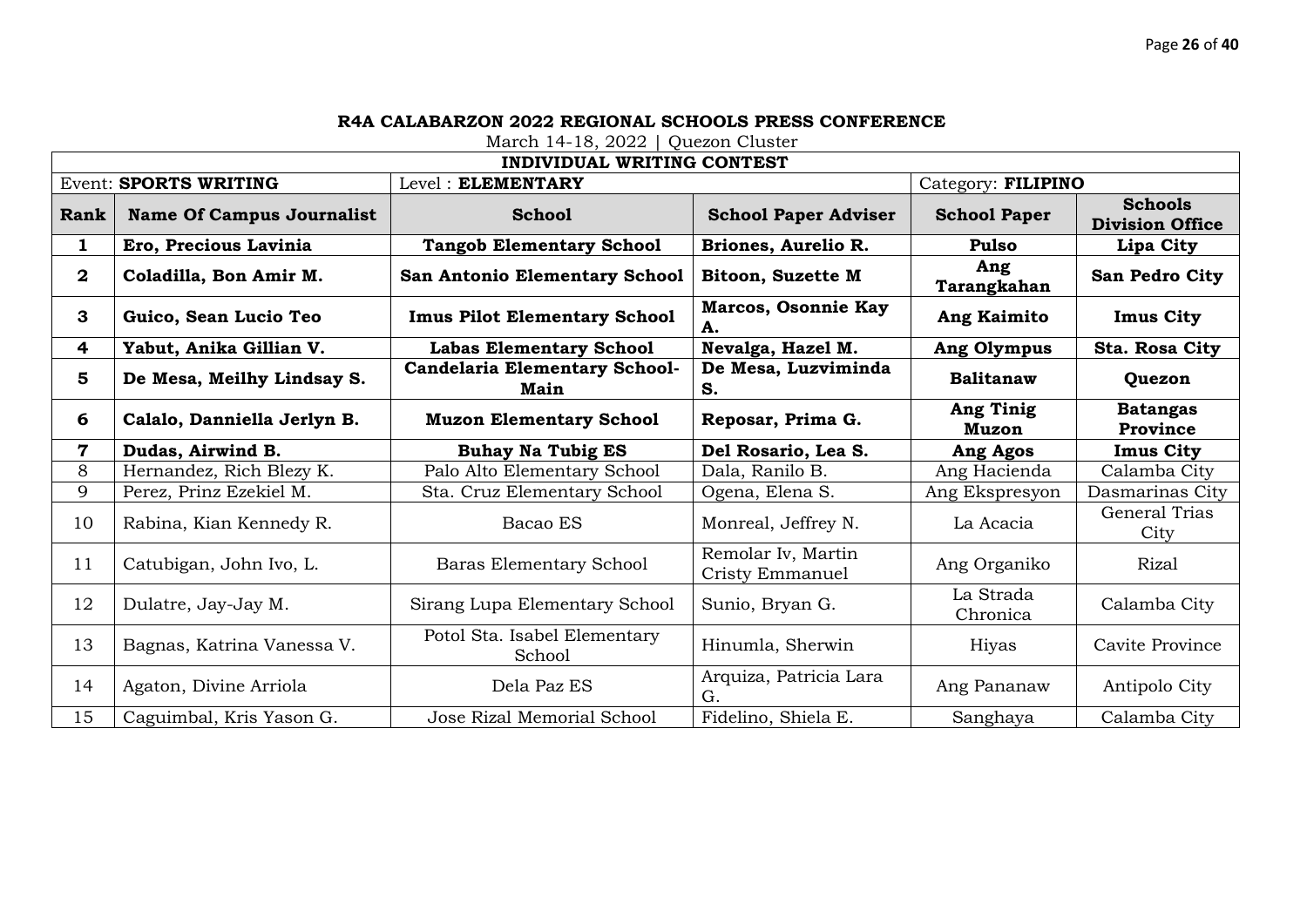| <b>INDIVIDUAL WRITING CONTEST</b>                |                                  |                                                                                                     |                                                        |                                  |                                          |  |
|--------------------------------------------------|----------------------------------|-----------------------------------------------------------------------------------------------------|--------------------------------------------------------|----------------------------------|------------------------------------------|--|
| Level: SECONDARY<br><b>Event: SPORTS WRITING</b> |                                  | Category: ENGLISH                                                                                   |                                                        |                                  |                                          |  |
| Rank                                             | <b>Name Of Campus Journalist</b> | <b>School</b>                                                                                       | <b>School Paper Adviser</b>                            | <b>School Paper</b>              | <b>Schools</b><br><b>Division Office</b> |  |
| $\mathbf{1}$                                     | Reyes, Cean Matt Francis D.      | <b>Tagaytay City Science National</b><br><b>High School-Integrated Senior</b><br><b>High School</b> | Pielago, Jona C.                                       | The Stalk                        | <b>Cavite Province</b>                   |  |
| $\mathbf{2}$                                     | Torres, Van Aeros C.             | <b>University Of Batangas</b>                                                                       | Mr. Michael Justin C.<br>De Mesa                       | The Westernian<br><b>Pioneer</b> | <b>Batangas City</b>                     |  |
| 3                                                | Reyes, James Carlos B.           | Dasmariñas Integrated High<br><b>School</b>                                                         | Delos Santos, Diana F.                                 | The Glimpse                      | <b>Dasmarinas</b><br>City                |  |
| $\overline{\mathbf{4}}$                          | Aspiras, Jaspher Miko F.         | <b>Rosario National High School</b>                                                                 | Gallanosa, Marivic A.                                  | <b>The RNHS</b><br>Chronicle     | <b>Cavite Province</b>                   |  |
| 5                                                | Pascual, Gabriel Jason F.        | <b>St. Clare Science High School</b>                                                                | De Jesus, Eden R.                                      | The Spectrum                     | <b>Antipolo City</b>                     |  |
| 6                                                | Sosa, John Tyrael L.             | <b>Olivarez College Tagaytay</b>                                                                    | Sesma, Peter Jr.                                       | The Capella                      | <b>Cavite Province</b>                   |  |
| $\mathbf 7$                                      | Aguila, Mary Anne D.             | <b>Batangas Eastern Colleges</b>                                                                    | Ramos, Liezel Mae G.                                   | <b>The Pioneer</b>               | <b>Batangas</b><br>Province              |  |
| 8                                                | Mitra, Raj Xyruz N.              | Santiago Integrated Nhs                                                                             | Sibulo, Jaylanie R.                                    | The Epistle                      | <b>General Trias</b><br>City             |  |
| 9                                                | Mitra, Jerahmeel Jake L.         | Recto Memorial National High<br>School                                                              | Vega, Gideon Jonathan<br>R.                            | The Rectorian                    | Quezon                                   |  |
| 10                                               | Dalde, Kenneth Joshua C.         | Antipolo City Senior High School                                                                    | Maria Victoria B.<br>Velasco/Mariecres B<br>Hontiveros | The Viewpoint                    | Antipolo City                            |  |
| 11                                               | Rodico, Jerome C.                | Senior High School Within Bacoor<br><b>Elementary School</b>                                        | Tamayo, Rosalie P.                                     | Ignis De Alima                   | <b>Bacoor City</b>                       |  |
| 12                                               | Cabral, Rianna Anela V.          | Statefields School Inc.                                                                             | Logenio, Roselyn S.                                    | Ssi Linkage                      | <b>Bacoor City</b>                       |  |
| 13                                               | Alcantara, Johann Matthew L.     | San Isidro National High School                                                                     | Pansoy, Julie Anna C.                                  | Isidorean Review                 | San Pablo City                           |  |
| 14                                               | Reyes, Dennies Jerald            | San Sebastian College Recoletos<br>De Cavite                                                        | Del Rosario, Olivia                                    | Sebastinian Echo                 | Cavite City                              |  |
| 15                                               | <b>XXX</b>                       |                                                                                                     |                                                        |                                  |                                          |  |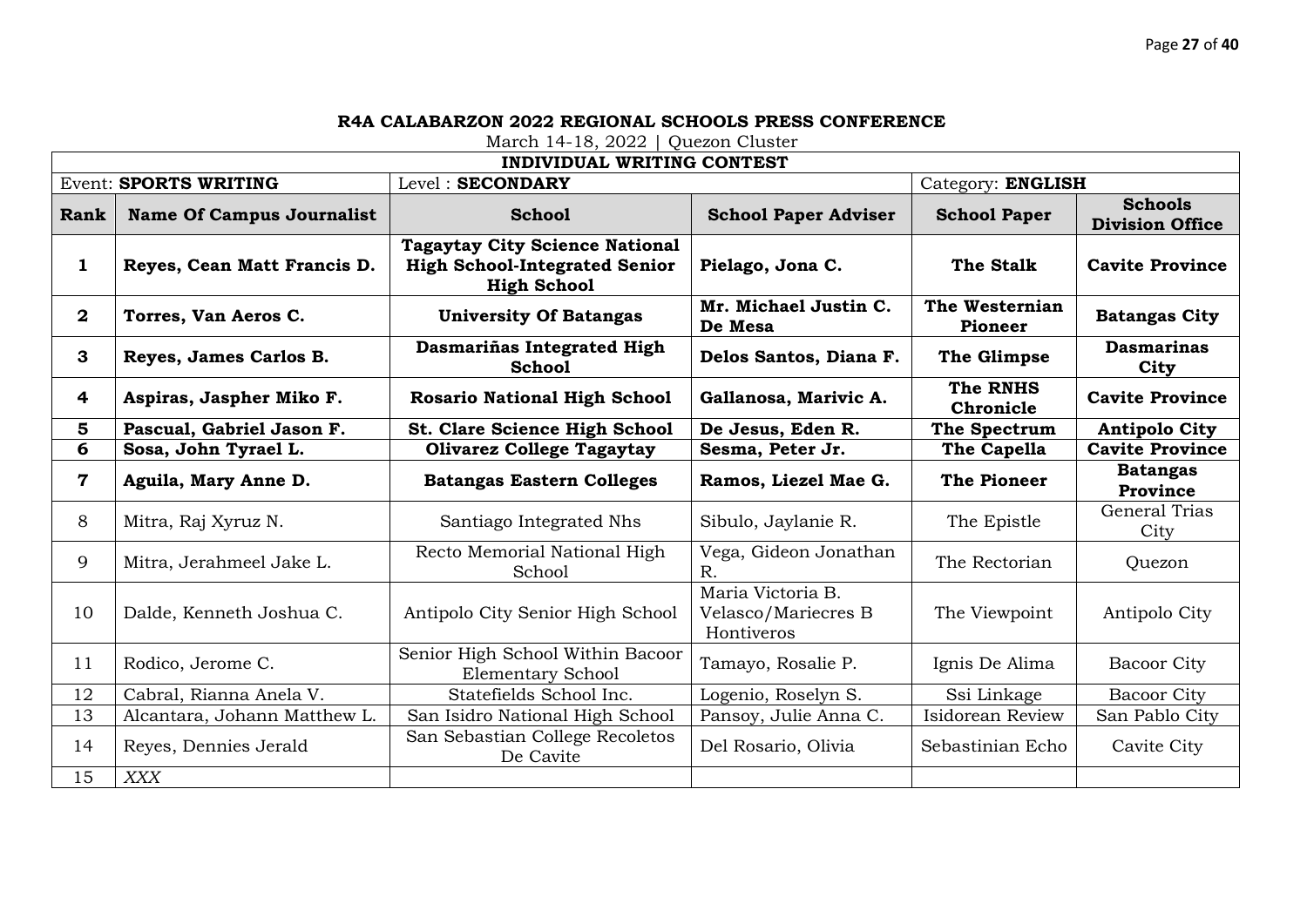|             | <b>INDIVIDUAL WRITING CONTEST</b> |                                                                |                             |                       |                                          |  |  |
|-------------|-----------------------------------|----------------------------------------------------------------|-----------------------------|-----------------------|------------------------------------------|--|--|
|             | <b>Event: SPORTS WRITING</b>      | Level: SECONDARY                                               |                             | Category: FILIPINO    |                                          |  |  |
| Rank        | <b>Name Of Campus Journalist</b>  | <b>School</b>                                                  | <b>School Paper Adviser</b> | <b>School Paper</b>   | <b>Schools</b><br><b>Division Office</b> |  |  |
| 1           | Regedor, Spencer Josh F.          | Alangilan Senior High School                                   | <b>Mary Rose Predonio</b>   | Ang<br>Manlalakbay    | <b>Batangas City</b>                     |  |  |
| $\mathbf 2$ | Romualdo III, Roberto R.          | Luis Y. Ferrer Jr. Shs                                         | Motas, Xaris Jemi L.        | The Southern<br>Truth | <b>General Trias</b><br>City             |  |  |
| 3           | Cabunyag, Reniel                  | <b>Saint Anne College</b>                                      | Ladines, Renebeth J.        | The Junior<br>Lamp    | Lucena City                              |  |  |
| 4           | Pasta, Neill Patrick C.           | Paaralang Sekundarya Ng<br><b>Lucban Integrated School</b>     | Añola, Billy Joel E.        | Ang Bandilyo          | Quezon                                   |  |  |
| 5           | Abante, Mark Jay B                | <b>Buhaynasapa Integrated</b><br><b>National High School</b>   | Nacor, Diana O.             | <b>Eskritor</b>       | <b>Batangas</b><br>Province              |  |  |
| 6           | Machete, Manuel Arthur S.         | <b>Quezon National High School</b>                             | Patal, Alvin F.             | Ang Niyog             | Quezon                                   |  |  |
| 7           | Avelino, Miguel Ivan R            | Casimiro A. Ynares Sr.<br><b>Memorial National High School</b> | Tutor, Richard Brian<br>В.  | Ang Sipol             | <b>Rizal</b>                             |  |  |
| 8           | Mahusay, Matthew C.               | Tanza National Trade School                                    | Climacosa, Marivic T.       | Ang Pandayan          | Cavite Province                          |  |  |
| 9           | Hernandez, Chelzy Anne A.         | Liliw Senior High School                                       | Mitra, Janice C             | Gat Tayaw             | Laguna                                   |  |  |
| 10          | Ditangan, Christian               | Cavite Institute                                               | Emelo, Ma. Magdalena<br>C.  | The Caviteñana        | Cavite Province                          |  |  |
| 11          | Caberte, Christian Justine E.     | Santa Rosa Science And<br>Technology High School               | Tatlonghari, Mary Ann<br>M. | Pararayos             | Sta. Rosa City                           |  |  |
| 12          | Conducto, Paul Lerrom V.          | Pedro Guevara Memorial National<br>High School                 | Delos Reyes, Monacor<br>M.  | Ang Lagunian          | Laguna                                   |  |  |
| 13          | Sarmiento, Charles B.             | Lumil Integrated National High<br>School                       | Maala, Precious B.          | Ang Binhi             | Cavite Province                          |  |  |
| 14          | Gonzales, Miguel Angelo T.        | Del Pila Academy                                               | Moreno, Rodel V.            | The Pillar            | Imus City                                |  |  |
| 15          | Chavez, Tyrone James, O.          | La Consolacion College Tanauan                                 | Lumban, Kristhel P.         | The Olfazette         | Tanauan City                             |  |  |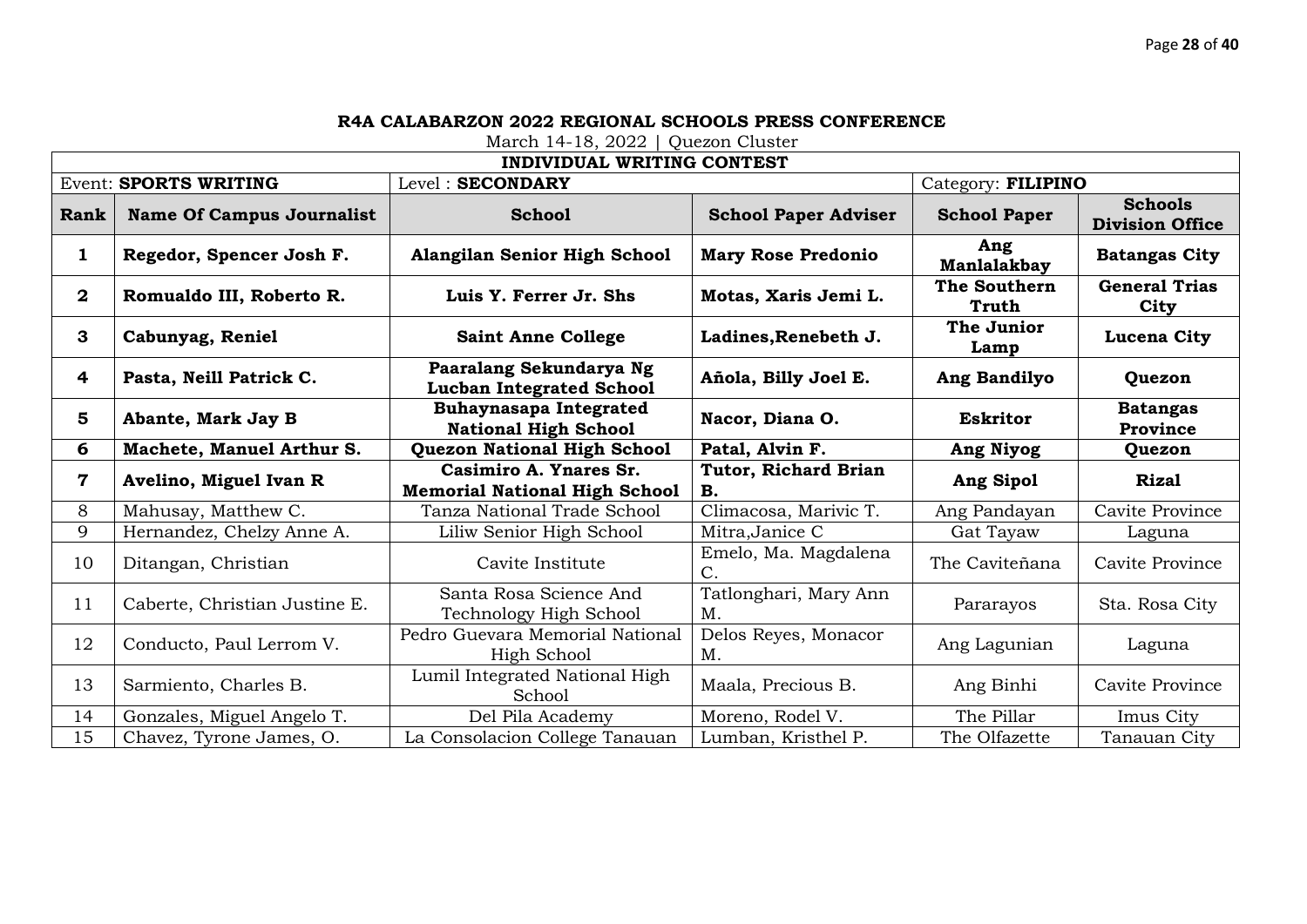|                                                 | <b>INDIVIDUAL WRITING CONTEST</b>    |                                               |                                   |                           |                                          |  |  |
|-------------------------------------------------|--------------------------------------|-----------------------------------------------|-----------------------------------|---------------------------|------------------------------------------|--|--|
| Event: COPYREADING & HEADLINE<br><b>WRITING</b> |                                      | Level: ELEMENTARY                             |                                   | Category: ENGLISH         |                                          |  |  |
| Rank                                            | <b>Name Of Campus Journalist</b>     | <b>School</b>                                 | <b>School Paper Adviser</b>       | <b>School Paper</b>       | <b>Schools</b><br><b>Division Office</b> |  |  |
| $\mathbf{1}$                                    | De La Paz, Princess Mikaela<br>R.    | <b>Carmona Elementary School</b>              | Rosas, Carmina D.                 | Centreglipiks             | <b>Cavite Province</b>                   |  |  |
| $\mathbf{2}$                                    | Fernandez, Mishalea Jan E.           | St. Dominic College Basic<br><b>Education</b> | Danao, Ethy May R.                | Junior<br><b>Vanguard</b> | <b>Bacoor City</b>                       |  |  |
| 3                                               | Divinagracia, Eyfher Aqinah<br>А.    | <b>Milagrosa Elementary School</b>            | Ana Claire M. Manarin             | <b>Across the Miles</b>   | <b>Cavite Province</b>                   |  |  |
| $\overline{\mathbf{4}}$                         | Estiva, Mayousha Laraine A.          | Lucena West 1 Elementary<br><b>School</b>     | Domingo, Richelle T.              | The Junior<br>Chronicle   | Lucena City                              |  |  |
| 5                                               | Bergado, Francine Miel               | <b>Sta. Cruz Elementary School</b>            | Cabunoc, Jenny C.                 | <b>The Expressions</b>    | <b>Dasmarinas</b><br>City                |  |  |
|                                                 |                                      |                                               |                                   |                           |                                          |  |  |
| 6                                               | Miravalles, Louise Ingrid S.         | <b>Juan Sumulong Es</b>                       | Marcelino, Emelyn R.              | <b>The Frontier</b>       | <b>Antipolo City</b>                     |  |  |
| $\overline{\mathbf{7}}$                         | Valencia, Kassandra Venus<br>Jade B. | <b>Candelaria Elementary School 1</b><br>& 2  | De Leon, Maria Gina<br>V.         | The Kindlers              | Quezon                                   |  |  |
| 8                                               | Dela Pena, Stephanie Jayne A.        | Area J Elementary School                      | Manla, Lenie I.                   | Arjesians                 | Cavite Province                          |  |  |
| 9                                               | Tan, John Mark V.                    | Macabling Elementary School                   | Heydreda, Catherine O.            | The Reed                  | Sta. Rosa City                           |  |  |
| 10                                              | Galang, Enaj Erika J.                | Sineguelasan Elementary School                | Belecina, Honeyline B.            | Ang Bunga                 | <b>Bacoor City</b>                       |  |  |
| 11                                              | Khan. Ibrahim Lajbar S.              | Cabuyao Central School                        | Seña, Emelyn Christi<br><b>B.</b> | La Centralian             | Cabuyao City                             |  |  |
| 12                                              | Misenas, Jehan A.                    | Julian Felipe Elementary School               | Pacada, Lhea F.                   | The San<br>Antonian       | Cavite City                              |  |  |
| 13                                              | Grabador, Zyrine S.                  | Santa Rosa Elementary School<br>Central Ii    | Babiano, Emilia H.                | The Pillar                | Sta. Rosa City                           |  |  |
| 14                                              | Llames, Josea Elijah Mihailo<br>G.   | Famy Elementary School                        | Jamilano, Aiza A.                 | Kawayan Gazette           | Laguna                                   |  |  |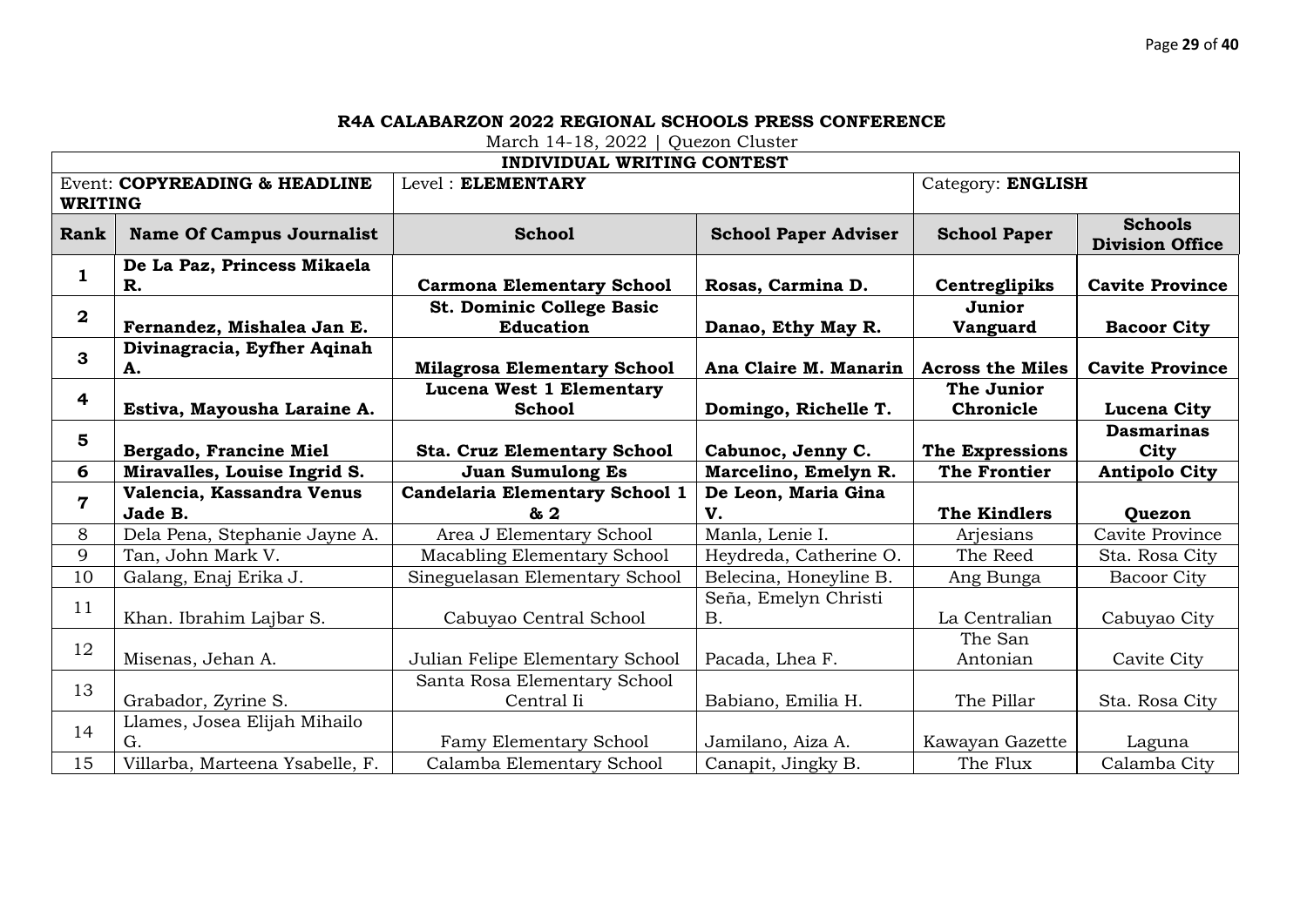|                         | <b>INDIVIDUAL WRITING CONTEST</b>              |                                                                       |                                  |                             |                                          |  |  |
|-------------------------|------------------------------------------------|-----------------------------------------------------------------------|----------------------------------|-----------------------------|------------------------------------------|--|--|
|                         | Event: COPYREADING & HEADLINE                  | Level: ELEMENTARY                                                     |                                  | Category: FILIPINO          |                                          |  |  |
| <b>WRITING</b>          |                                                |                                                                       |                                  |                             |                                          |  |  |
| Rank                    | <b>Name Of Campus Journalist</b>               | <b>School</b>                                                         | <b>School Paper Adviser</b>      | <b>School Paper</b>         | <b>Schools</b><br><b>Division Office</b> |  |  |
| 1                       | Rosales, Aliyah Shannel N.                     | <b>Governor Dominador Monzon</b><br><b>Camerino Integrated School</b> | Camama, Darwin L.                | <b>Ang Gobernador</b>       | <b>Imus City</b>                         |  |  |
| $\mathbf{2}$            | Catbagan, Zaira Shantei C.                     | <b>Imus Pilot Elementary School</b>                                   | <b>Marcos, Osonnie Kay</b><br>A. | <b>Ang Kaimito</b>          | <b>Imus City</b>                         |  |  |
| 3                       | Egaminio, Clarezzah Pauline                    | <b>Pulo Elementary School</b>                                         | Raton, Alona M.                  | <b>Ang Luntiang</b><br>Isla | Cabuyao City                             |  |  |
| 4                       | Briana D. Condino                              | <b>Abo-Bukal Elementary School</b>                                    | <b>Comendador, Darlene</b><br>M. | Pahayagang<br><b>Buklod</b> | Laguna                                   |  |  |
| 5                       | Ellana, Eueia Mae,<br>Concepcion               | <b>Lawa Elementary School</b>                                         | Samiano, Luisa L.                | Ang Obra                    | <b>Calamba City</b>                      |  |  |
| 6                       | Salinas, Mark Aldrin M.                        | <b>Family Village Resources</b><br><b>Elementary School</b>           | Santoluma, Mischell<br>M.        | <b>Ang Nayon</b>            | <b>Cavite Province</b>                   |  |  |
| $\overline{\mathbf{7}}$ | Mendoza, Julienne Gabrielle,<br><b>Maranan</b> | <b>Santisimo Rosario Elementary</b><br><b>School</b>                  | Cuasay, Norietta M               | Uhay                        | San Pablo City                           |  |  |
| 8                       | Karangalan, Matthew Khaydel<br>Τ.              | Julian Felipe Elementary School                                       | Garcia, Jolli Ann F.             | Ang San<br>Antonian         | Cavite City                              |  |  |
| 9                       | Quijano, Francheska Angelene<br>А.             | Platero Elementary School                                             | Mary Jane B. Medina              | Sambalilo                   | Binan City                               |  |  |
| 10                      | Cueto, Ron Clark Adrian S.                     | <b>Bulacnin Elementary School</b>                                     | Virrey, Jessica V.               | Ang Honeycomb               | Lipa City                                |  |  |
| 11                      | Lobos, Ruth Michellette S.                     | Bayanan Elementary School                                             | Banatanto, Maribel S.            | Gargano                     | <b>Bacoor City</b>                       |  |  |
| 12                      | Torres, Roald Enzo S.                          | Sta. Teresa College                                                   | Badillo, Norven P.               | The Leaf                    | Batangas<br>Province                     |  |  |
| 13                      | Pasia, Ma. Monica E.                           | Milagrosa Elementary School                                           | Purificacion, John<br>Vincent B. | Ang Panitik                 | Cavite Province                          |  |  |
| 14                      | Nicol, Mary Grace Amor S.                      | Taytay Elementary School                                              | Marchan, Ma. Linda L.            | Ang Molabe                  | <b>Rizal</b>                             |  |  |
| 15                      | Castillo, Crisha Amerie                        | Guinayangan Elementary School                                         | Hutamares, Rhoda M.              | Ang Gayang                  | Quezon                                   |  |  |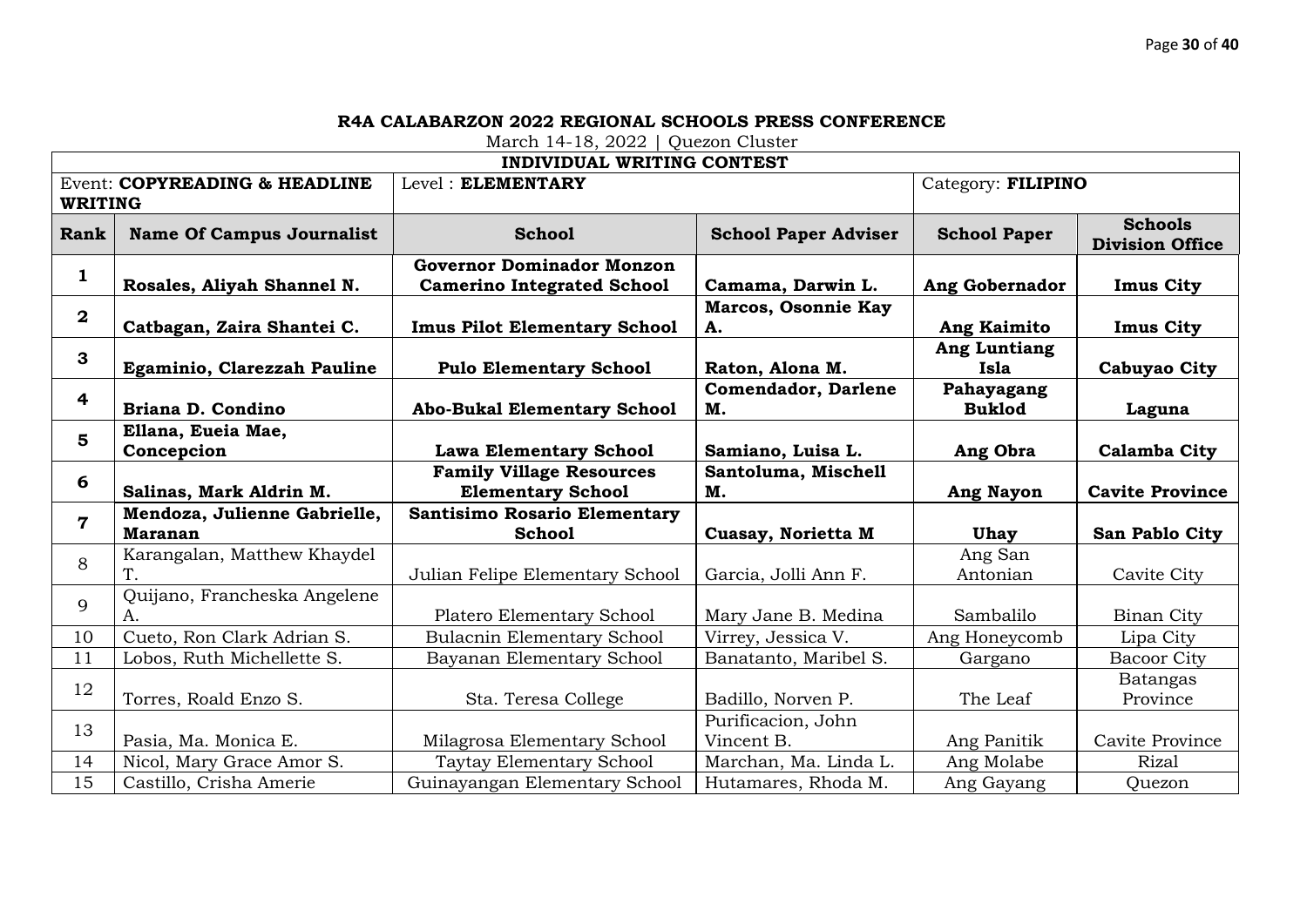|                  | <b>INDIVIDUAL WRITING CONTEST</b>      |                                                                 |                                   |                           |                                          |  |  |  |
|------------------|----------------------------------------|-----------------------------------------------------------------|-----------------------------------|---------------------------|------------------------------------------|--|--|--|
|                  | Event: COPYREADING & HEADLINE          | Level: SECONDARY                                                |                                   | Category: ENGLISH         |                                          |  |  |  |
| <b>WRITING</b>   |                                        |                                                                 |                                   |                           |                                          |  |  |  |
| Rank             | <b>Name Of Campus Journalist</b>       | <b>School</b>                                                   | <b>School Paper Adviser</b>       | <b>School Paper</b>       | <b>Schools</b><br><b>Division Office</b> |  |  |  |
| 1                | Bernal, Samuel Timothy B.              | <b>Cavite National High School</b>                              | Arca, Veralyn V.                  | The Caviteñan             | <b>Cavite City</b>                       |  |  |  |
| $\boldsymbol{2}$ | Yupano, Kris Claire R.                 | Senior High School Within<br><b>Bacoor Elementary School</b>    | Mendoza, Clarisse                 | Ignis De Alima            | <b>Bacoor City</b>                       |  |  |  |
| 3                | Caringal, Andrea Clarisse G.           | <b>Lyceum Of The Philippines</b><br><b>University- Batangas</b> | <b>Jasmin V. Casas</b>            | <b>Flambeau-Siklab</b>    | <b>Batangas City</b>                     |  |  |  |
| 4                | Cabrera, Neo Elrond V.                 | <b>Calamba City Science</b><br><b>Integrated School</b>         | Bibal, Rex J.                     | Inheritors                | Calamba City                             |  |  |  |
| 5                | Dela Peña, Marie Kirsten<br>Hannah P.  | <b>Balian National High School</b>                              | Laurio, Kathlyn Grace<br>Ι.       | The Balianese             | Laguna                                   |  |  |  |
| 6                | Gatchalian, Maria Johnica S.           | <b>Rogationist College Jhs</b>                                  | Baby Joan A. Aure                 | Forum                     | <b>Cavite Province</b>                   |  |  |  |
| $\overline{7}$   |                                        | <b>Mahabang Dahilig Senior High</b>                             |                                   |                           |                                          |  |  |  |
|                  | Cortez, Kim Lawrence D.                | <b>School</b>                                                   | Mendoza, Roanne A.                | The Hill Times            | <b>Batangas City</b>                     |  |  |  |
| 8                | Abueg, Jezic F.                        | St. Edward School                                               | Peñaflor, Paul Jeffrey<br>$R$ .   | The Estoile               | Imus City                                |  |  |  |
| 9                | De Dios, Roi Simone Lois M.            | San Pablo City Science Integrated<br>High School                | Casala, Charisel<br>Jeanne H.     | Genews                    | San Pablo City                           |  |  |  |
| 10               | Mondoyo, Juliana Christine I.          | Benedictine Institute Of Learning                               | Daño, Kim Joshua G.               | Ora Et Labora             | Imus City                                |  |  |  |
| 11               | Bautista, Airalane Nicole D.           | Sta. Teresa College                                             | Caringal, Jezza Marie<br>P.       | The Leaf                  | <b>Batangas</b><br>Province              |  |  |  |
| 12               | Esturas, Jhayzel D.                    | Felix Amante Senior High School                                 | Vista, Desiree D.                 | The Spectrum              | San Pablo City                           |  |  |  |
| 13               | Madlangbayan, Sidnee A.                | University Of Batangas                                          | Ms. Christine Joyce L.<br>Enteria | The Westernian<br>Pioneer | Batangas City                            |  |  |  |
| 14               | Pampolina, Katrina Andrea G.           | Canossa College                                                 | Calabon, Brenda D.                | Canossian<br>Newsette     | San Pablo City                           |  |  |  |
| 15               | Monares, Daniella Margaret<br>Bless M. | Luis Y. Ferrer Jr. West Nhs                                     | Jacob, Maria Therrey<br>Ann B.    | West Frontier             | <b>General Trias</b><br>City             |  |  |  |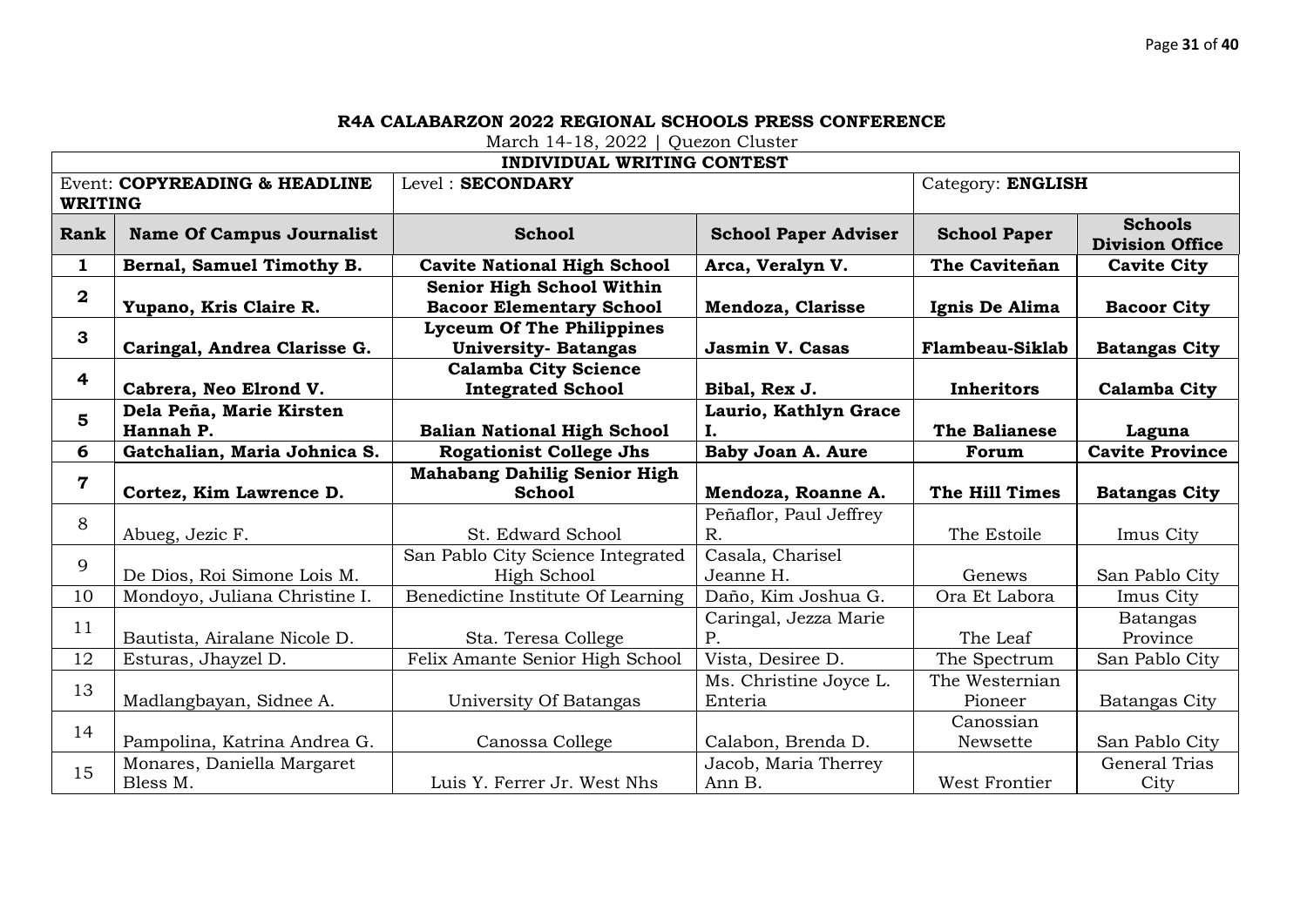|                | <b>INDIVIDUAL WRITING CONTEST</b> |                                       |                             |                     |                                          |  |  |  |
|----------------|-----------------------------------|---------------------------------------|-----------------------------|---------------------|------------------------------------------|--|--|--|
|                | Event: COPYREADING & HEADLINE     | Level: SECONDARY                      |                             | Category: FILIPINO  |                                          |  |  |  |
| <b>WRITING</b> |                                   |                                       |                             |                     |                                          |  |  |  |
| Rank           | <b>Name Of Campus Journalist</b>  | <b>School</b>                         | <b>School Paper Adviser</b> | <b>School Paper</b> | <b>Schools</b><br><b>Division Office</b> |  |  |  |
| $\mathbf 1$    | Jacang, Chris Denzel S.           | Biñan Integrated National High School | Mendoza, Mischelle J.       | <b>Ang Sentinel</b> | <b>Binan City</b>                        |  |  |  |
| $\mathbf 2$    | Cabasi, Angel Mae B.              | <b>Lemery Senior High School</b>      | Miranda, Jennelyn H.        | <b>Magnum Opus</b>  | <b>Batangas</b><br>Province              |  |  |  |
| 3              | Berba, Kingslee B.                | Gov. Luis A. Ferrer Jr. East Nhs      | Andal, Beverly T.           | <b>Ang Batis</b>    | <b>General Trias</b><br>City             |  |  |  |
| 4              |                                   | <b>Cabuyao Integrated National</b>    |                             | Kampanang           |                                          |  |  |  |
|                | Diongco, Dustin Lee E.            | <b>High School</b>                    | Muella, Marinelle O.        | Ginto               | <b>Cabuyao City</b>                      |  |  |  |
| 5              | Junterial, Jana Alexia J.         | <b>Sacred Heart College</b>           | De La Cruz, Sherwin C.      | The Heartbeat       | Lucena City                              |  |  |  |
| 6              |                                   | Pedro S. Tolentino Memorial           |                             |                     |                                          |  |  |  |
|                | De La Roca, Ivan G.               | <b>Integrated School</b>              | Ebora, Kaycee M.            | <b>Ang Bagwis</b>   | <b>Batangas City</b>                     |  |  |  |
| $\mathbf 7$    | Lumbres, Cassell Heinrich M.      | <b>Luyos National High School</b>     | Amurao, Lady Ann D.         | <b>Ang Sinag</b>    | <b>Tanauan City</b>                      |  |  |  |
| 8              |                                   | Calamba City Science Integrated       |                             |                     |                                          |  |  |  |
|                | De Leon, Mary Joy Gonzales        | School                                | Lapitan, Luisito Jr. C.     | Agsikap             | Calamba City                             |  |  |  |
| 9              |                                   | Lumbang Integrated National           |                             | Tinta               |                                          |  |  |  |
|                | Laygo, Janna M.                   | <b>High School</b>                    | Cuenca, Hyzel M.            | Umalohokan          | Lipa City                                |  |  |  |
| 10             |                                   |                                       | Ms. Christine Joyce L.      | Tunog               |                                          |  |  |  |
|                | Caliboso, Ma. Micah Gift M.       | University Of Batangas                | Enteria                     | Pamantasan          | <b>Batangas City</b>                     |  |  |  |
| 11             | Moreno, John Paul D               | Abuyod National High School           | Madriaga, Edna A.           | Ang Minero          | Rizal                                    |  |  |  |
| 12             |                                   | Dasmariñas Integrated High            |                             |                     |                                          |  |  |  |
|                | Morada, Keith Andrei F.           | School                                | Delos Santos, Diana F.      | The Glimpse         | Dasmarinas City                          |  |  |  |
| 13             |                                   | Senior High School Within Bacoor      |                             |                     |                                          |  |  |  |
|                | Pañares, Kathy C.                 | <b>Elementary School</b>              | Mendoza, Clarisse S.        | Ignis De Alima      | <b>Bacoor City</b>                       |  |  |  |
|                |                                   |                                       | Gomez, Roxanne R.           |                     |                                          |  |  |  |
| 14             |                                   | Maximo L. Gatlabayan Memorial         | Ong, Lyn Lois               |                     |                                          |  |  |  |
|                | Balante, Christine B.             | National High School                  | Ferias, Jossie M.           | Ang Ani             | Antipolo City                            |  |  |  |
| 15             |                                   | Paaralang Sekundarya Ng Lucban        |                             |                     |                                          |  |  |  |
|                | Gutierrez, Leiane Andrea R.       | <b>Integrated School</b>              | Añola. Billy Joel E.        | Ang Bandilyo        | Quezon                                   |  |  |  |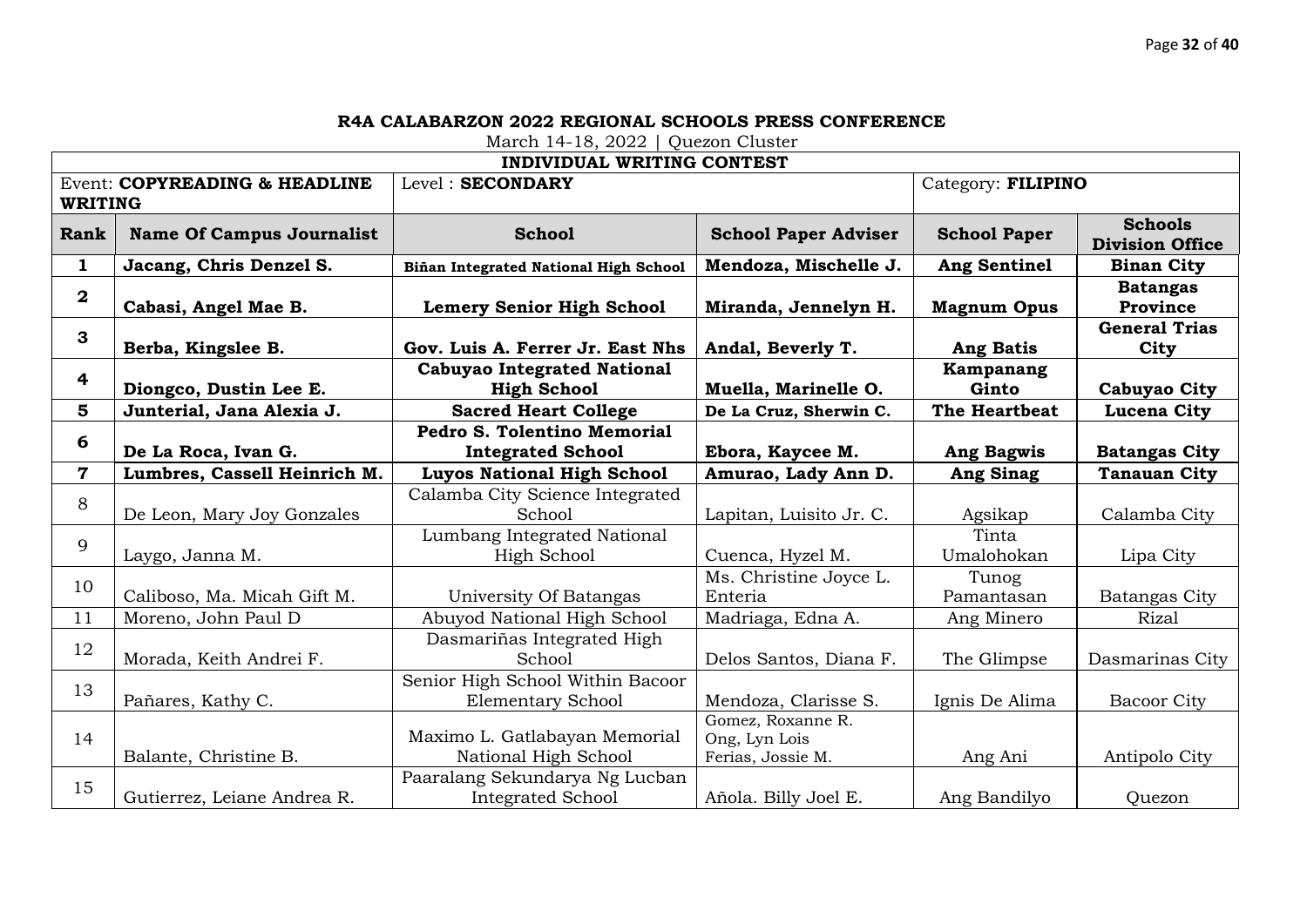| <b>INDIVIDUAL WRITING CONTEST</b> |                                  |                                   |                             |                     |                                          |  |
|-----------------------------------|----------------------------------|-----------------------------------|-----------------------------|---------------------|------------------------------------------|--|
|                                   | Event: EDITORIAL CARTOONING      | Level: ELEMENTARY                 | Category: ENGLISH           |                     |                                          |  |
| Rank                              | <b>Name Of Campus Journalist</b> | <b>School</b>                     | <b>School Paper Adviser</b> | <b>School Paper</b> | <b>Schools</b><br><b>Division Office</b> |  |
| 1                                 |                                  | Sto. Tomas Elementary School -    |                             | Katimugang          |                                          |  |
|                                   | Aragones, Zeejay F.              | Annex                             | Monserrat, Airon B.         | Dayo                | Laguna                                   |  |
| $\overline{\mathbf{2}}$           |                                  | <b>Southville IV Elementary</b>   |                             |                     |                                          |  |
|                                   | Guinto, Lerane P.                | <b>School</b>                     | Brizuela, Edgar P.          | Refuge              | Sta. Rosa City                           |  |
| 3                                 | Verano, Xajk Herynz S.           | Tayabas east central school       | Cabriga, Jeric L.           | Ang Liyab           | <b>Tayabas City</b>                      |  |
| 4                                 |                                  | Padre Valerio Malabanan           |                             |                     |                                          |  |
|                                   | Impa, Sittie Hannan G.           | <b>Memorial School</b>            | Mendoza, Saide R.           | <b>The Voice</b>    | Lipa City                                |  |
| 5                                 | Caraig, Steven Clark L.          | <b>Alapan 1 Elementary School</b> | Janice E. Gealone           | The Flag            | <b>Imus City</b>                         |  |
| 6                                 |                                  | <b>Mauban North Elementary</b>    |                             |                     |                                          |  |
|                                   | Palmiano, Yancee Janel A.        | <b>School I</b>                   | Magnaye, Enelyn M.          | The North           | Quezon                                   |  |
| 7                                 |                                  | <b>Dulong Bayan Elementary</b>    |                             |                     |                                          |  |
|                                   | Bantugan, Bryan C.               | <b>School</b>                     | Mino, Ruel B.               | Ang Asin            | <b>Bacoor City</b>                       |  |
| 8                                 |                                  | Mauban South Elementary           |                             |                     |                                          |  |
|                                   | Villegas, Keilynn Leigh P.       | School 1                          | San Miguel, Ferdie D.       | The Star            | Ouezon                                   |  |
| 9                                 | Florentino, Viene Matthew G.     | San Pablo Colleges                | Madia, Miriam F.            | Tots' Tidings       | San Pablo City                           |  |
| 10                                |                                  |                                   |                             |                     | General Trias                            |  |
|                                   | Monterde, Russel Ken P.          | Sunny Brooke Es                   | Rivero, Mary Rose R.        | <b>Brooklines</b>   | City                                     |  |
| 11                                |                                  |                                   | Daclizon, Maria Mylene      |                     | Batangas                                 |  |
|                                   | De Castro, Catherine Ann D.      | Creative Dreams School            | T.                          | Creative Quill      | Province                                 |  |
| 12                                |                                  |                                   |                             |                     | <b>Batangas</b>                          |  |
|                                   | Medrano, Marcus Andrei           | Buhaynasapa Elementary School     | Cabato, Leni B.             | The Living Brook    | Province                                 |  |
| 13                                |                                  |                                   | Capinig, Vanja Rediosa      |                     | General Trias                            |  |
|                                   | Cabrillos, Jayru P. C            | Pasong Kawayan Ii West Es         | A.                          | The Bridge          | City                                     |  |
| 14                                | Parreño, John Michael D.         | Juan Sumulong Es                  | Marcelino, Emelyn R.        | The Frontier        | Antipolo City                            |  |
| 15                                | Agbayani, Walt Kristian          | Prinza Elementary School          | Bala, Jay-R M.              | The Vanguard        | Calamba City                             |  |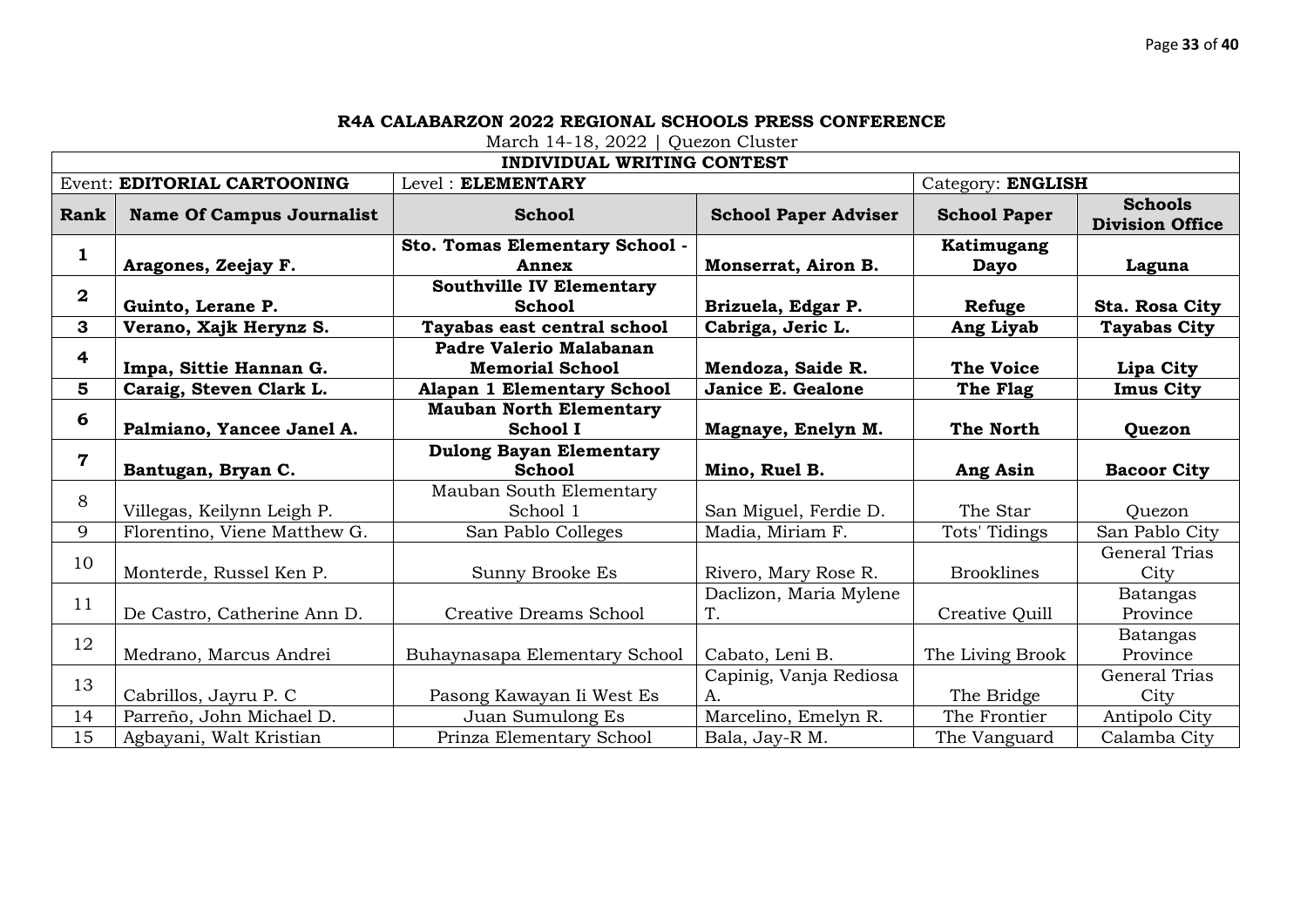|                         | <b>INDIVIDUAL WRITING CONTEST</b> |                                                 |                             |                     |                                          |  |  |
|-------------------------|-----------------------------------|-------------------------------------------------|-----------------------------|---------------------|------------------------------------------|--|--|
|                         | Event: EDITORIAL CARTOONING       | Level: ELEMENTARY                               |                             | Category: FILIPINO  |                                          |  |  |
| Rank                    | <b>Name Of Campus Journalist</b>  | <b>School</b>                                   | <b>School Paper Adviser</b> | <b>School Paper</b> | <b>Schools</b><br><b>Division Office</b> |  |  |
| 1                       | Doliguez, Gian Mathew F.          | <b>Malinta Elementary School</b>                | Bongalon, Mila B.           | Ang Bandilyo        | <b>Dasmarinas</b><br>City                |  |  |
| $\overline{\mathbf{2}}$ | Leuterio, Yosef Jhay L.           | <b>Malagasang I Elementary</b><br><b>School</b> | Karen Ann J. Paez           | Anahaw              | <b>Imus City</b>                         |  |  |
| 3                       | Caraig, Stephen Cyrus L.          | Alapan 1 Elementary School                      | Janice E. Gealone           | The Flag            | <b>Imus City</b>                         |  |  |
| 4                       | Pablo, Ayomi Angela D.            | <b>Holy Redeemer School Of</b><br>Cabuyao       | Barcoma, Roselyn B.         | Lumiere             | Cabuyao City                             |  |  |
| 5                       | Semira, Keith Patrick O.          | San Jose Elementary School                      | Badiola, Erwin M.           | The Forerunner      | Lipa City                                |  |  |
| 6                       |                                   | <b>Potol-Sta.Isabel Elementary</b>              |                             |                     |                                          |  |  |
|                         | Legaspi, Rheian Glecerie A.       | School                                          | Mangune, Sheilaver C.       | <b>Hiyas</b>        | <b>Cavite Province</b>                   |  |  |
| $\overline{7}$          | David, Francisco IV G.            | Gen. Gregorio S. Aloña Sr. MES                  | Estigoy, Precila R.         | Ang Agos            | <b>General Trias</b><br>City             |  |  |
| 8                       | Sual, Princess Hannah B.          | Gawaran Elementary School                       | Aurellano, Arnel M.         | The Dawn            | <b>Bacoor City</b>                       |  |  |
| 9                       | Bernice Lorinne D. Brul           | Crisanto Guysayko Memorial<br>Elementary School | Aruejo, Glenda M.           | Dyaryo<br>Guysayko  | Laguna                                   |  |  |
| 10                      | On, Rock Lee, B.                  | Likha Molino Iv Elementary<br>School            | Dasalla, Jevalyn, C.        | The Gem             | <b>Bacoor City</b>                       |  |  |
| 11                      | Pineda, Jaed Matthew B.           | Bancaan Elementary School                       | Palecpec, Allan C.          | Ang Bangka          | Cavite Province                          |  |  |
| 12                      | Morente, Aerica Sothie O.         | San Nicolas Elementary School                   | Dioneda, Emelyn E.          | Ang Nicoleño        | Dasmarinas City                          |  |  |
| 13                      | Rosano, Ma. Barbie I.             | Esperanza Elementary School                     | Aure, Cherry Mae A.         | Ang Pag-Asa         | Cavite Province                          |  |  |
| 14                      | Diasanta, Justine Mygel L.        | Macabling Elementary School                     | Luis, Daisy Ruth D.         | Gintong Pluma       | Sta. Rosa City                           |  |  |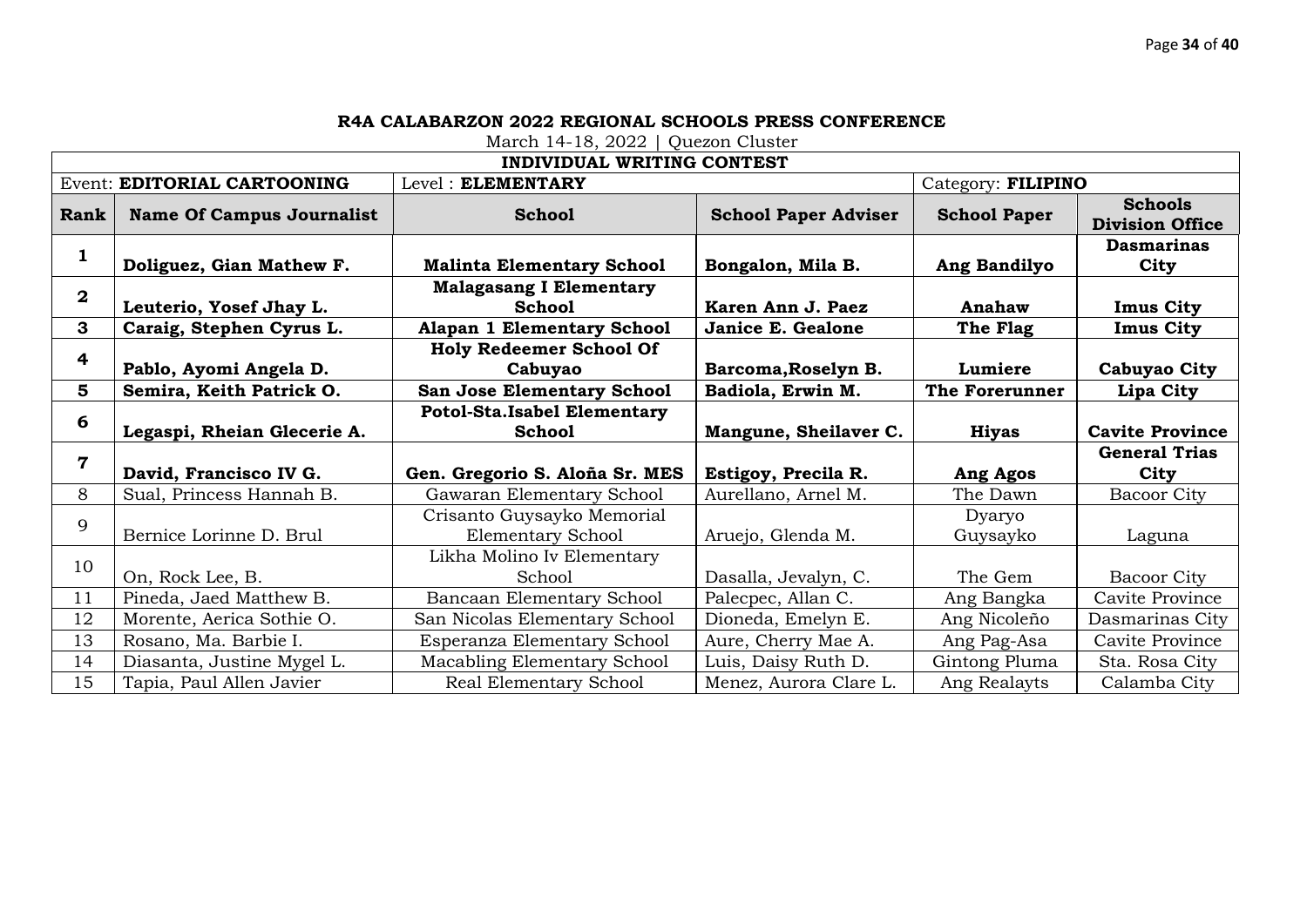| <b>INDIVIDUAL WRITING CONTEST</b> |                                  |                                                                        |                                |                                  |                                          |  |
|-----------------------------------|----------------------------------|------------------------------------------------------------------------|--------------------------------|----------------------------------|------------------------------------------|--|
|                                   | Event: EDITORIAL CARTOONING      | Level: SECONDARY                                                       |                                | Category: ENGLISH                |                                          |  |
| Rank                              | <b>Name Of Campus Journalist</b> | <b>School</b>                                                          | <b>School Paper Adviser</b>    | <b>School Paper</b>              | <b>Schools</b><br><b>Division Office</b> |  |
| 1                                 | <b>Catata Dennver R.</b>         | <b>San Pedro Relocation Center</b><br><b>National High School-Main</b> | <b>Bernadas, Michelle</b>      | The Root                         | San Pedro City                           |  |
| $\bf{2}$                          | Oca, Renzo Miguel D.R.           | St. Alphonsus Liguori<br><b>Integrated School</b>                      | Zamuco, Julie Anne<br>C.       | The Liguorian<br><b>Bulletin</b> | <b>Bacoor City</b>                       |  |
| 3                                 | Poral, John Azzryl               | <b>Tanza National Comprehensive High School</b>                        | Arlene D. Dela Costa           | <b>The Clarion</b>               | <b>Cavite Province</b>                   |  |
| 4                                 | Chan, Ronelio S.                 | Guinayangan National High School                                       | Dejumo, Mc Robin               | <b>Ang Sinag</b>                 | <b>Quezon</b>                            |  |
| 5                                 | Ignacio, Irah                    | <b>Felix Amante Senior High School</b>                                 | Agarin, Jayson B.              | The Spectrum                     | San Pablo City                           |  |
| 6                                 |                                  | <b>Calamba City Science</b>                                            |                                |                                  |                                          |  |
|                                   | Ballecer, Lian Bernard O.        | <b>Integrated School</b>                                               | Bibal, Rex J.                  | <b>Inheritors</b>                | <b>Calamba City</b>                      |  |
| $\overline{\mathbf{7}}$           | Marinay, Czian S.                | <b>Greenville Academy</b>                                              | Lorena T. Calangian            | The Greenvillean Vision          | <b>Batangas Province</b>                 |  |
| 8                                 | Calimpon, Ian Hanz L.            | Cabuyao Integrated National High<br>School                             | Tapas, Mark Laurence<br>T.     | Gold Bell                        | Cabuyao City                             |  |
|                                   |                                  | Sto. Domingo National High                                             |                                |                                  |                                          |  |
| 9                                 | Del Espiritu Santo Ivan P.       | School                                                                 | Daella, Ernesto M. Jr.         | Ang Kristal                      | Quezon                                   |  |
| 10                                | Relleve, John Ritch A.           | Pacita Complex National High<br>School                                 | Montenegro, Ma.<br>Cristina E. | The Dove                         | San Pedro City                           |  |
| 11                                |                                  | Binan City Senior High School-                                         |                                |                                  |                                          |  |
|                                   | Balido, Dhan Racel               | Sto. Tomas Campus                                                      | Joseph C. Cabantog             | Artisan                          | <b>Binan City</b>                        |  |
| 12                                | Glorioso, Russell Johnsdher      | Governor Ferrer Minhs                                                  | Ferrer, Madonna G.             | The Ferrerian                    | <b>General Trias</b><br>City             |  |
|                                   |                                  |                                                                        | Cruz, Pirnce Joser E.          |                                  |                                          |  |
| 13                                | John Karlo Lazona                | Mayamot National High School                                           | /Torres Dave Janno M.          | The Sparrow                      | Antipolo City                            |  |
| 14                                |                                  | Navera Memorial Integrated                                             | Mrs. Temmie Rose               |                                  |                                          |  |
|                                   | Pagcaliwagan, Glenn Caibigan     | School                                                                 | Manalo                         | The Wisdom                       | Batangas City                            |  |
|                                   |                                  |                                                                        | Guia-Ramientas,                |                                  |                                          |  |
| 15                                |                                  | Bacoor National High School                                            | Adelwisa E./Leano,             |                                  |                                          |  |
|                                   | Bernardo, Amanda Louis B.        | Molino Main                                                            | Elizabeth B.                   | The Reflection                   | <b>Bacoor City</b>                       |  |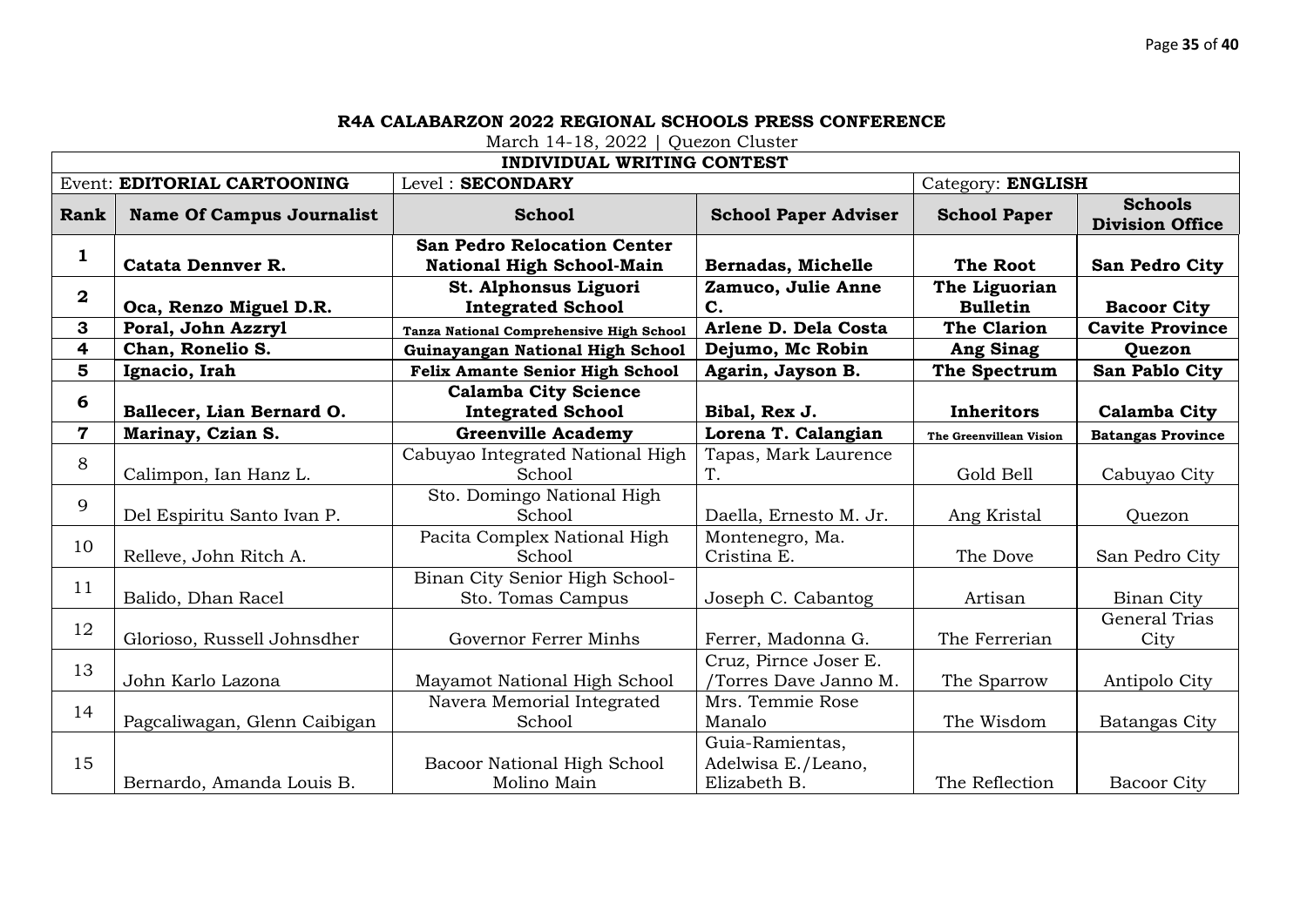|              | <b>INDIVIDUAL WRITING CONTEST</b> |                                                           |                             |                       |                                          |  |
|--------------|-----------------------------------|-----------------------------------------------------------|-----------------------------|-----------------------|------------------------------------------|--|
|              | Event: EDITORIAL CARTOONING       | Level: SECONDARY                                          |                             | Category: FILIPINO    |                                          |  |
| Rank         | <b>Name Of Campus Journalist</b>  | <b>School</b>                                             | <b>School Paper Adviser</b> | <b>School Paper</b>   | <b>Schools</b><br><b>Division Office</b> |  |
| $\mathbf 1$  | Dela Cruz, Miguel Carlos L.       | <b>Governor Ferrer Minhs</b>                              | Ledesma, Rose Ann<br>M.     | Ang Ferrerian         | <b>General Trias</b><br>City             |  |
| $\mathbf{2}$ | Varon, John Benedict A.           | La Trinidad Academy                                       | Zuño, Cristalyn R.          | The Green Air         | <b>Imus City</b>                         |  |
| 3            |                                   | Francisco E. Barzaga Integrated                           | Bolosan, Arnold Glenn       |                       | <b>Dasmarinas</b>                        |  |
|              | Rabadon, Angelo C.                | <b>High School</b>                                        | G.                          | Ang Kapitan           | City                                     |  |
| 4            | Trambulo, John Paul A.            | <b>Lucsuhin Integrated School</b>                         | Benjie D. Olazo             | <b>Gintong Baging</b> | <b>Cavite Province</b>                   |  |
| 5            | Solaiman, Islaha H.               | <b>Trece Martires City National</b><br><b>High School</b> | Coquilla, Joylyn P.         | <b>Ang Martires</b>   | <b>Cavite Province</b>                   |  |
|              |                                   | <b>Masaya Integrated National</b>                         |                             |                       |                                          |  |
| 6            | Dimaano, John Lester R.           | <b>High School</b>                                        | Buyco, Danilyn L.           | Lirip                 | Laguna                                   |  |
| 7            |                                   | <b>Calamba City Science</b>                               |                             |                       |                                          |  |
|              | Mirandilla, John Paul V.          | <b>Integrated School</b>                                  | Lapitan, Luisito Jr. C.     | Agsikap               | <b>Calamba City</b>                      |  |
| 8            |                                   | Munting Ilog Integrated National                          |                             |                       |                                          |  |
|              | Paglinawan, Lee Andrei L.         | High School                                               | Velazco, Edith B.           | Ang Agos              | Cavite Province                          |  |
| 9            |                                   |                                                           | Mr. Enrico S.               | Tunog                 |                                          |  |
|              | Aquiatan, Magno Achilles C.       | University Of Batangas                                    | Villanueva                  | Pamantasan            | Batangas City                            |  |
| 10           |                                   | Gov. Ferrer Memorial Nhs-                                 |                             |                       | <b>General Trias</b>                     |  |
|              | Duran, Jude Michael M.            | Biclatan Annex                                            | Valentin, Amy T.            | Ang Katimugan         | City                                     |  |
| 11           |                                   | Sto. Domingo Integrated High                              |                             |                       |                                          |  |
|              | Garcia, Renz John T.              | School                                                    | Ofren, Editha A.            | Ang Kwartel           | Sta. Rosa City                           |  |
| 12           |                                   | <b>Binan Integrated National</b>                          |                             |                       |                                          |  |
|              | Aglibot, Gabriell Kenneth C.      | Highschool                                                | Mischelle J. Mendoza        | Ang Sentinel          | <b>Binan City</b>                        |  |
| 13           | Lado, Grinela Denise G.           | Luis Palad Integrated High School                         | Panganiban, Aileen B.       | Paladian              | Tayabas City                             |  |
| 14           | Gutierrez, Harvey V.              | Paharang Integrated School                                | Darell A. Bautista          | The Hills             | Batangas City                            |  |
| 15           | Panti, Adrian C.                  | Cuenca Senior High School                                 | Adaya, Jerwin T.            | The Seniors'<br>Quill | <b>Batangas</b><br>Province              |  |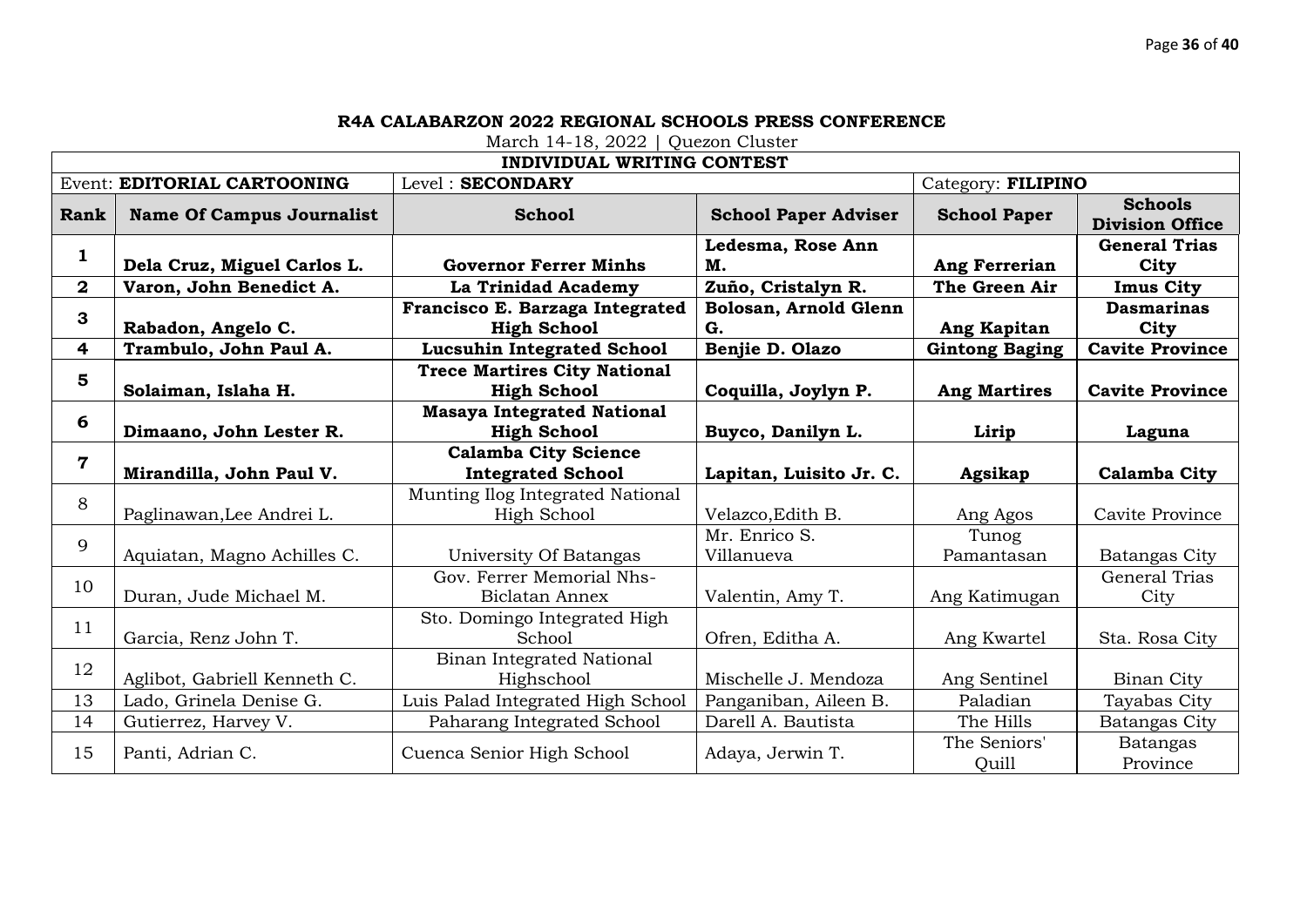| <b>INDIVIDUAL WRITING CONTEST</b> |                                  |                                     |                             |                     |                                          |
|-----------------------------------|----------------------------------|-------------------------------------|-----------------------------|---------------------|------------------------------------------|
| Event: PHOTOJOURNALISM            |                                  | Level: ELEMENTARY                   |                             | Category: ENGLISH   |                                          |
| Rank                              | <b>Name Of Campus Journalist</b> | <b>School</b>                       | <b>School Paper Adviser</b> | <b>School Paper</b> | <b>Schools</b><br><b>Division Office</b> |
| 1                                 |                                  |                                     | Cabarrubias, Maricon        |                     |                                          |
|                                   | Fabon, Hilary Kate               | <b>Bayanan Elementary School</b>    | A.                          | Gargano             | <b>Bacoor City</b>                       |
| $\overline{2}$                    | Poblacion, Francisco Marco       | <b>Sitio Simona Elementary</b>      |                             |                     |                                          |
|                                   | М.                               | <b>School</b>                       | Villafañe, Michelle M.      | <b>D'Newsmakers</b> | <b>Rizal</b>                             |
| 3                                 |                                  | <b>Santa Rosa Elementary School</b> | Fabiano, Emilia H.          |                     |                                          |
|                                   | Amarante, Angelica V.            | <b>Central II</b>                   | Taganahan, Marycho          | The Pillar          | Sta. Rosa City                           |
| 4                                 |                                  | <b>Pililla Elementary School</b>    | Golla, Dianne Karen,        |                     |                                          |
|                                   | Martinez, Drew Sevryed, P.       | <b>Central</b>                      | В.                          | <b>The Scope</b>    | <b>Rizal</b>                             |
| 5                                 |                                  |                                     | Amores, Erika Joyce         | <b>Across The</b>   |                                          |
|                                   | Azarcon, Lj Mariana              | <b>Milagrosa Elementary School</b>  | C.                          | <b>Miles</b>        | <b>Cavite Province</b>                   |
|                                   |                                  |                                     |                             |                     |                                          |
| 6                                 | Esmeña, Angela T.                | <b>RT Camacho Integrated School</b> | Armela T. Esmeña            | <b>The Vista</b>    | Quezon                                   |
|                                   |                                  | <b>Bagong Nayon II Elementary</b>   |                             |                     |                                          |
| 7                                 | Salonga, Scire Jyrich M.         | <b>School</b>                       | Bacsal, Miko Vince P.       | The Excellence      | <b>Antipolo City</b>                     |
| 8                                 | Macalintal, Cohleen Mae G.       | Cabuyao Central School              | Delmo, Roderick O.          | La Centralian       | Cabuyao City                             |
| 9                                 | Herbert, Lily Belane T.          | San Jose Elementary School          | Cambel, Rudy C.             | Gintong Ani         | Laguna                                   |
|                                   |                                  | Candelaria Elementary School-       |                             |                     |                                          |
| 10                                | Espiritu, Hanz Angelique D.      | Main                                | Tabernilla, Darwin F.       | Balitanaw           | Ouezon                                   |
| 11                                | Canindo, Jan Angeline G.         | Langgam Elementary School           | Beberino, Cecille M.        | The Colony          | San Pedro City                           |
|                                   |                                  | Candelaria Elementary School 1      | Maria Lourdes M.            |                     |                                          |
| 12                                | Vargas, Prince Benedict M.       | & 2                                 | Ricafranca                  | The Kindlers        | Quezon                                   |
| 13                                | Pecho, Princess Allysa M.        | Tapia Elementary School             | Lumbres, Rubilyn M.         | Ang Magwawagi       | Tanauan City                             |
|                                   |                                  | Lucena                              |                             | The Junior          |                                          |
| 14                                | Kwan, Sean Jershon O.            | West 1 Elementary School            | Marace, Jessica M.          | Chronicle           | Lucena City                              |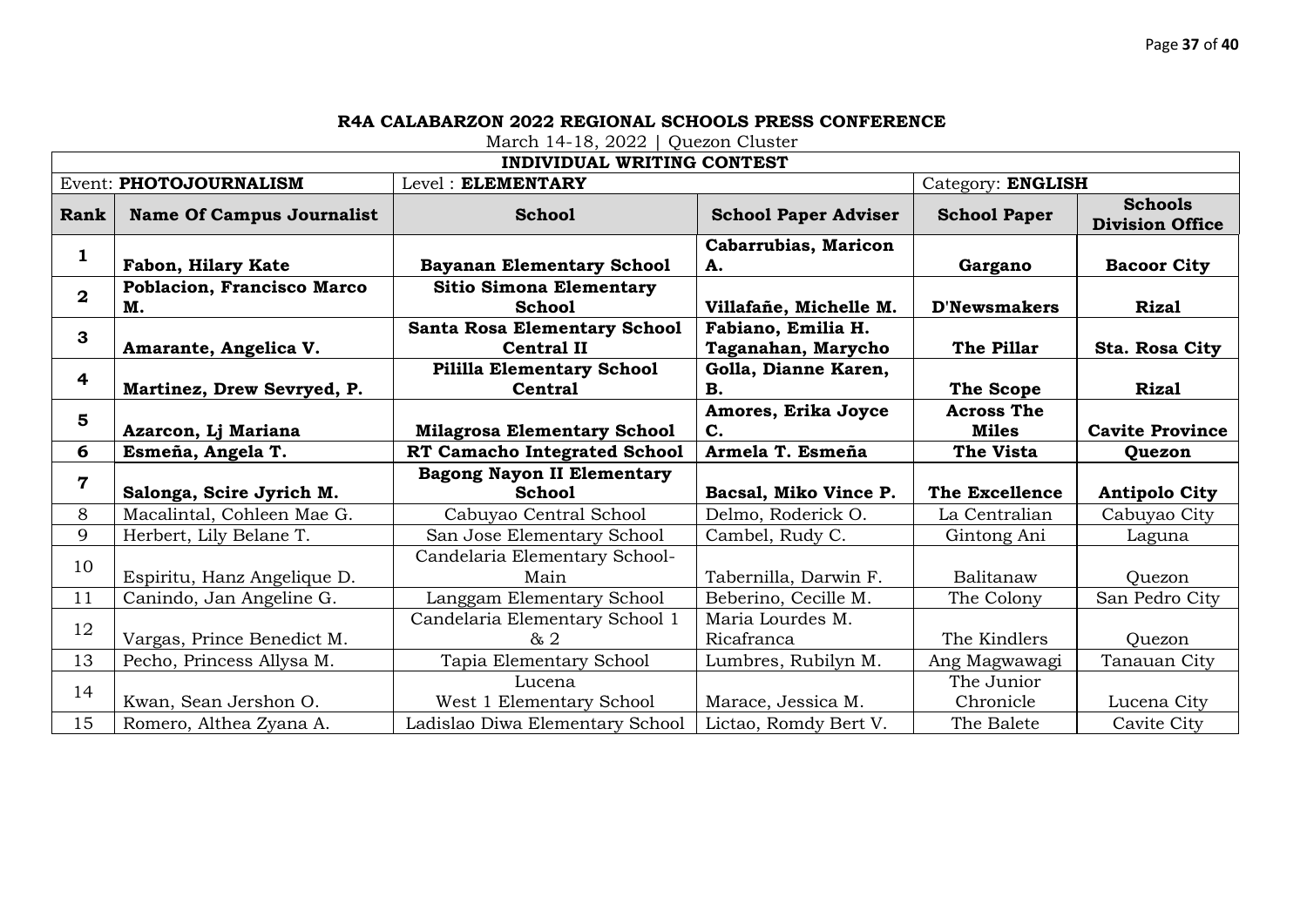| <b>INDIVIDUAL WRITING CONTEST</b> |                                  |                                       |                             |                     |                                          |
|-----------------------------------|----------------------------------|---------------------------------------|-----------------------------|---------------------|------------------------------------------|
| Event: PHOTOJOURNALISM            |                                  | Level: ELEMENTARY                     |                             | Category: FILIPINO  |                                          |
| Rank                              | <b>Name Of Campus Journalist</b> | <b>School</b>                         | <b>School Paper Adviser</b> | <b>School Paper</b> | <b>Schools</b><br><b>Division Office</b> |
| 1                                 |                                  | <b>Malagasang II Elementary</b>       |                             | Jeepney             |                                          |
|                                   | Camilon, Samuel Elijah R.        | <b>School</b>                         | Juvy D. Odoño               | <b>Express</b>      | <b>Imus City</b>                         |
|                                   |                                  |                                       | Navea, Joylyn D.            |                     |                                          |
| $\mathbf{2}$                      |                                  | <b>Santa Rosa Elementary School</b>   | <b>Sandoy, Richy Vabes</b>  |                     |                                          |
|                                   | Rico, Princess Kian P.           | <b>Central I</b>                      | D.                          | Ang Arko            | Sta. Rosa City                           |
| 3                                 |                                  | <b>Buenavista-Cigaras Elementary</b>  |                             |                     |                                          |
|                                   | Maquiling, Pearl Lexine A.       | <b>School</b>                         | Dorigo, Jonnah S.           | Pagsikat            | Laguna                                   |
| 4                                 |                                  | Imus Unida Christian School           |                             |                     |                                          |
|                                   | Aquino, Maeve Josaene A.         | Inc.                                  | <b>Wilson Amparo</b>        | <b>Ang Tanglaw</b>  | <b>Imus City</b>                         |
| 5                                 | Rolle, Jaedan Rui E.             | <b>Tagaytay City Central School</b>   | Rolle, Joel B.              | The Horn            | <b>Cavite Province</b>                   |
| 6                                 | Daen , Andrea Lilan C.           | <b>Southville 1 Elementary School</b> | Greganda, Ruel B.           | <b>Bulig-Tahan</b>  | Cabuyao City                             |
| 7                                 |                                  |                                       | Misa, Mark John             |                     |                                          |
|                                   | Macasero, .Dylan Gabrielle Q.    | <b>Butong Elementary School</b>       | Paulo E.                    | Ang Kawayan         | <b>Cabuyao City</b>                      |
| 8                                 | Camagon, Oricks Kent Adams       |                                       |                             |                     |                                          |
|                                   | Т.                               | San Isidro Elementary School          | Llanes, Noe B.              | Tagsibol            | Lipa City                                |
| 9                                 |                                  |                                       |                             | The Junior          |                                          |
|                                   | Paglicawan, Marcus Yuan C.       | Lucena West 1 Elementary School       | Marace, Jessica             | Chronicle           | Lucena City                              |
| 10                                | Jacela, Stephanie Gwen V.        | Twcs 1                                | Lavadia, Fitz James J.      | Tayabense           | Tayabas City                             |
| 11                                | Del Mundo, Laurice Mary B.       | Tapia Elementary School               | Lumbres, Rubilyn M.         | Ang Magwawagi       | Tanauan City                             |
| 12                                | Mandigma, Maybell Jade C.        | Conde Itaas Elementary School         | Suarez, Jonalyn B.          | The Condessa        | Batangas City                            |
| 13                                | Tica, Simon S                    | Ilaya Elementary School               | Ofalsa, Alma Victoria M     | Ang Dasi            | Rizal                                    |
| 14                                | Garcia, Rain A.                  | Sta. Clara Elementary School          | Davalos, Limuel P.          | Ang Alon            | Batangas City                            |
| 15                                | Pancho, Ma. Stefhanie L.         | Queens Row Elementary                 | Barsana, Mary Grace T.      | Ang Queenzette      | <b>Bacoor City</b>                       |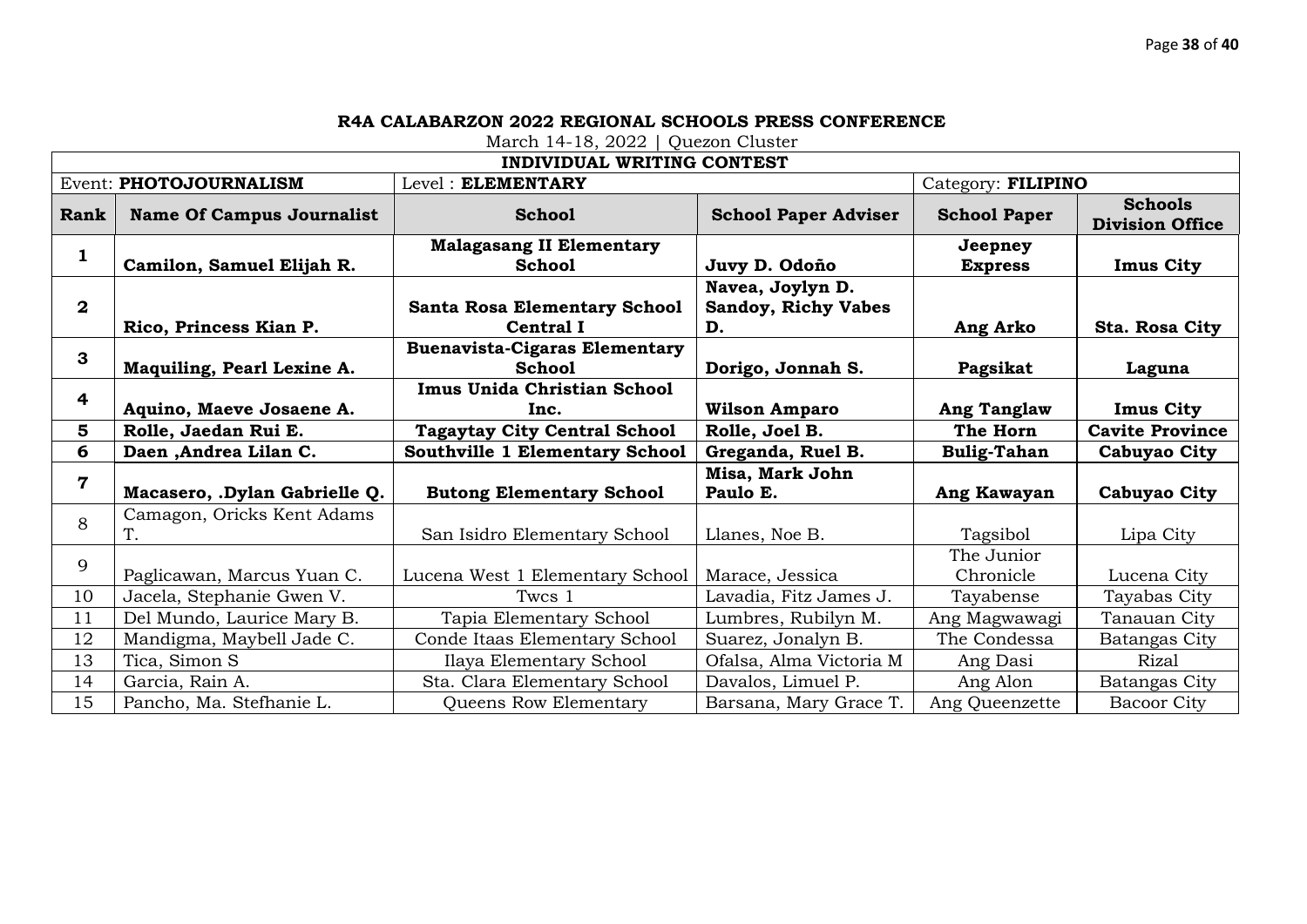| <b>INDIVIDUAL WRITING CONTEST</b> |                                          |                                                                             |                                   |                                   |                                          |
|-----------------------------------|------------------------------------------|-----------------------------------------------------------------------------|-----------------------------------|-----------------------------------|------------------------------------------|
|                                   | Event: PHOTOJOURNALISM                   | Level: SECONDARY                                                            |                                   | Category: ENGLISH                 |                                          |
| Rank                              | <b>Name Of Campus Journalist</b>         | <b>School</b>                                                               | <b>School Paper Adviser</b>       | <b>School Paper</b>               | <b>Schools</b><br><b>Division Office</b> |
| 1                                 | Marco, Kaye Margareth V.                 | <b>Alitagtag Senior High School</b>                                         | Pedrigal, Jaypee D.               | Ang Karosa                        | <b>Batangas</b><br>Province              |
| $\mathbf{2}$                      | Mamon, Emmanuelle Jamie<br>G.            | <b>Governor Ferrer Minhs</b>                                                | Ledesma, Rose Ann<br>М.           | The Ferrerian                     | <b>General Trias</b><br>City             |
| 3                                 | Cerda, Ervin Accel M.                    | <b>Cabuyao Integrated National</b><br><b>High School</b>                    | <b>Tapas, Mark Laurence</b><br>T. | Gold Bell                         | Cabuyao City                             |
| 4                                 | Cosico, Lourivel G.                      | <b>Nicolas L. Galvez Memorial</b><br><b>Integrated National High School</b> | Perez, Loida M.                   | The<br>Bougainvillea              | Laguna                                   |
| 5                                 | <b>Sobremonte, Blessiry Ysabel</b><br>U. | Dasmariñas East Integrated<br><b>High School</b>                            | Arevalo, Michael<br>Andrew B.     | The Oriental<br><b>Chronicles</b> | <b>Dasmarinas</b><br>City                |
| 6                                 | Reyes, Andrea C.                         | <b>Angono National High School</b>                                          | Ramirez, Charina B.               | The Paddler                       | <b>Rizal</b>                             |
| $\overline{\mathbf{7}}$           | Agapay, Jennylyn G.                      | <b>Liliw Senior High School</b>                                             | Mitra, Janice C.                  | <b>Gat Tayaw</b>                  | Laguna                                   |
| 8                                 | Sabornido, Bethany Beaulah<br>O.         | Luis Palad Integrated High School                                           | Gomez, Karren Fatima<br>G.        | Paladian                          | Tayabas City                             |
| 9                                 | Baui, Kurt C.                            | <b>Bucal National Integrated School</b>                                     | De Sosa, Kristine Joy<br>А.       | Bucalean<br>The                   | Cavite Province                          |
| 10                                | Conducto, Keisha Nicole S.               | Calauag National High School                                                | Verdan, Paul Alvin O.             | Ang Kalahi                        | Quezon                                   |
| 11                                | Dela Serna, Elijah Vera R.               | City Of Bacoor National High<br>School-San Nicolas                          | Sobrevilla, Michaela<br>Gimae L   | Pantagraph                        | Bacoor City                              |
| 12                                | Andal, Reign Angel P.                    | Alangilan Senior High School                                                | Venerando Castillo                | The Prime                         | Batangas City                            |
| 13                                | Macaraig, Jamaeiah Ericka S.             | University Of Batangas                                                      | Mendoza, Julius Eric<br>E.        | The Westernian<br>Pioneer         | Batangas City                            |
| 14                                | Ambion, Kyte Xavier V.                   | Amadeo National High School                                                 | Bedua, Marlon T.                  | The Granules                      | Cavite Province                          |
| 15                                | Filio, Jonathan Jove M.                  | Congressional Integrated High<br>School                                     | Bautista, Mark Bryan              | The Oracle                        | Dasmarinas City                          |